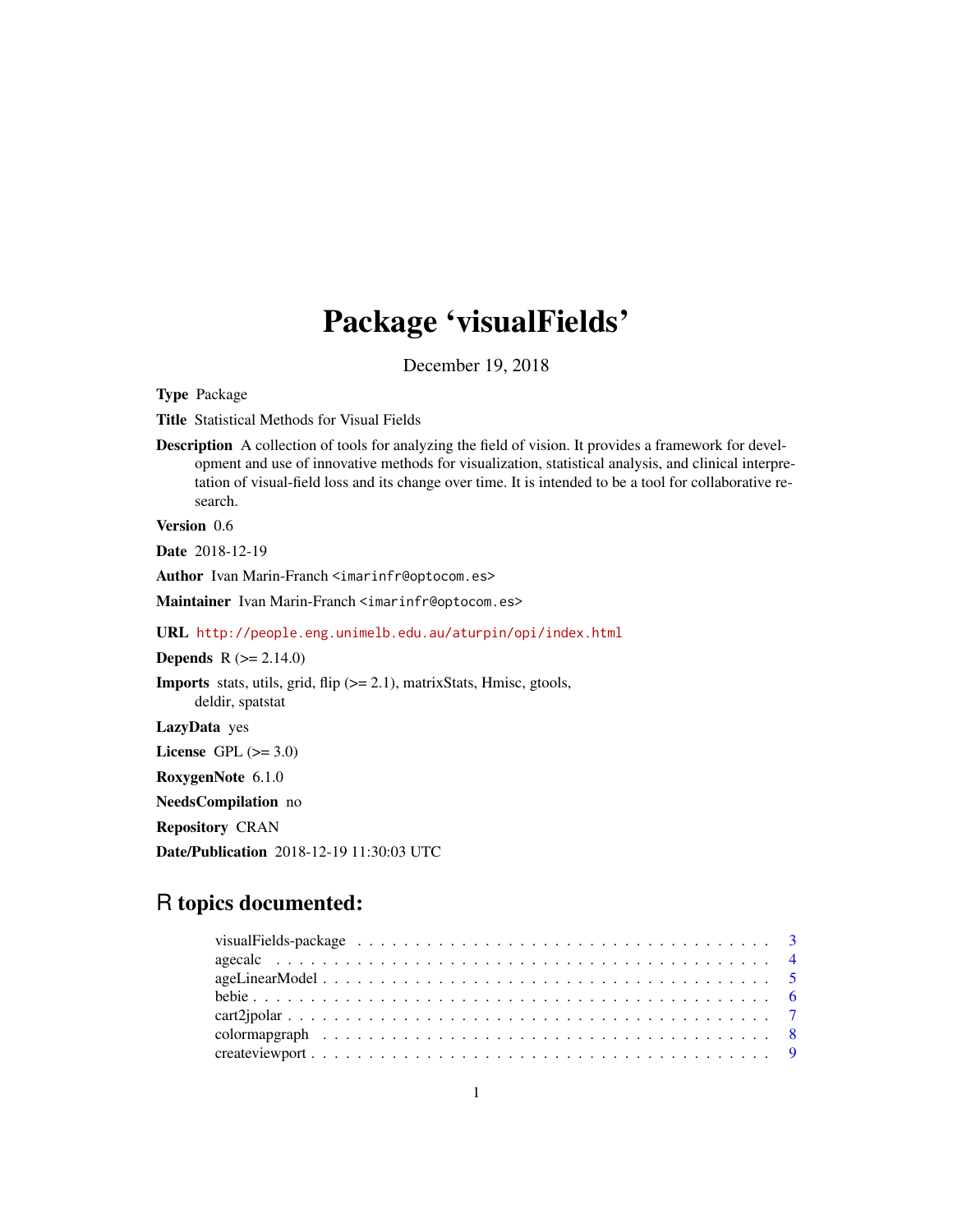|                                                                                                            | 10  |
|------------------------------------------------------------------------------------------------------------|-----|
|                                                                                                            | 11  |
|                                                                                                            | 12  |
|                                                                                                            | 13  |
|                                                                                                            | 14  |
|                                                                                                            | 14  |
|                                                                                                            | 15  |
|                                                                                                            | 16  |
|                                                                                                            | 17  |
|                                                                                                            | 18  |
|                                                                                                            | 19  |
|                                                                                                            | 20  |
|                                                                                                            | 20  |
| loadyfcsy                                                                                                  | 21  |
| $loadvfEyesuite \dots \dots \dots \dots \dots \dots \dots \dots \dots \dots \dots \dots \dots \dots \dots$ | 22  |
|                                                                                                            | 22  |
|                                                                                                            | 23  |
|                                                                                                            | 24  |
|                                                                                                            | 25  |
|                                                                                                            | 26  |
|                                                                                                            | 27  |
|                                                                                                            | 28  |
|                                                                                                            | 29  |
|                                                                                                            | 30  |
|                                                                                                            | 30  |
|                                                                                                            | 31  |
|                                                                                                            | 32  |
|                                                                                                            | 33  |
|                                                                                                            | -34 |
|                                                                                                            | 35  |
|                                                                                                            | 35  |
|                                                                                                            | 36  |
|                                                                                                            | 37  |
|                                                                                                            | 38  |
|                                                                                                            | 39  |
|                                                                                                            | 40  |
|                                                                                                            | 41  |
| tdpmap                                                                                                     | 42  |
| tdrank                                                                                                     | 42  |
|                                                                                                            | 43  |
|                                                                                                            | 44  |
|                                                                                                            | 45  |
|                                                                                                            | 46  |
|                                                                                                            | 47  |
|                                                                                                            | 47  |
| vf91016csp1vf                                                                                              | 48  |
| vf91016left                                                                                                | 49  |
| vf91016right                                                                                               | 49  |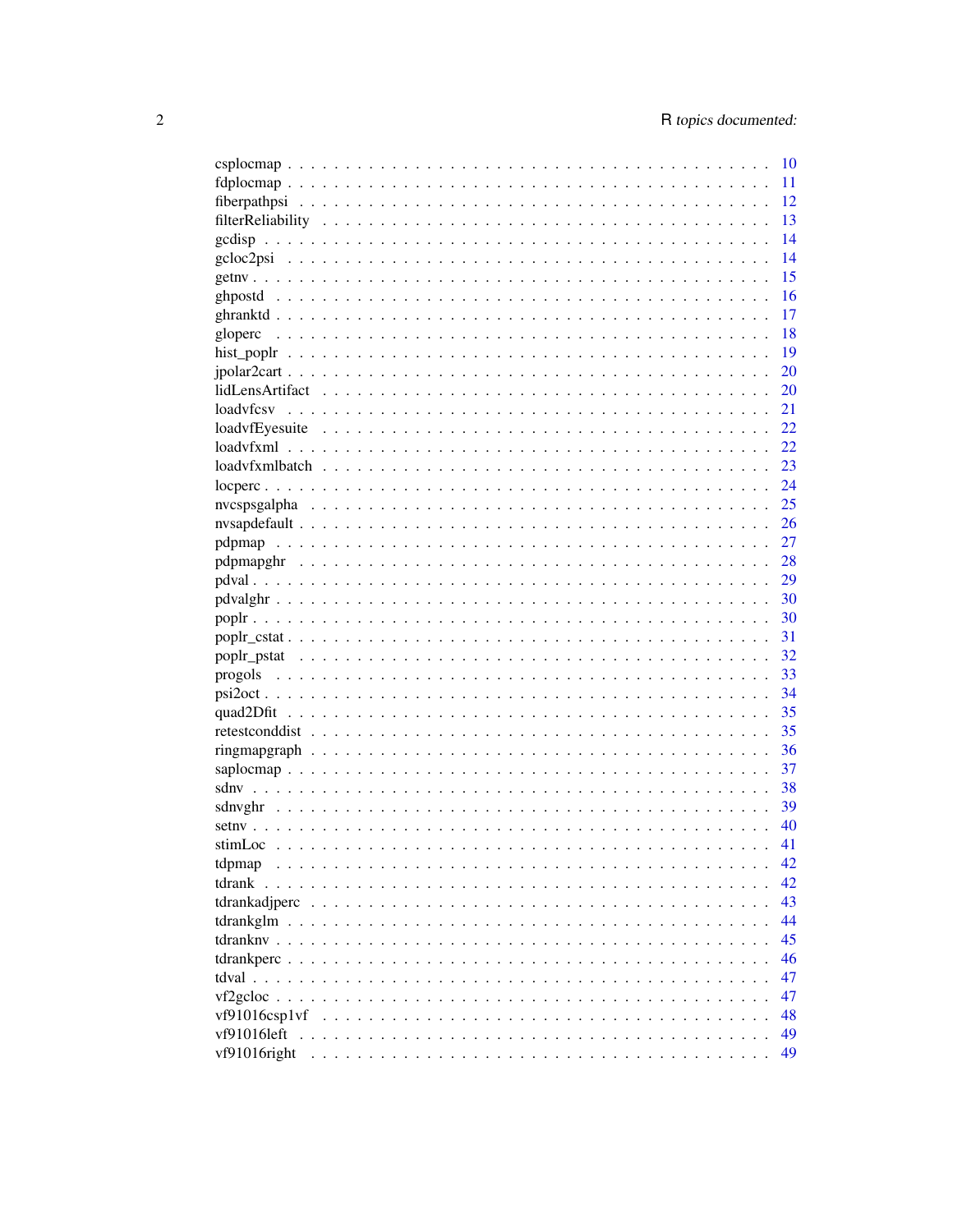<span id="page-2-0"></span>

| 50<br>51<br>51<br>52<br>vfenv<br>53<br>54<br>54<br>vfindex<br>55<br>56<br>57<br>58<br>vflayoutghr<br>59<br>60<br>61<br>63<br>65<br>66<br>67<br>68<br>69<br>70<br>71<br>71<br>72<br>vfsort<br>73<br>74<br>75<br>vftessellation<br>75<br>xmlblock<br>76<br>$x$ mldevval<br>77<br>$x$ mlitem $\ldots$<br>77<br>78<br>79<br>Index | 50 |
|-------------------------------------------------------------------------------------------------------------------------------------------------------------------------------------------------------------------------------------------------------------------------------------------------------------------------------|----|
|                                                                                                                                                                                                                                                                                                                               |    |
|                                                                                                                                                                                                                                                                                                                               |    |
|                                                                                                                                                                                                                                                                                                                               |    |
|                                                                                                                                                                                                                                                                                                                               |    |
|                                                                                                                                                                                                                                                                                                                               |    |
|                                                                                                                                                                                                                                                                                                                               |    |
|                                                                                                                                                                                                                                                                                                                               |    |
|                                                                                                                                                                                                                                                                                                                               |    |
|                                                                                                                                                                                                                                                                                                                               |    |
|                                                                                                                                                                                                                                                                                                                               |    |
|                                                                                                                                                                                                                                                                                                                               |    |
|                                                                                                                                                                                                                                                                                                                               |    |
|                                                                                                                                                                                                                                                                                                                               |    |
|                                                                                                                                                                                                                                                                                                                               |    |
|                                                                                                                                                                                                                                                                                                                               |    |
|                                                                                                                                                                                                                                                                                                                               |    |
|                                                                                                                                                                                                                                                                                                                               |    |
|                                                                                                                                                                                                                                                                                                                               |    |
|                                                                                                                                                                                                                                                                                                                               |    |
|                                                                                                                                                                                                                                                                                                                               |    |
|                                                                                                                                                                                                                                                                                                                               |    |
|                                                                                                                                                                                                                                                                                                                               |    |
|                                                                                                                                                                                                                                                                                                                               |    |
|                                                                                                                                                                                                                                                                                                                               |    |
|                                                                                                                                                                                                                                                                                                                               |    |
|                                                                                                                                                                                                                                                                                                                               |    |
|                                                                                                                                                                                                                                                                                                                               |    |
|                                                                                                                                                                                                                                                                                                                               |    |
|                                                                                                                                                                                                                                                                                                                               |    |
|                                                                                                                                                                                                                                                                                                                               |    |
|                                                                                                                                                                                                                                                                                                                               |    |
|                                                                                                                                                                                                                                                                                                                               |    |
|                                                                                                                                                                                                                                                                                                                               |    |

visualFields-package *Statistical methods for visual fields*

## <span id="page-2-1"></span>Description

This is a collection of tools for analyzing the field of vision. It provides a framework for the development and use of innovative methods for visualization, statistical analysis, and clinical interpretation of visual-field loss and its change over time. visualFields is intended to be a tool for collaborative research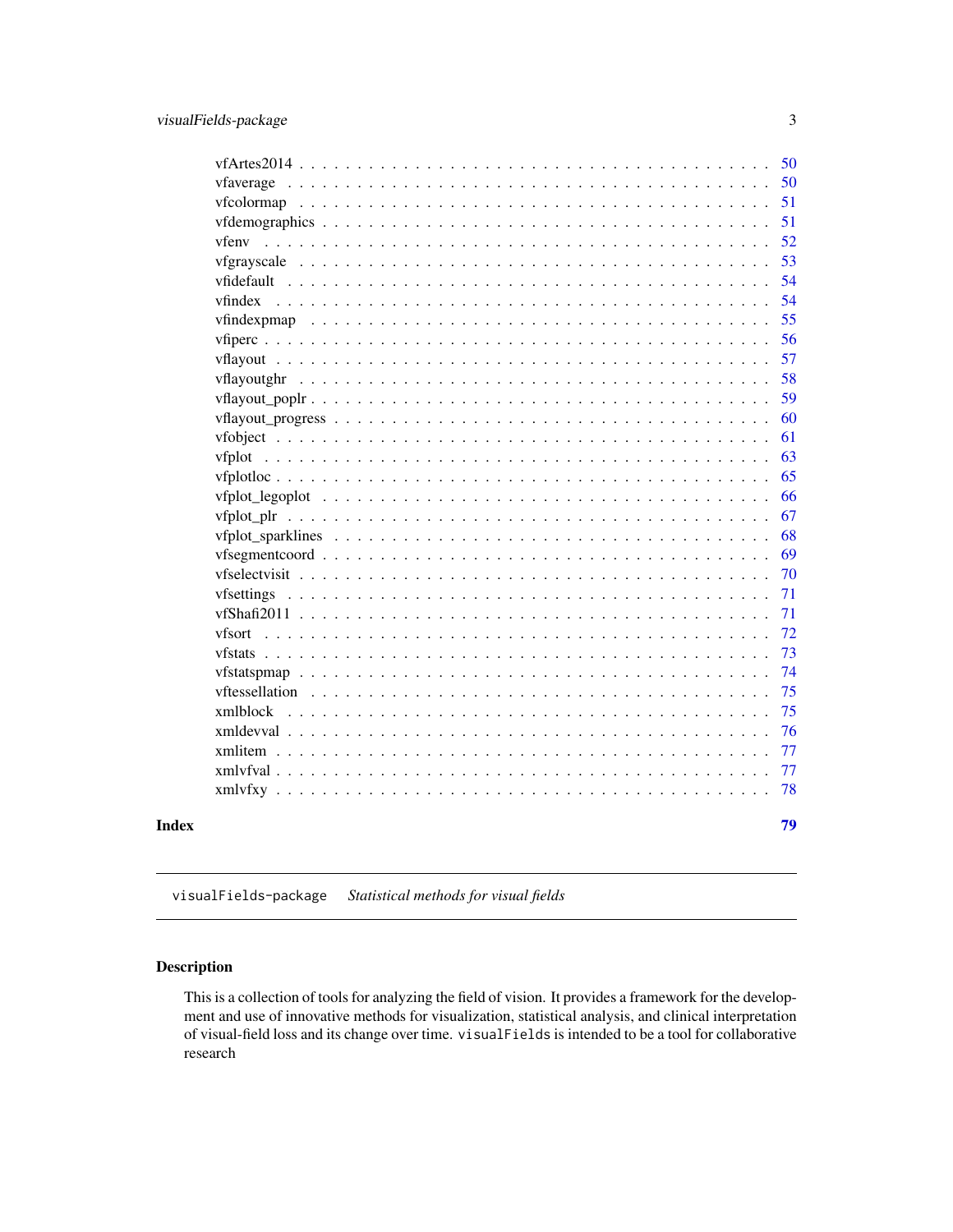### <span id="page-3-0"></span>Author(s)

Ivan Marin-Franch

#### References

[1] Marín-Franch I & Swanson WH. The visualFields package: A tool for analysis and visualization of visual fields. Journal of Vision, 2013, 13(4):10, 1-12

[2] Turpin A, Artes PH, & McKendrick AM. The Open Perimetry Interface: An enabling tool for clinical visual psychophysics. Journal of Vision, 2012, 12(11):22, 21–25

This work was supported by NIH grant number R01EY007716

#### See Also

OPI, the Open Perimetry Initiative [http://people.eng.unimelb.edu.au/aturpin/opi/index.](http://people.eng.unimelb.edu.au/aturpin/opi/index.html) [html](http://people.eng.unimelb.edu.au/aturpin/opi/index.html)

agecalc *Calculates age*

#### Description

Tool to calculate ages from date of birth and date of test, etc

### Usage

```
agecalc( from, to, daysyear = NULL )
```
### Arguments

| from     | date from                                                                                                                  |
|----------|----------------------------------------------------------------------------------------------------------------------------|
| to       | date to                                                                                                                    |
| daysyear | if NULL, calculates real age. If informed, then calculates year based on the num-<br>ber of days per year (e.g. $362.25$ ) |

### Value

returns age in years

### Author(s)

Ivan Marin-Franch

### Examples

```
agecalc( "1977-01-31", "2014-01-30" )
```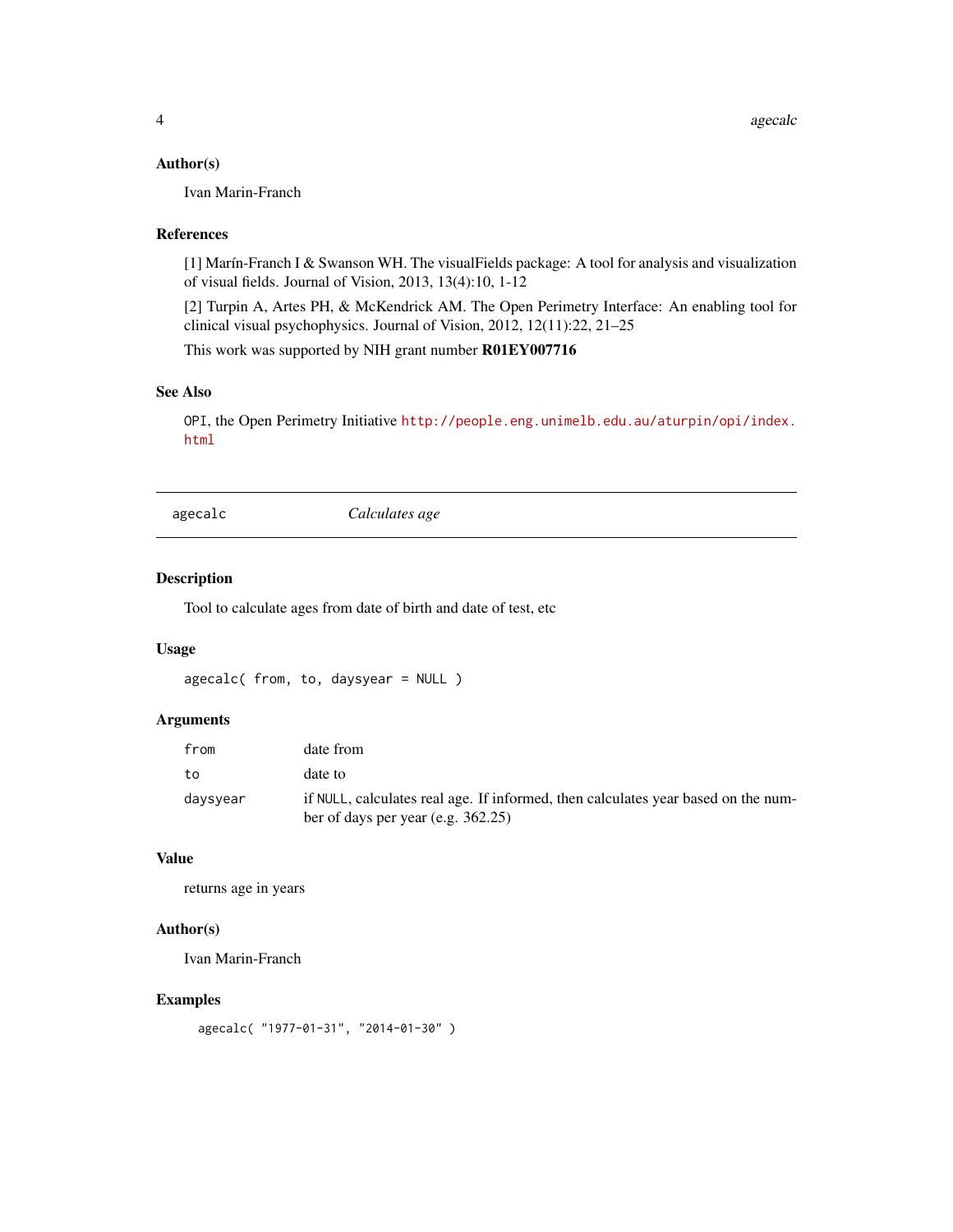<span id="page-4-1"></span><span id="page-4-0"></span>

calculates the linear model to account for mean age effect on visual sensitivity at each location from a sample of controls subjects

### Usage

```
ageLinearModel( vf, smooth = TRUE, smoothFunction = quad2Dfit )
```
#### Arguments

| vf     | a vf object. It needs to be in a specific format                                                                                                                                        |
|--------|-----------------------------------------------------------------------------------------------------------------------------------------------------------------------------------------|
| smooth | whether to use a function to smooth the results or not. Default is TRUE                                                                                                                 |
|        | smooth Function If smooth is TRUE, the function to use for smoothing. Default is quad2Dfit, a 2D<br>quadratic fit to resulting data. This function is not really a smoothing procedure, |
|        | but a parametric fit                                                                                                                                                                    |

#### Details

The function obtains for each location a regression line of sensitivity threshold on age. The [vf](#page-60-1) object may contain data for many visits of many subjects. The number of visits per subject can be variable and hence, to account for that, weighted least-squares linear regression is performed in which the weights for is the inverse of the number of visits for the subject. By default, the slopes and intercepts are "smoothed" by fitting a 2-dimensional quadratic fit, as in [1]. Other smoothFunctions can be defined instead using other type of parametric or non-parametric fits. The 2-dimensional quadratic fit has been found to be innapropriate for the stimulus used in frequency-doubling perimetry (FDP) [2].

All the data passed to the function must belong to the same perimeter tperimetry, the same pattern of locations talgorithm, and the same presentation algorithm tpattern.

### Value

returns a table with intercepts and slopes modelling age-related mean sensitivity change.

#### Author(s)

Ivan Marin-Franch

#### References

[1] A. Heijl, G. Lindgren, and J. Olsson. *A package for the statistical analysis of visual fields*. Documenta Ophthalmologica Proceedings Series, 49, 1987

[2] A. J. Anderson, C. A. Johnson, M. Fingeret, J. L. Keltner, P. G. D. Spry, M. Wall, and J. S. Werner. *Characteristics of the normative database for the humphrey matrix perimeter*. Investigative Ophthalmology and Visual Science, 46, 2005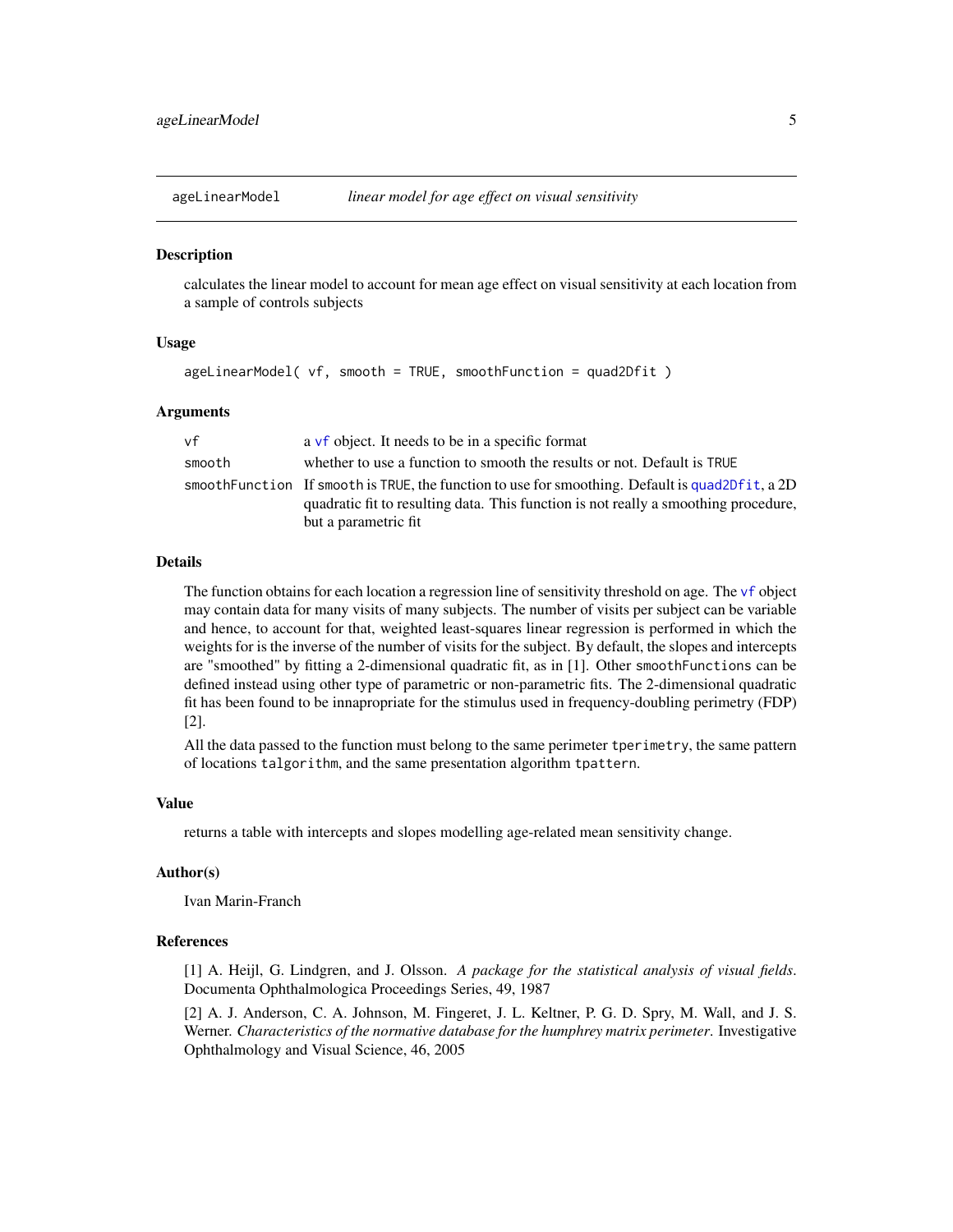### <span id="page-5-0"></span>See Also

[sdnv](#page-37-1), [locperc](#page-23-1), [quad2Dfit](#page-34-1)

<span id="page-5-1"></span>bebie *Bebie curve*

#### Description

Plots Bebie rank TD curve

#### Usage

```
bebie( tdr, type = "conventional", diff = TRUE, percentiles = TRUE,
       correction = TRUE, txtfont = "serif", pointsize = 12, cex = 1)
```
#### Arguments

| tdr         | a vf object with the rank TD curve                                                                                                                                                    |
|-------------|---------------------------------------------------------------------------------------------------------------------------------------------------------------------------------------|
| type        | whether to use a conventional way to plot the rank TD curve or ghrank type<br>where the vf object passed is the reconstructed within-normal TD rank curve.<br>Default is conventional |
| diff        | add absolute td values or differences from mean normal. Default is TRUE                                                                                                               |
| percentiles | add percentile lines. Default is TRUE                                                                                                                                                 |
| correction  | add ranked TD line after correcting for general height difference. Default is<br><b>TRUE</b>                                                                                          |
| txtfont     | font of the text with visual-sensitivity values. Default is serif                                                                                                                     |
| pointsize   | size of the text with visual-sensitivity values. Default is 12                                                                                                                        |
| cex         | a numerical value giving the amount by which plotting text and symbols should<br>be magnified relative to the default, which is 1                                                     |

#### Value

returns a graph with the Bebie rank TD curve (also known as the cumulative defect curve [1]) if the option diff is set to FALSE. If the option diff is set to true, then it returns the difference between the subject's rank curve and the mean normal curve. To use this option (and the options with percentile = TRUE), the tables nvtdrank, perctdrank, and perctdrankadj must exist in the nv-object, for the perimeter tperimetry, the pattern of locations talgorithm, and thepresentation algorithm tpattern. See [nvsapdefault](#page-25-1) to see the structure the tables must have

### Author(s)

Ivan Marin-Franch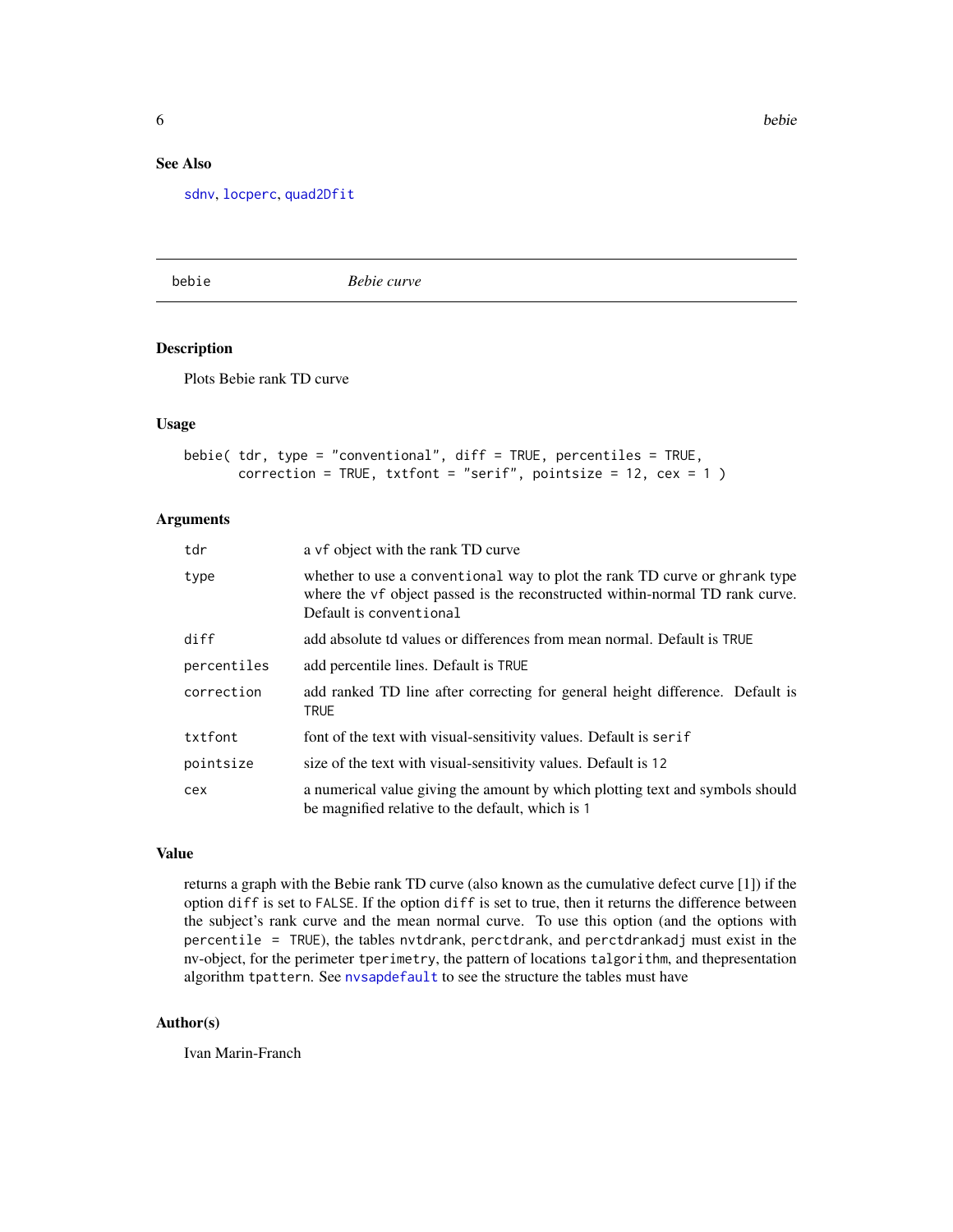### <span id="page-6-0"></span>cart2jpolar 7

### References

[1] H. Bebie, J. Flammer, and T. Bebie. *The cumulative defect curve: separation of local and diffuse components of visual field damage*. Graefe's Archive Clinical Experimental Ophthalmology, 227, 1989

### Examples

```
# conventional "Bebie" rank TD curve
td <- tdval( vf91016right[15,] )
tdr <- tdrank( td )
bebie( tdr )
# "ghrank" type of "Bebie" rank TD curve
td <- tdval( vf91016right[15,] )
tdr <- tdrank( td )
ghr <- ghranktd( td )
bebie( ghr, type = "ghrank" )
```
<span id="page-6-1"></span>cart2jpolar *convert from Cartesian coordinate to polar coordinates for use with the Jansonius map*

#### Description

converts from  $(x, y)$  in degrees to polar coordinates. This is a necessary step to compute average fiber paths as a function of their angle of incidence in the optic nerve head with the Jansonius map

### Usage

```
cart2jpolar( xy )
```
#### Arguments

xy Visual field location in Cartesian coordinates

#### Details

Input xy needs to be a data frame. It returns a data frame with the radial and angular coordinates

#### Value

Data frame with the radial and angular coordinates

### Author(s)

Ivan Marin-Franch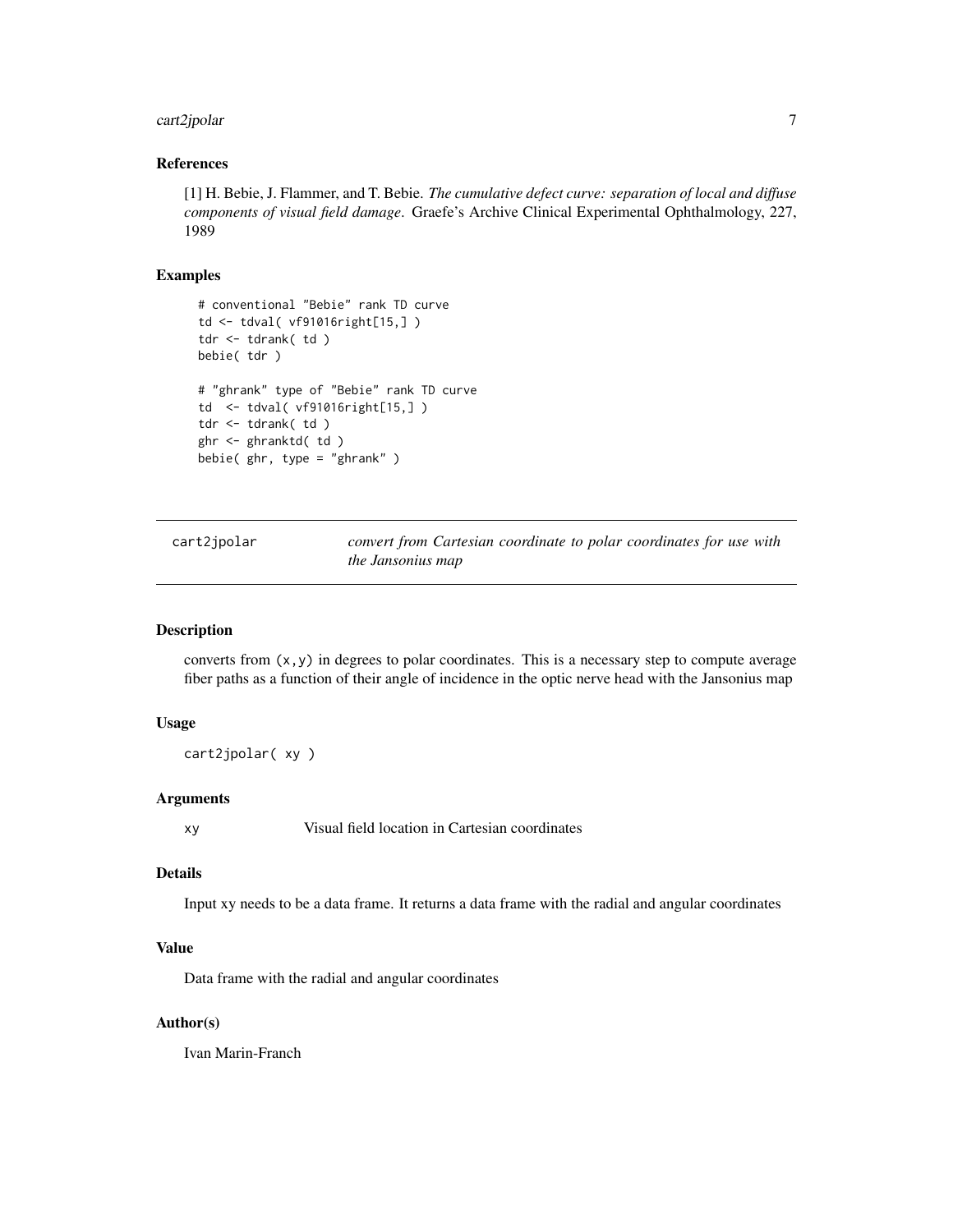### <span id="page-7-0"></span>See Also

[jpolar2cart](#page-19-1)

### Examples

```
cart2jpolar( data frame(x = c( 0, 10 ), y = c( 0, 10 ) ))
```
colormapgraph *color legend for p-values in td and pd probability plots*

#### Description

It geneartes color legend for p-values in td and pd probability plots

### Usage

```
colormap{red} colormapgraph( ncol = 3, mapval = NULL, notSeenAsBlack = TRUE,
                       txtfont = "sans", pointsize = 10,
                       symbol = "circle", size = 1, inch = 0.18)
```
### Arguments

| notSeenAsBlack Add a black color-code representing non-seen to the color scheme of the proba- |
|-----------------------------------------------------------------------------------------------|
| map and cutoff values to be used for the generation of the color map. If NULL,                |
| font of the text with visual-sensitivity values. Default is sans                              |
|                                                                                               |
| The outer symbol at all locations. Can be any of circles, squares, rectangles,                |
|                                                                                               |
| Maximum size of the outer symbol in inches. Default is 0.35                                   |
|                                                                                               |

#### Details

it generates a graph with the color legend for p-values in td and pd probability plots given the actual normative values version set for [visualFields](#page-2-1)

### Author(s)

Ivan Marin-Franch

#### See Also

[vfcolormap](#page-50-1)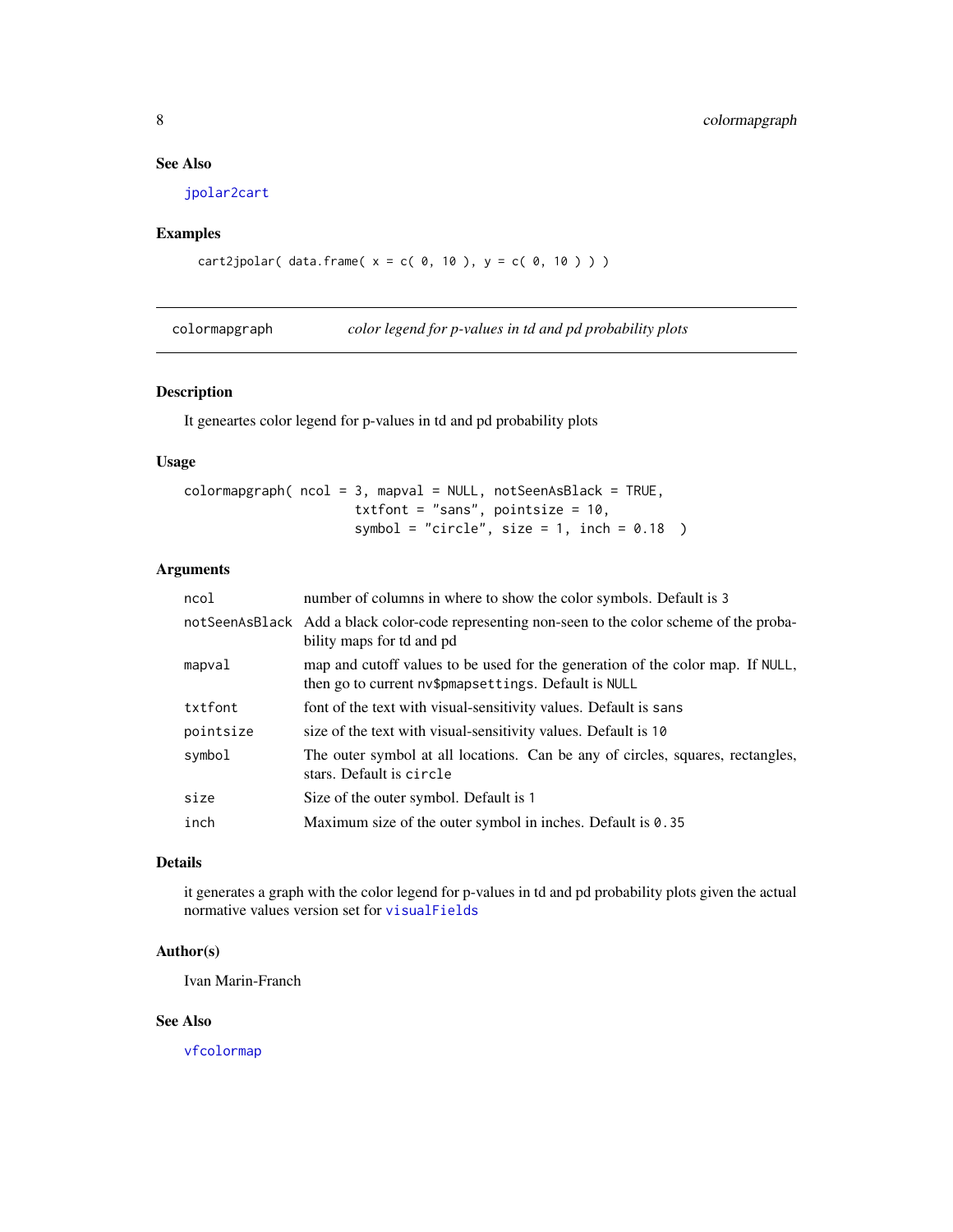### <span id="page-8-0"></span>createviewport 9

### Examples

colormapgraph()

createviewport *Wrapup for createviewport in package* [grid](#page-0-0)

### Description

create regions in where to print graphs. Used for the generation of printouts

### Usage

createviewport( name, left, top, width, height, pwidth = 8.27, pheight = 11.69 )

### Arguments

| name    | name of he viewport                                                  |
|---------|----------------------------------------------------------------------|
| left    | a numeric vector or unit object specifying left location (in inches) |
| top     | a numeric vector or unit object specifying topyflocation (in inches) |
| width   | a numeric vector or unit object specifying width (in inches)         |
| height  | a numeric vector or unit object specifying height (in inches)        |
| pwidth  | width of the page (in inches). Default is 8.27                       |
| pheight | height of the page (in inches). Default is 11.69                     |

### Details

create regions in where to print graphs. Used for the generation of printouts

#### Value

returns a viewport object

### Author(s)

Ivan Marin-Franch

### See Also

[vflayout](#page-56-1)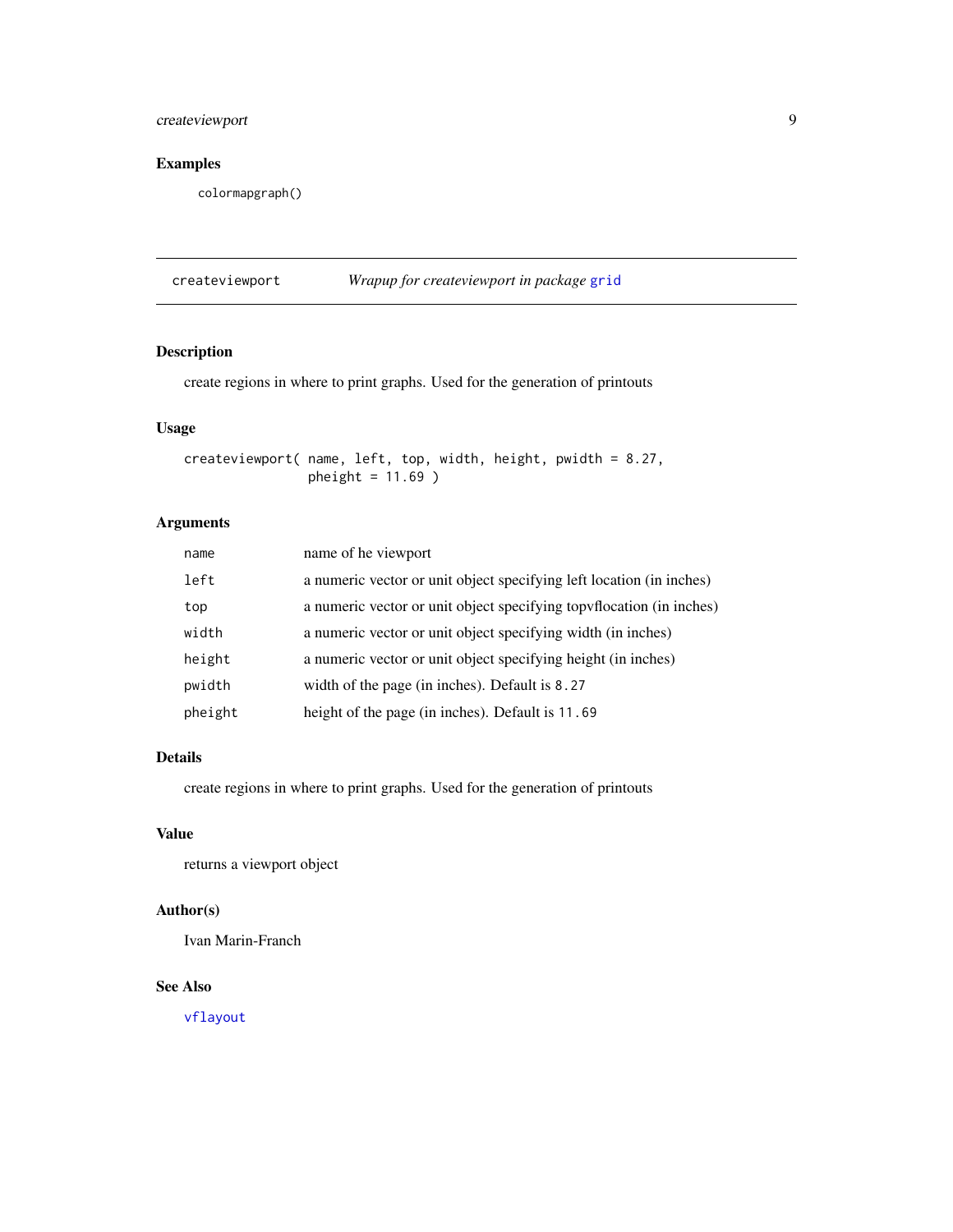<span id="page-9-0"></span>csplocmap *xy-position mapping between CSP-custom-device convention (William H Swanson perimeter) and visualFields convention for patterns of location*

### Description

A table with relevant information about test location data for each pattern of locations.

#### Usage

data( csplocmap )

#### Format

The structure saplocmap has 1 table for the test pattern sgrnfl. The table has six columns:

xod stimulus x position

yod stimulus y position

loc sequential location number in the original device

size size of the stimulus presentation

jmangle angle of incidence in blind spot from Jansonious map

jmslope orientation of an average bundle at that position of the visual field as calculated from the Jansonious map

region region of the visual fields in comparison with ONH sector.

### Author(s)

Ivan Marin-Franch

#### References

[1] N. M. Jansonius, J. Nevalainen, B. Selig, L. M. Zangwill, P. A. Sample, W. M. Budde, J. B. Jonas, W. A. Lagreze, P. J. Airaksinen, R. Vonthein, L. A. Levin, J. Paetzold, and U. Schiefer. *A mathematical description of nerve fiber bundle trajectories and their variability in the human retina. Vision Research*, 49, 2009.

#### See Also

[saplocmap](#page-36-1),[fdplocmap](#page-10-1)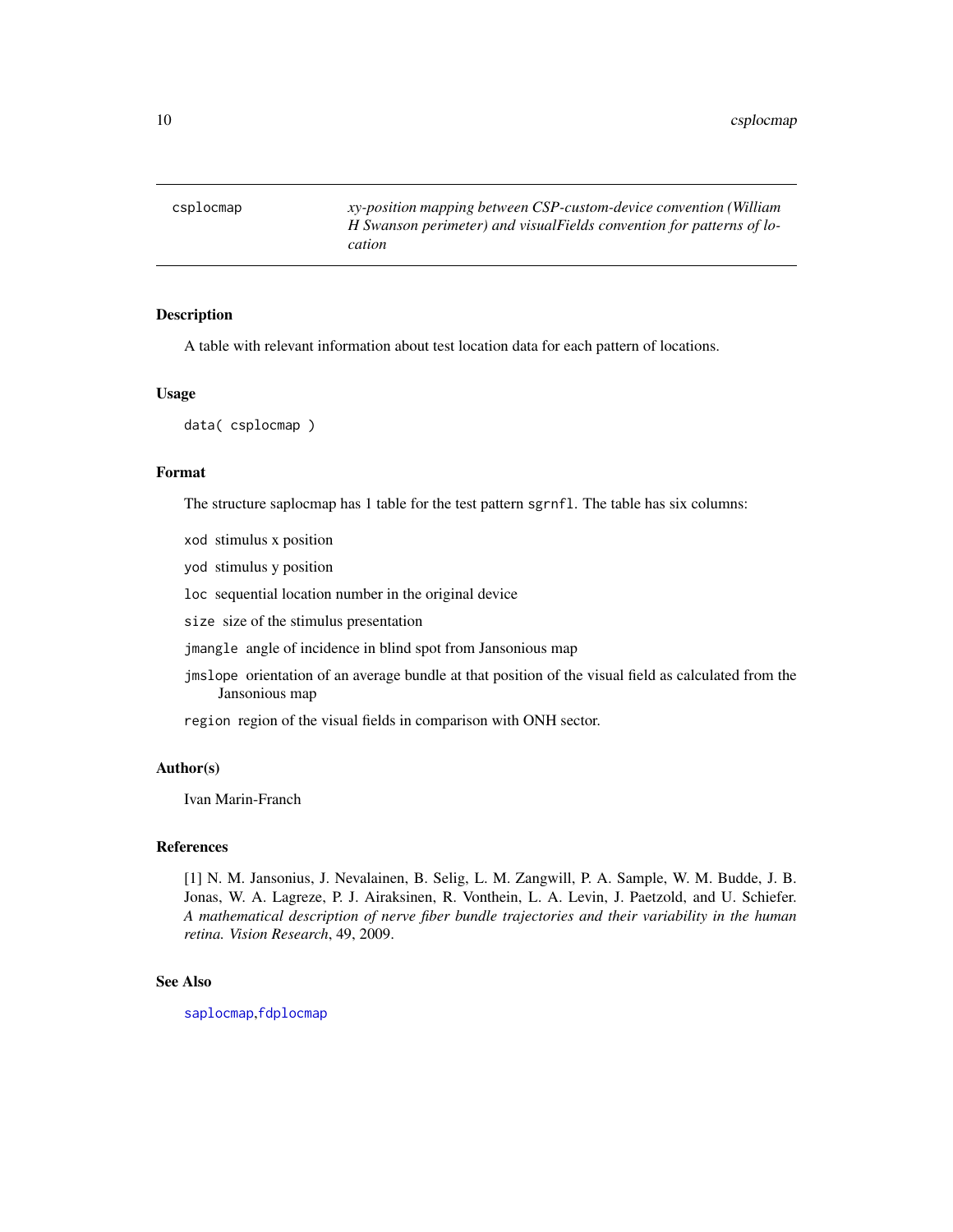<span id="page-10-1"></span><span id="page-10-0"></span>fdplocmap *xy-position mapping between FDP device convention and visualFields convention for patterns of location*

#### Description

A table with relevant information about test location data for the pattern of locations 24-2. The convention for visualFields is to use always a right-eye format. That is, a left eye would be "flipped" left-right and location number are counted row-wise from top-left to bottom-right. Information about the size of the stimulus and the corresponding angle of incidence and slope with Jansonious map [1] are included.

#### Usage

data( fdplocmap )

### Format

The structure fdplocmap has 3 tables, one for each test pattern: p24d2, p10d2, p30d2. Each table has six columns:

xod stimulus x position

yod stimulus y position

loc sequential location number in the original device

size size of the stimulus presentation

jmangle angle of incidence in blind spot from Jansonious map

jmslope orientation of an average bundle at that position of the visual field as calculated from the Jansonious map

region region of the visual fields in comparison with ONH sector. Garway-Heath map

### Author(s)

Ivan Marin-Franch

#### References

[1] N. M. Jansonius, J. Nevalainen, B. Selig, L. M. Zangwill, P. A. Sample, W. M. Budde, J. B. Jonas, W. A. Lagreze, P. J. Airaksinen, R. Vonthein, L. A. Levin, J. Paetzold, and U. Schiefer. *A mathematical description of nerve fiber bundle trajectories and their variability in the human retina. Vision Research*, 49, 2009.

### See Also

[saplocmap](#page-36-1)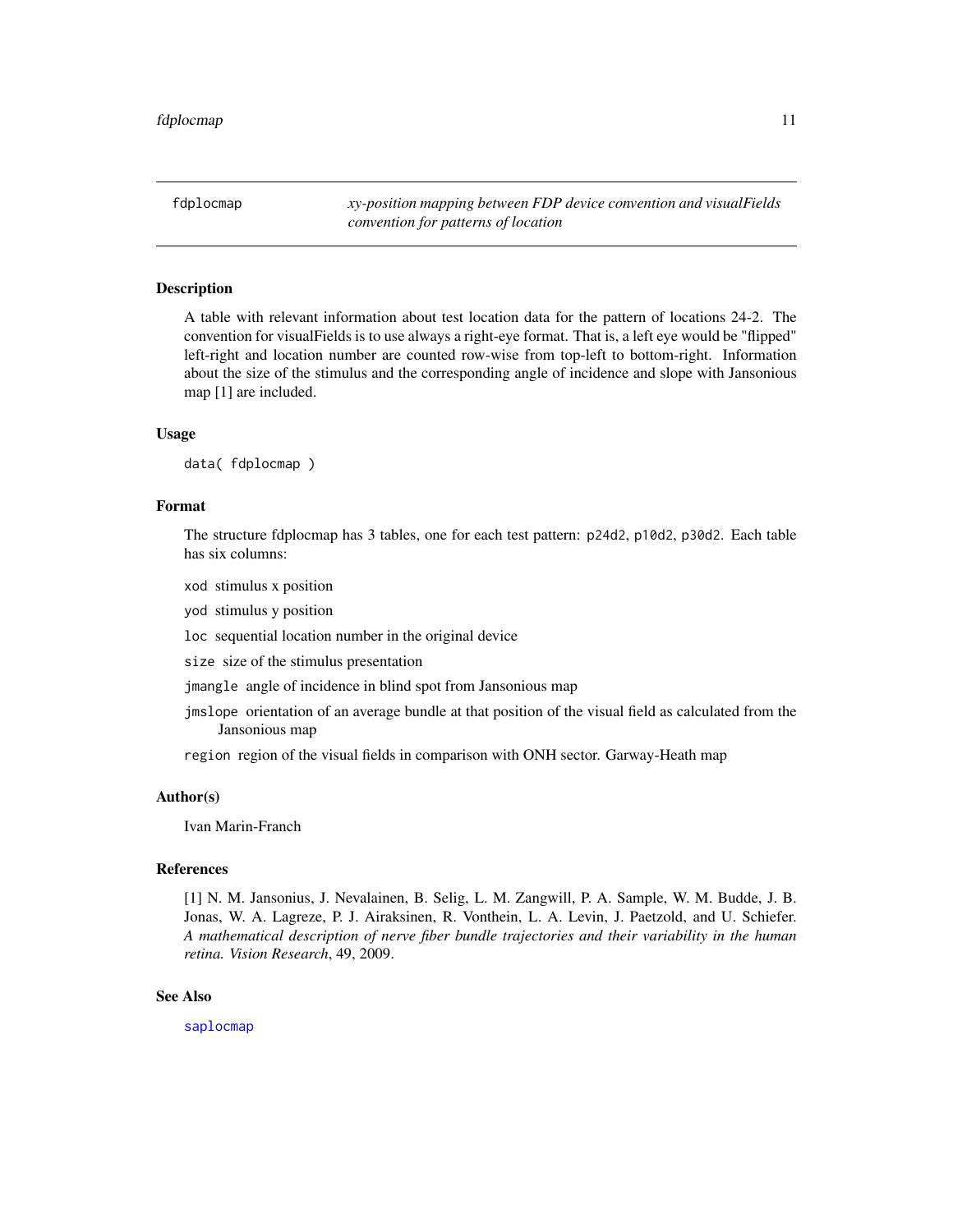<span id="page-11-1"></span><span id="page-11-0"></span>

Generates a function that renders the average path of a nerve fiber bundle that exits through the optic nerve head with a particular angle

#### Usage

fiberpathpsi(  $psi$ ,  $r0 = 4$  )

#### Arguments

| psi0 | Angle of incidence of the average bundle path on the optic nerve head           |
|------|---------------------------------------------------------------------------------|
| rØ   | Radius of the optic head nerve. It is a necessity of the model and changing it, |
|      | changes the calculated average bundle paths. Default value is 4                 |

#### Details

The function generated works in polar coordinates. The input is the radial coordinate r and output is the angular coordinate. The path in the cartesian  $(x, y)$  space is easily obtained with the function jpolar2cart

### Value

A function that returns angular coordinates for each radial coordinate.

#### Author(s)

Ivan Marin-Franch

#### References

[1] N. M. Jansonius, J. Nevalainen, B. Selig, L. M. Zangwill, P. A. Sample, W. M. Budde, J. B. Jonas, W. A. Lagreze, P. J. Airaksinen, R. Vonthein, L. A. Levin, J. Paetzold, and U. Schiefer. A mathematical description of nerve fiber bundle trajectories and their variability in the human retina. Vision Research, 49(17):2157-2163, 2009.

[2] N. M. Jansonius, J. Nevalainen, B. Selig, L. M. Zangwill, P. A. Sample, W. M. Budde, J. B. Jonas, W. A. Lagreze, P. J. Airaksinen, R. Vonthein, L. A. Levin, J. Paetzold, and U. Schiefer. Erratum to "a mathematical description of nerve fiber bundle trajectories and their variability in the human retina" [vision research 49(17) (2009) 2157-2163]. Vision Research, 50:1501, 2010.

[3] N. M. Jansonius, J. Schiefer, J. Nevalainen, J. Paetzold, and U. Schiefer. A mathematical model for describing the retinal nerve fiber bundle trajectories in the human eye: Average course, variability, and influence of refraction, optic disc size and optic disc position. Experimental Eye Research, 105:70-78, 2012.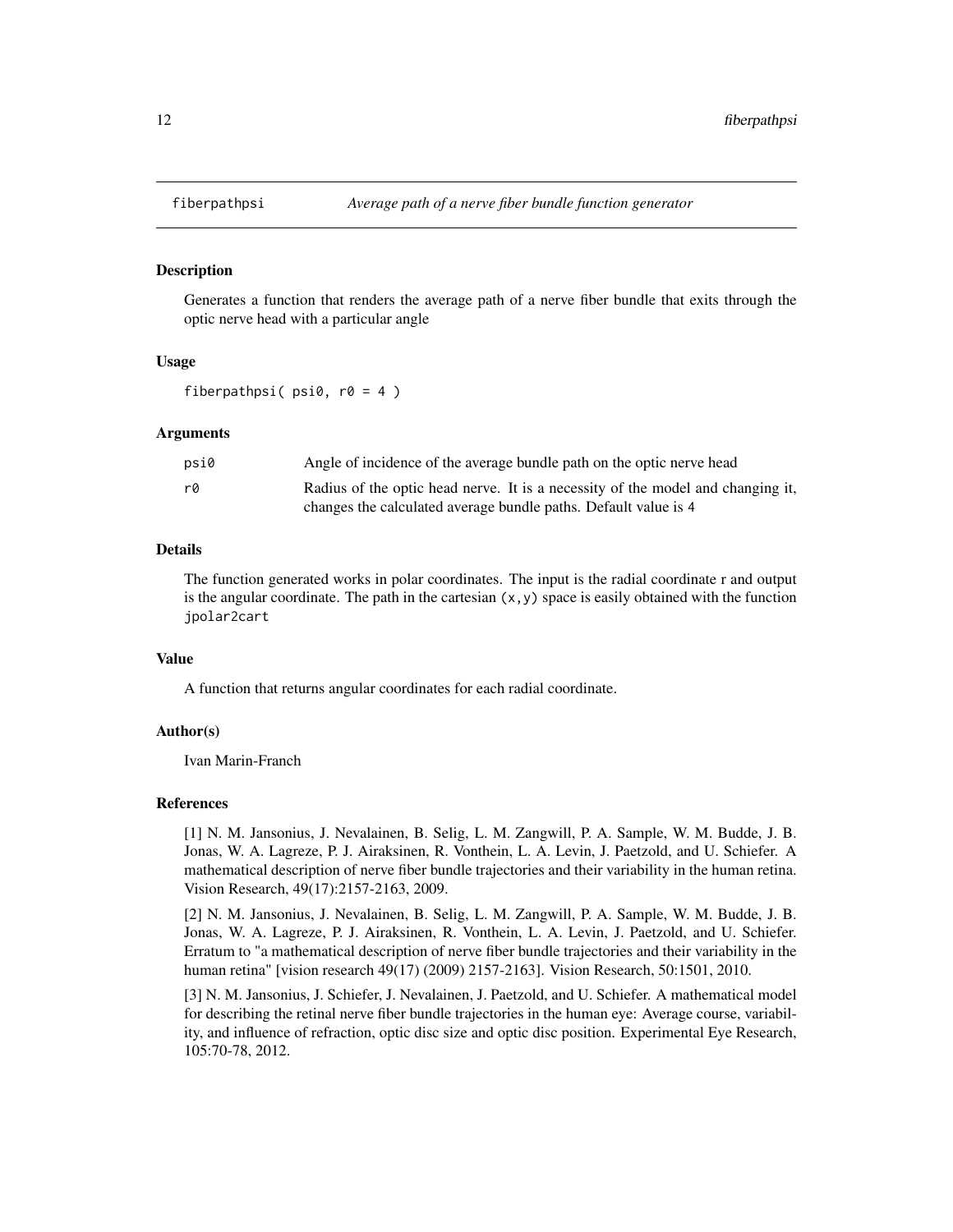### <span id="page-12-0"></span>filterReliability 13

### See Also

[gcloc2psi](#page-13-1)

### Examples

```
fiberpathpsi( 90 + 45 )
```
<span id="page-12-1"></span>filterReliability *identify visual fields that did not pass filter for reliability*

### Description

identify visual fields that did not pass filter for reliability

### Usage

```
filterReliability( vf, relCriteria = c( 0.2, 0.2, 0.2 ) )
```
### Arguments

| vf          | visual field, should have columns perc of false positives, false negatives, and<br>fixation losses |
|-------------|----------------------------------------------------------------------------------------------------|
| relCriteria | reliability limits for false positives, false negatives, and fixation losses                       |

### Value

returns a list of visual fields that did not pass the reliability criteria

### Author(s)

Ivan Marin-Franch

### See Also

[lidLensArtifact](#page-19-2)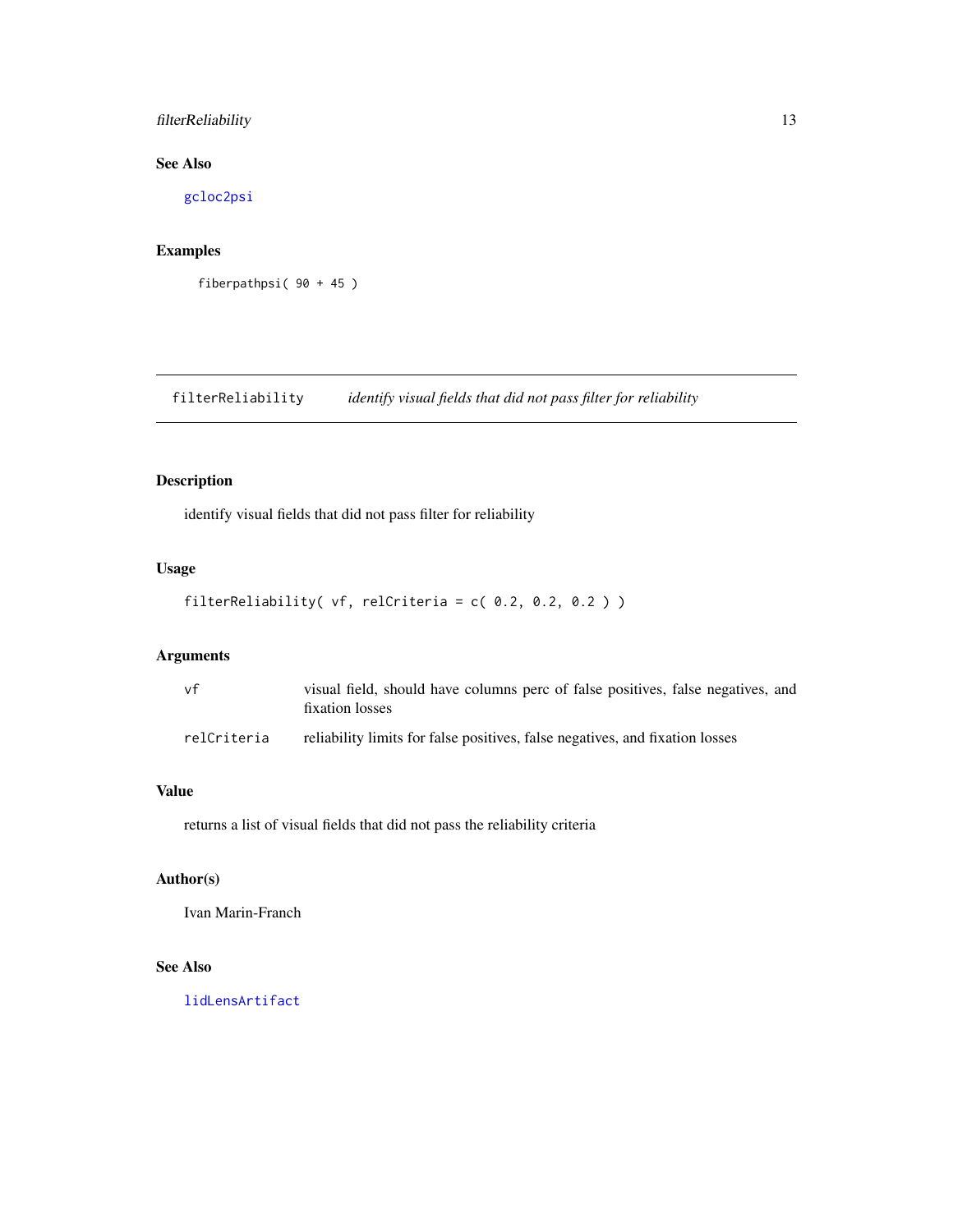<span id="page-13-0"></span>

average GC displacement from [1] in degrees of visual angle (0.3 mm per degree of visual angle [2])

#### Usage

data( gcdisp )

#### Format

Displacement is a function of eccentricity of the GC soma position.

ecc eccentricity of the GC soma position

displ displacement

### Author(s)

Ivan Marin-Franch

#### References

[1] N. Drasdo, C. L. Millican, C. R. Katholi, and C. A. Curcio. The length of Henle fibers in the human retina and a model of ganglion receptive field density in the visual field. Vision Research, 47:2901-2911, 2007.

[2] B. A. Wandell. Foundations of vision. Sinauer Associates, Sunderland, Massachusets, 1995.

<span id="page-13-1"></span>gcloc2psi *Angle of incidence in the optic nerve head for vf locations*

### Description

This is the inverse of the model: it obtains the angle of incidence psi of the average path that passes through position  $(x, y)$ 

#### Usage

 $gclock2psi(xy, r0 = 4)$ 

#### Arguments

| x٧ | Visual field location in Cartesian coordinates                                  |
|----|---------------------------------------------------------------------------------|
| rû | Radius of the optic head nerve. It is a necessity of the model and changing it, |
|    | changes the calculated average bundle paths. Default value is 4                 |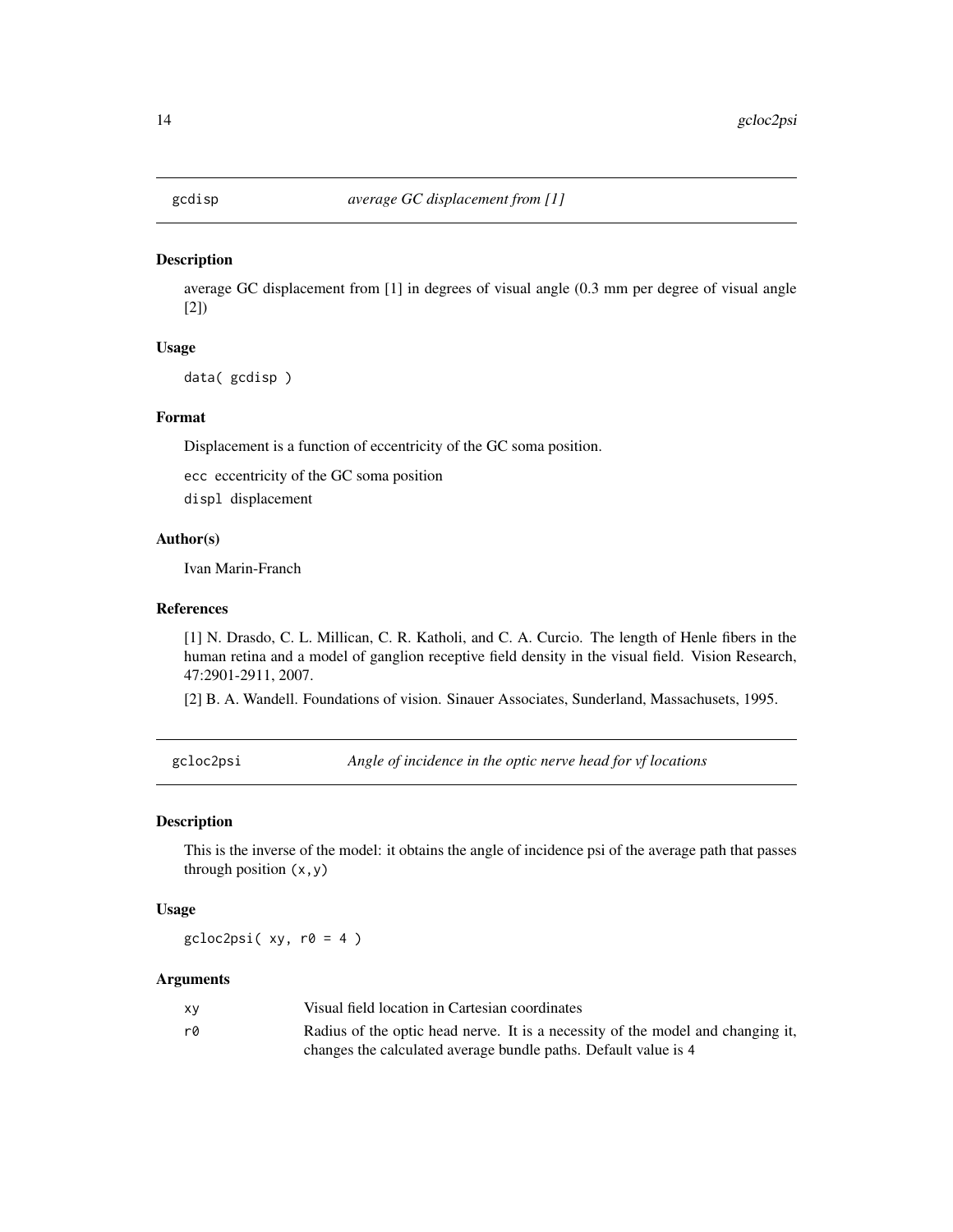<span id="page-14-0"></span>getny and the set of the set of the set of the set of the set of the set of the set of the set of the set of the set of the set of the set of the set of the set of the set of the set of the set of the set of the set of the

#### Value

The angle of incidence psi of the average path that passes through position  $(x, y)$ 

#### Author(s)

Ivan Marin-Franch

#### References

[1] N. M. Jansonius, J. Nevalainen, B. Selig, L. M. Zangwill, P. A. Sample, W. M. Budde, J. B. Jonas, W. A. Lagreze, P. J. Airaksinen, R. Vonthein, L. A. Levin, J. Paetzold, and U. Schiefer. A mathematical description of nerve fiber bundle trajectories and their variability in the human retina. Vision Research, 49(17):2157-2163, 2009.

[2] N. M. Jansonius, J. Nevalainen, B. Selig, L. M. Zangwill, P. A. Sample, W. M. Budde, J. B. Jonas, W. A. Lagreze, P. J. Airaksinen, R. Vonthein, L. A. Levin, J. Paetzold, and U. Schiefer. Erratum to "a mathematical description of nerve fiber bundle trajectories and their variability in the human retina" [vision research 49(17) (2009) 2157-2163]. Vision Research, 50:1501, 2010.

[3] N. M. Jansonius, J. Schiefer, J. Nevalainen, J. Paetzold, and U. Schiefer. A mathematical model for describing the retinal nerve fiber bundle trajectories in the human eye: Average course, variability, and influence of refraction, optic disc size and optic disc position. Experimental Eye Research, 105:70-78, 2012.

### See Also

[fiberpathpsi](#page-11-1)

#### Examples

 $gclock2psi$  (data.frame(  $x = c( 0, 10)$ ,  $y = c( 0, 10) )$ 

getnv *get normative values and location map*

#### Description

get normative values and stimuli location map to be used with visualFields

#### Usage

getnv()

### Details

gets normative values and stimuli location map to be used with visualFields

#### Value

returns the names of the variables containing the normative values and the stimuli location map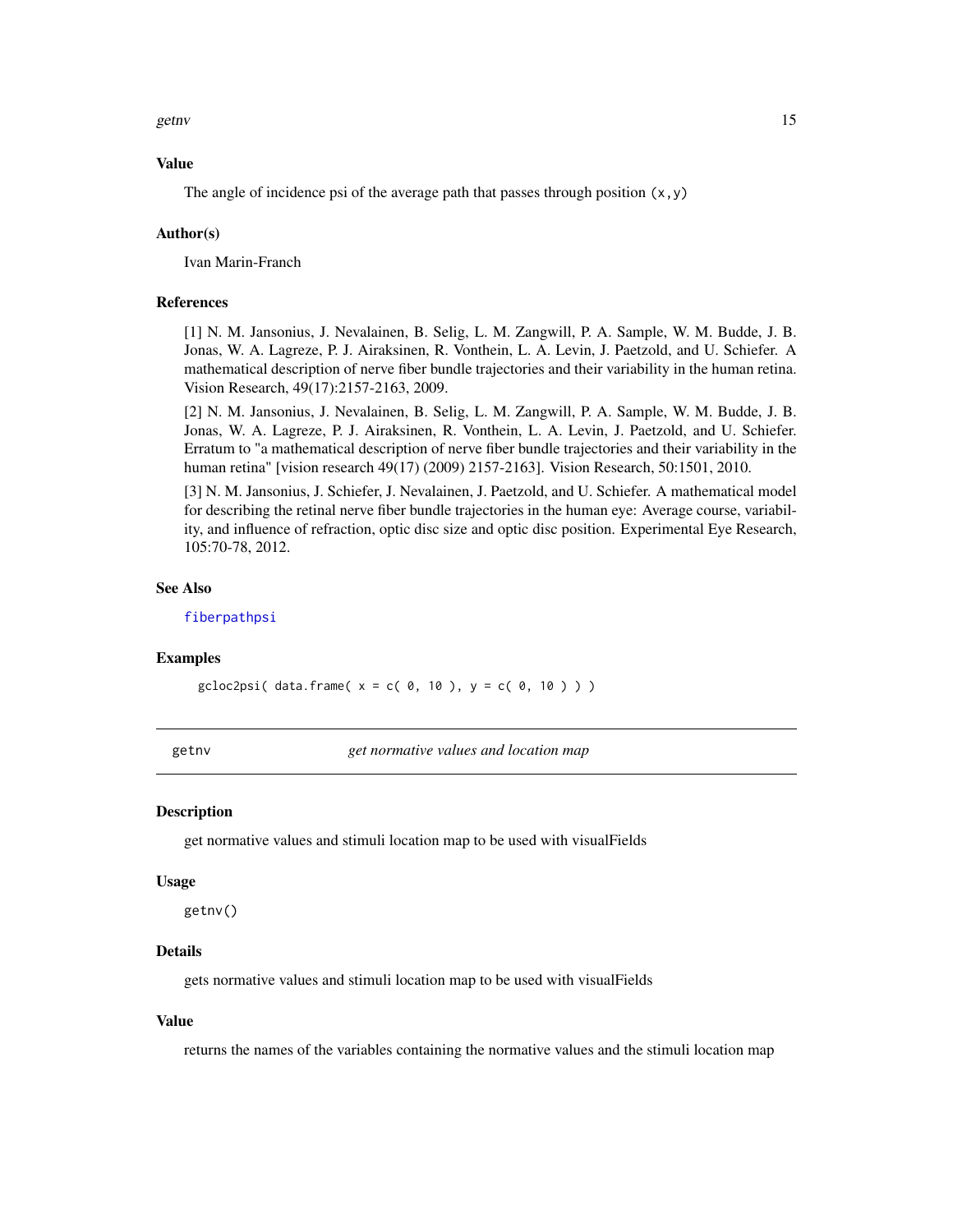#### 16 ghpostd

#### Author(s)

Ivan Marin-Franch

#### See Also

[setnv](#page-39-1)

### Examples

getnv()

<span id="page-15-1"></span>ghpostd *general height estimated as the rankRef-th ranked TD location*

### Description

gets the general height estimated as the rankRef-th ranked TD location

### Usage

ghpostd( td, correction = FALSE )

### Arguments

| td         | vf-object with total-deviation values                                                                |
|------------|------------------------------------------------------------------------------------------------------|
| correction | obtain general height as difference from mean normal "85th" percentile TD<br>value? Default is FALSE |

### Details

calculates the general height estimated as the pos-th ranked TD location

#### Value

returns the subject's estimated general height

#### Author(s)

Ivan Marin-Franch

#### See Also

[pdval](#page-28-1)

### Examples

```
td <- tdval( vf91016right[15,] )
ghseventh <- ghpostd( td )
```
<span id="page-15-0"></span>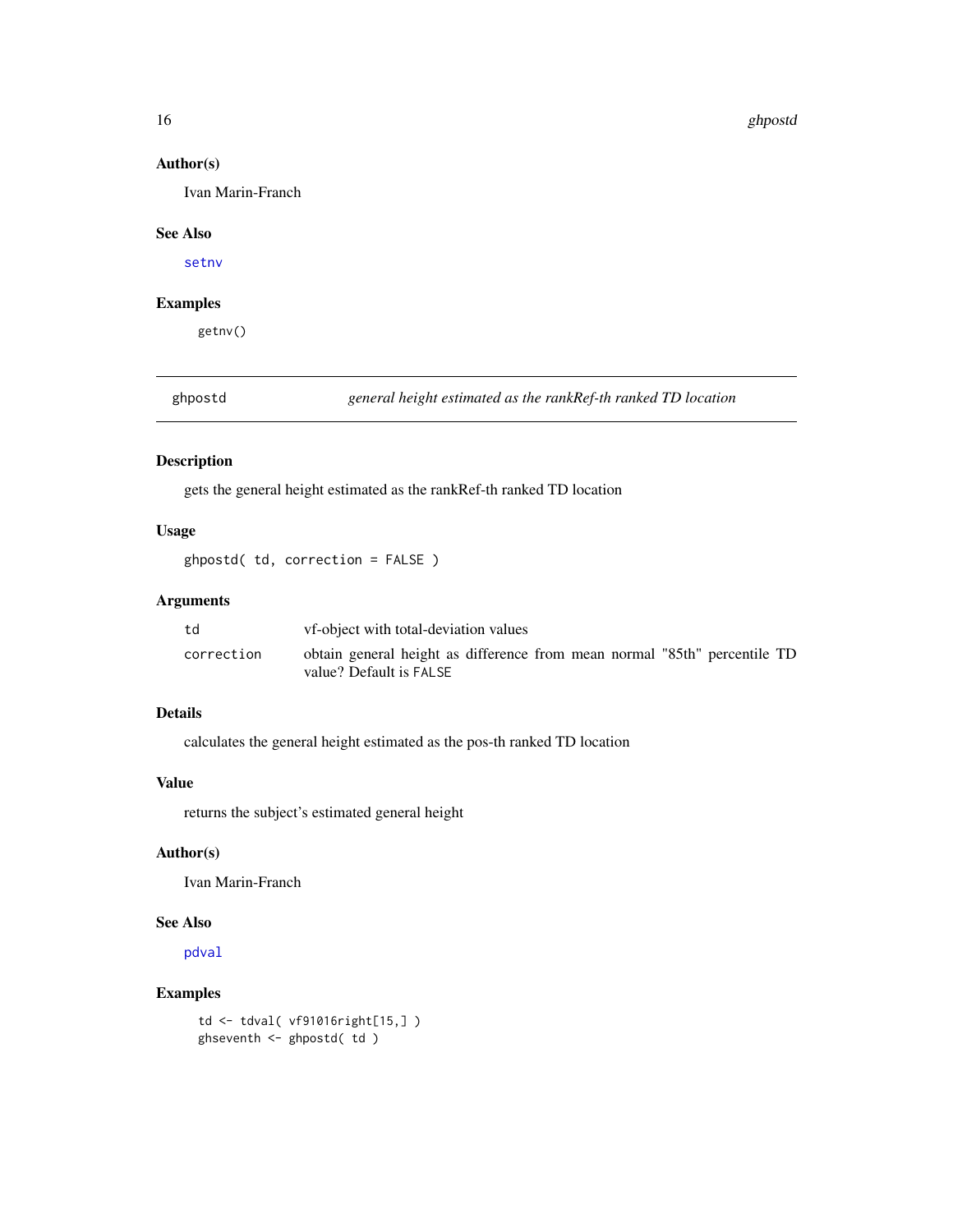<span id="page-16-0"></span>

estimates the general height by comparison of the rank TD curve of the subject compared with mean normal rank TD curve

### Usage

```
ghranktd( td, minPts = 2, strategy = "isospaced", withinNormal = 95, pCentral = 1,
          link = make.link( "logit" ), scaleFactor = 52.4 )
```
### Arguments

| td           | total-deviation values                                                                                                                                                                                                                                                                                                                                                                                                                                                                                                                                                                                                                                                                                                                                                                                                                                                                                                                                          |
|--------------|-----------------------------------------------------------------------------------------------------------------------------------------------------------------------------------------------------------------------------------------------------------------------------------------------------------------------------------------------------------------------------------------------------------------------------------------------------------------------------------------------------------------------------------------------------------------------------------------------------------------------------------------------------------------------------------------------------------------------------------------------------------------------------------------------------------------------------------------------------------------------------------------------------------------------------------------------------------------|
| minPts       | minimum number of TD values within normal limits necessary to estimate the<br>general height. Default is 2. If there are less than 2 TD values within normal<br>limits, then NA is returned                                                                                                                                                                                                                                                                                                                                                                                                                                                                                                                                                                                                                                                                                                                                                                     |
| strategy     | strategy for the comparison of the reconstructed within normal part of the rank<br>TD curve with the mean normal rank TD curve. There are two posibilities at<br>the moment isospaced and parallel. In the option isospaced, the TD values<br>identified as within-normal limits are equally spaced and compared with the<br>corresponding rank location of the mean normal TD curve. In the slightly more<br>computationally complicated option parallel, the rank positions are obtained<br>so that the all differences between subject's TD values and mean normal TD<br>values in the corresponding rank position are equal. In both strategies, the mean<br>rank position of the reconstructed rank TD curve corresponds with the mean<br>rank position of the mean normal TD rank curve (for the pattern of locations<br>24-2 that is location 26.5). This way uniqueness is ensured on both strategies.<br>Default is parallel. For more details see [1] |
| withinNormal | value or label used to identify the locations that are within normal limits. Default<br>is <sub>95</sub>                                                                                                                                                                                                                                                                                                                                                                                                                                                                                                                                                                                                                                                                                                                                                                                                                                                        |
| pCentral     | proportion of the TD rank curve to be used for the estimation of the general<br>height. Default is 1                                                                                                                                                                                                                                                                                                                                                                                                                                                                                                                                                                                                                                                                                                                                                                                                                                                            |
| link         | link function to use with glm fit. See family. Defaulut is logit                                                                                                                                                                                                                                                                                                                                                                                                                                                                                                                                                                                                                                                                                                                                                                                                                                                                                                |
| scaleFactor  | scale to use for ranks to make them be between 0 and 1. Default is 52.4                                                                                                                                                                                                                                                                                                                                                                                                                                                                                                                                                                                                                                                                                                                                                                                                                                                                                         |

### Value

returns the estimated general height for the test, or NA if the number of TD values within normal limits was less than numPts

### Author(s)

Ivan Marin-Franch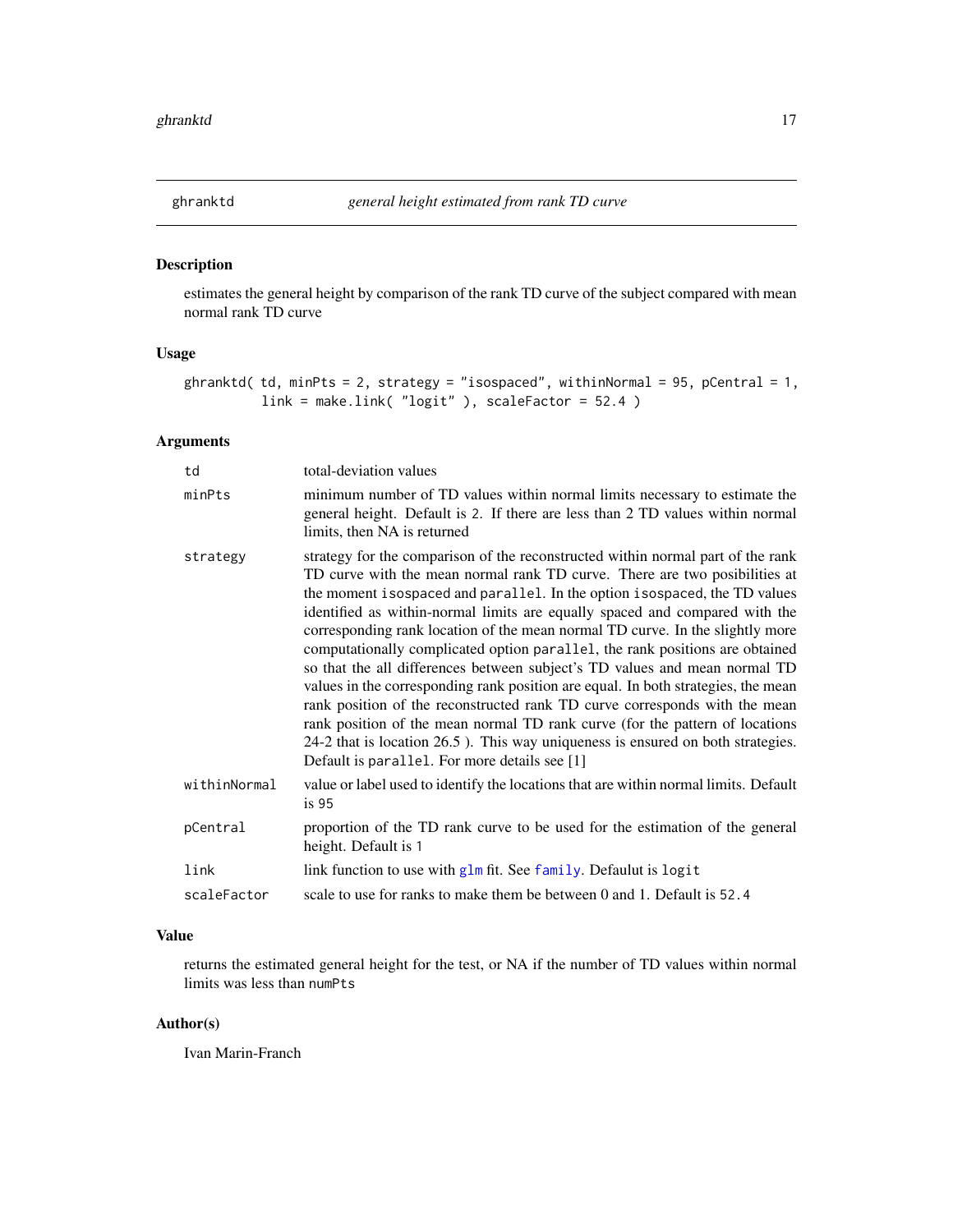#### <span id="page-17-0"></span>References

[1] I. Marin-Franch, W. H. Swanson, and V. E. Malinovsky. A novel strategy for the estimation of the general height of the visual field in patients with glaucoma. Graefe's Archive Clinical Experimental Ophthalmology, 252(5):801-809, 2014.

#### See Also

[pdval](#page-28-1)[,ghpostd](#page-15-1)

<span id="page-17-1"></span>gloperc *percentiles for global indices*

#### Description

gets the percentiles for global indices

### Usage

```
gloperc( vals, percentiles = c( 0.5, 1, 2, 5, 95),
        type = c( "quantile", "(i-1)/(n-1)", "i/(n+1)", "i/n" ) )
```
#### Arguments

| vals        | table with global indices for control subjects    |
|-------------|---------------------------------------------------|
| percentiles | percentiles at which to calculate cutoff values   |
| type        | see wtd. quantile for a list of different options |

#### Details

gets the percentiles for global indices. This function works in conjunction with [vfstats](#page-72-1). In [vfstats](#page-72-1) all global indices refering to mean must start with m and all refereing to standard deviation must start with s, otherwise [gloperc](#page-17-1) won't calculate the cutoff values correctly

#### Value

percentiles for global indices

#### Author(s)

Ivan Marin-Franch

### See Also

[vfindex](#page-53-1), [vfstats](#page-72-1), [vfiperc](#page-55-1), [locperc](#page-23-1)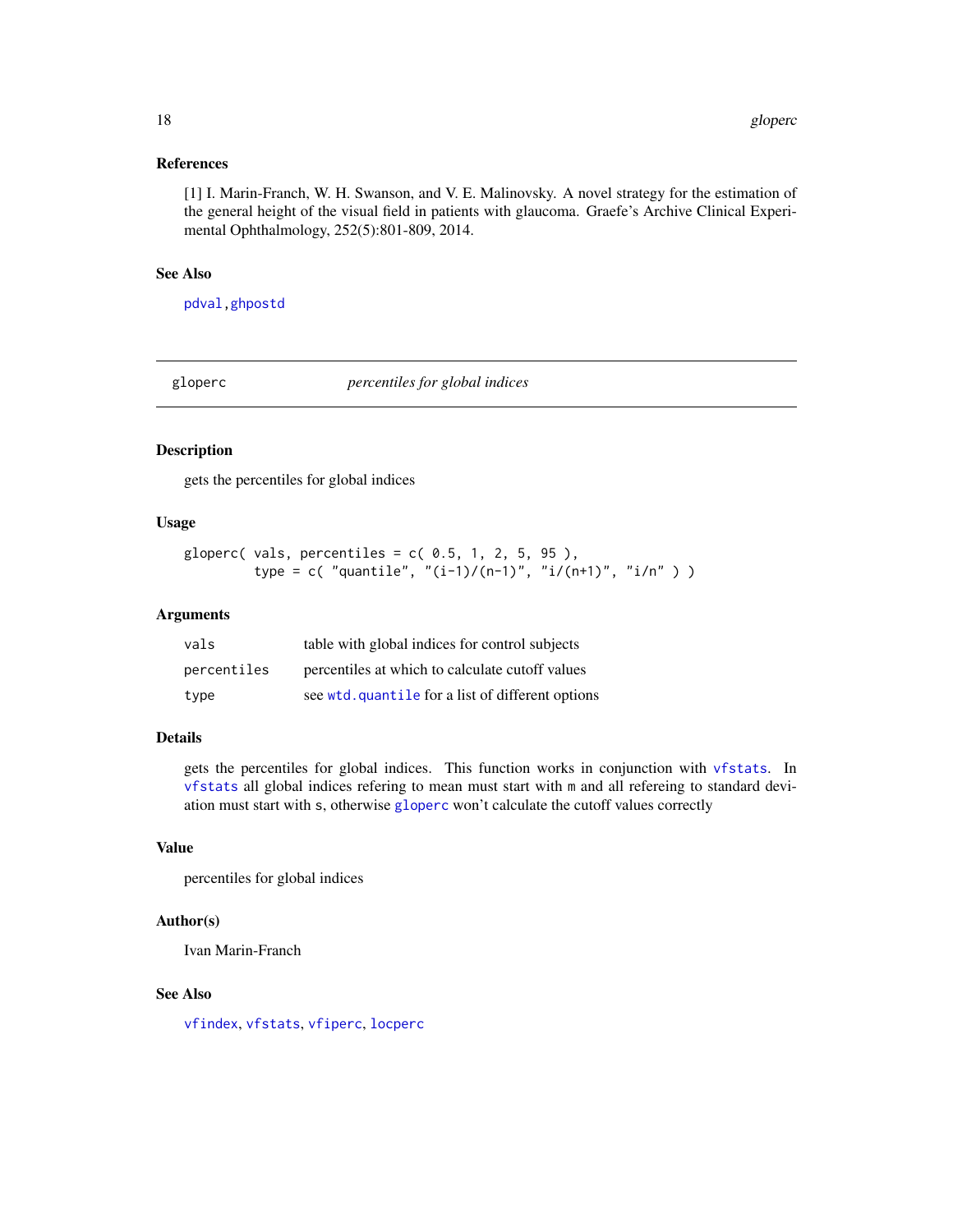<span id="page-18-0"></span>

plots an histogram of Fisher S statistic combining all location p-values

#### Usage

```
hist_poplr( s, pval, sp, nLoc = 52, showLabels = TRUE,
                     txtfont = "sans", pointsize = 10,
                     plt = c( 0, 1.0, 0.3, 1 ), mpg = c( 1.85, 0.5, 0 ),
                     coltxt = rgb( red = 1.0, green = 0.0, blue = 0.0),\text{colhist} = \text{rgb}(\text{red} = 1.0, \text{green} = 0.0, \text{blue} = 0.0, \text{alpha} = 0.5))
```
### Arguments

| S          | observed S-statistic for the pointwise significance tests that slopes are lower than<br>(or greater than) a specified reference (typically zero) |
|------------|--------------------------------------------------------------------------------------------------------------------------------------------------|
| pval       | p-value for the pointwise significance tests that slopes are lower than (or greater<br>than) a specified reference (typically zero)              |
| sp         | S-statistics calculated for the permutation of visual fields                                                                                     |
| nLoc       | number of locations in the visual field to be analyzed. For 24-2, it is 52 (54)<br>minus the locations in the blind spot). Default is 52.        |
| showLabels | Whether or not to show histogram x-labels. Default is TRUE.                                                                                      |
| plt        | Graphics parameter plt. Default is $c(0, 1.0, 0.3, 1)$                                                                                           |
| mpg        | Graphics parameter mpg. Default is $c(1.85, 0.5, 0)$                                                                                             |
| txtfont    | font of the text with visual-sensitivity values. Default is sans                                                                                 |
| pointsize  | size of the text with visual-sensitivity values. Default is 10                                                                                   |
| colhist    | Histogram color. Default is rgb( red = 1.0, green = $0.0$ , blue = $0.0$ )                                                                       |
| coltxt     | Text color. Default is rgb( red = $1.0$ , green = $0.0$ , blue = $0.0$ )                                                                         |
|            |                                                                                                                                                  |

### Author(s)

Ivan Marin-Franch

#### References

[1] N. O'Leary, B. C. Chauhan, and P. H. Artes. *Visual field progression in glaucoma: estimating the overall significance of deterioration with permutation analyses of pointwise linear regression (PoPLR)*. Investigative Ophthalmology and Visual Science, 53, 2012

#### See Also

[poplr](#page-29-1), [poplr\\_cstat](#page-30-1), [poplr\\_pstat](#page-31-1), [vflayout\\_poplr](#page-58-1), [vfplot\\_plr](#page-66-1)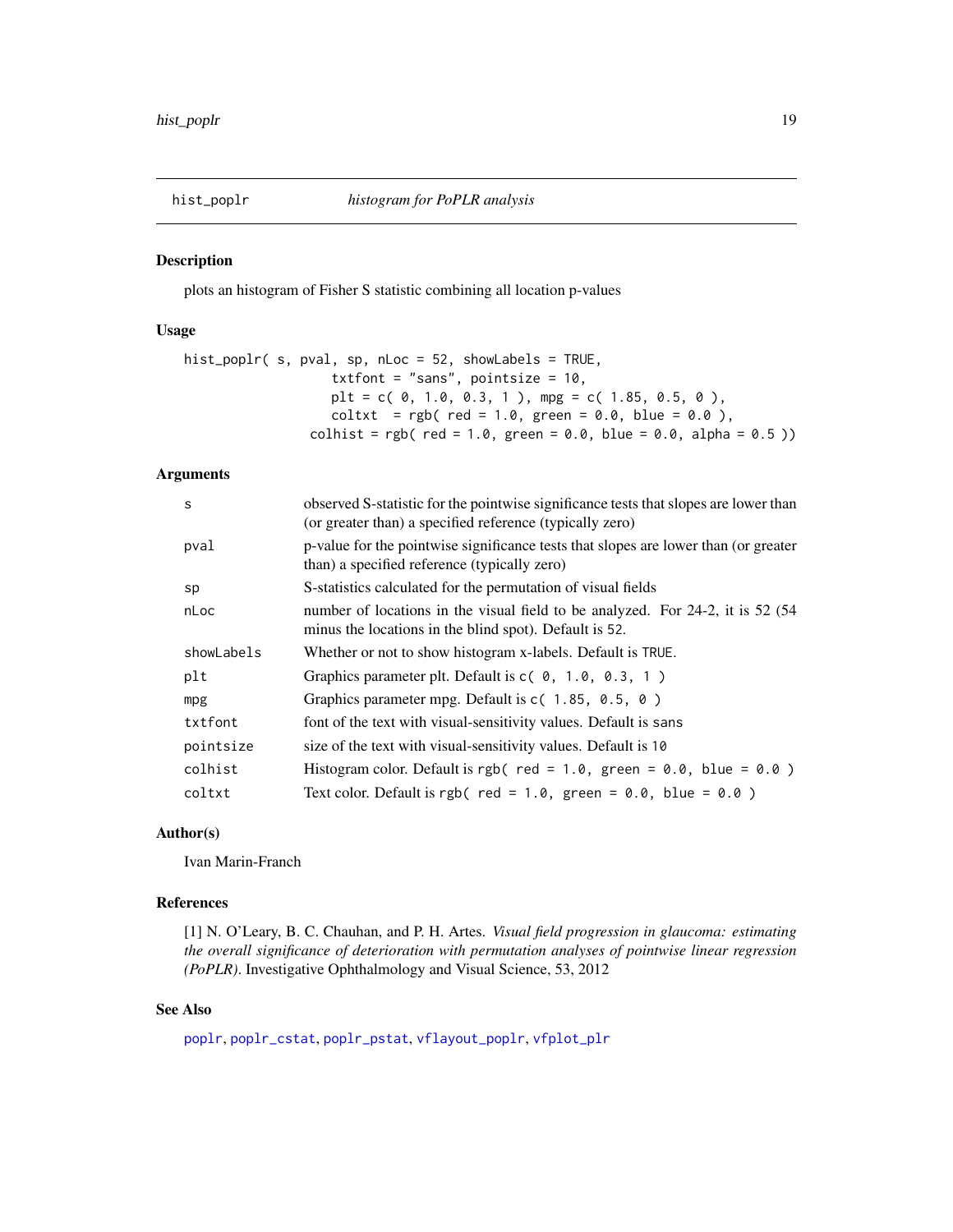<span id="page-19-1"></span><span id="page-19-0"></span>

converts to  $(x, y)$  in degrees from polar coordinates. It is the inverse of  $(\text{cart2jpolar})$ 

#### Usage

```
jpolar2cart( rpsi )
```
### Arguments

rpsi Visual field location in polar coordinates

### Details

Input rpsi needs to be a data frame. It returns a data frame with the Cartesian coordinates

### Value

Data frame with the  $(x,y)$  Cartesian coordinates

### Author(s)

Ivan Marin-Franch

### See Also

[cart2jpolar](#page-6-1)

#### Examples

jpolar2cart( cart2jpolar( data.frame(  $x = c( 0, 10)$ ,  $y = c( 0, 10) )$ )

<span id="page-19-2"></span>lidLensArtifact *visual fields with lid or lens artifacts*

### Description

identifies in a very coarse way visual fields that may have been affected by lid or lens artifacts. This function is to be used only with control data. It is probably better not to use it and look to the visual-fields printouts directly to identify those with lid and lens artifacts

#### Usage

```
lidLensArtifact( vf, min_dB = c( 12 ) )
```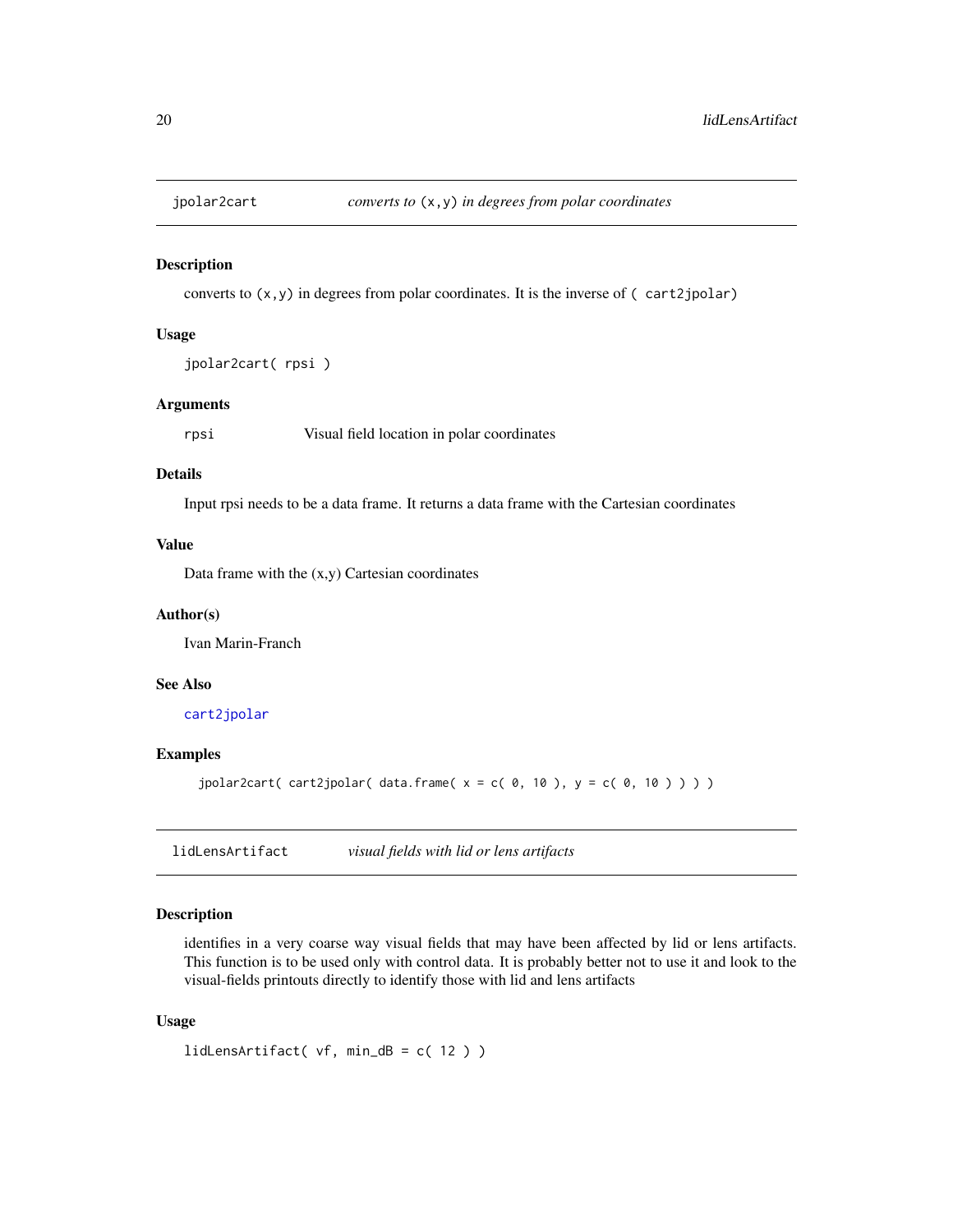#### <span id="page-20-0"></span>loadvfcsv 21

### Arguments

| vf     | visual-field object               |
|--------|-----------------------------------|
| min dB | lowest dB value considered normal |

### Value

it returns a list of indices of visual fields in [vf](#page-60-1) that may have been affected by lid or lens artifact

### Author(s)

Ivan Marin-Franch

### See Also

[filterReliability](#page-12-1)

<span id="page-20-1"></span>loadvfcsv *load visual fields from a CSV file*

### Description

loads visual fields from a CSV file

### Usage

loadvfcsv( filename, patternMap )

### Arguments

| filename   | filename                      |
|------------|-------------------------------|
| patternMap | pattern of stimulus locations |

### Details

The columns in the CSV file must follow the format of  $\vee$  f. Make sure that all dates have the format MM/DD/YYYY and all times have the format HH:MM:SS. Excel tends to change the format, and any edits in Excel that are safe may cause problems when loading the data as [vf](#page-60-1)-object

#### Value

returns a [vf](#page-60-1)-object with all the data in the CSV file filename

#### Author(s)

Ivan Marin-Franch

### See Also

[loadvfxml](#page-21-1), [loadvfxmlbatch](#page-22-1)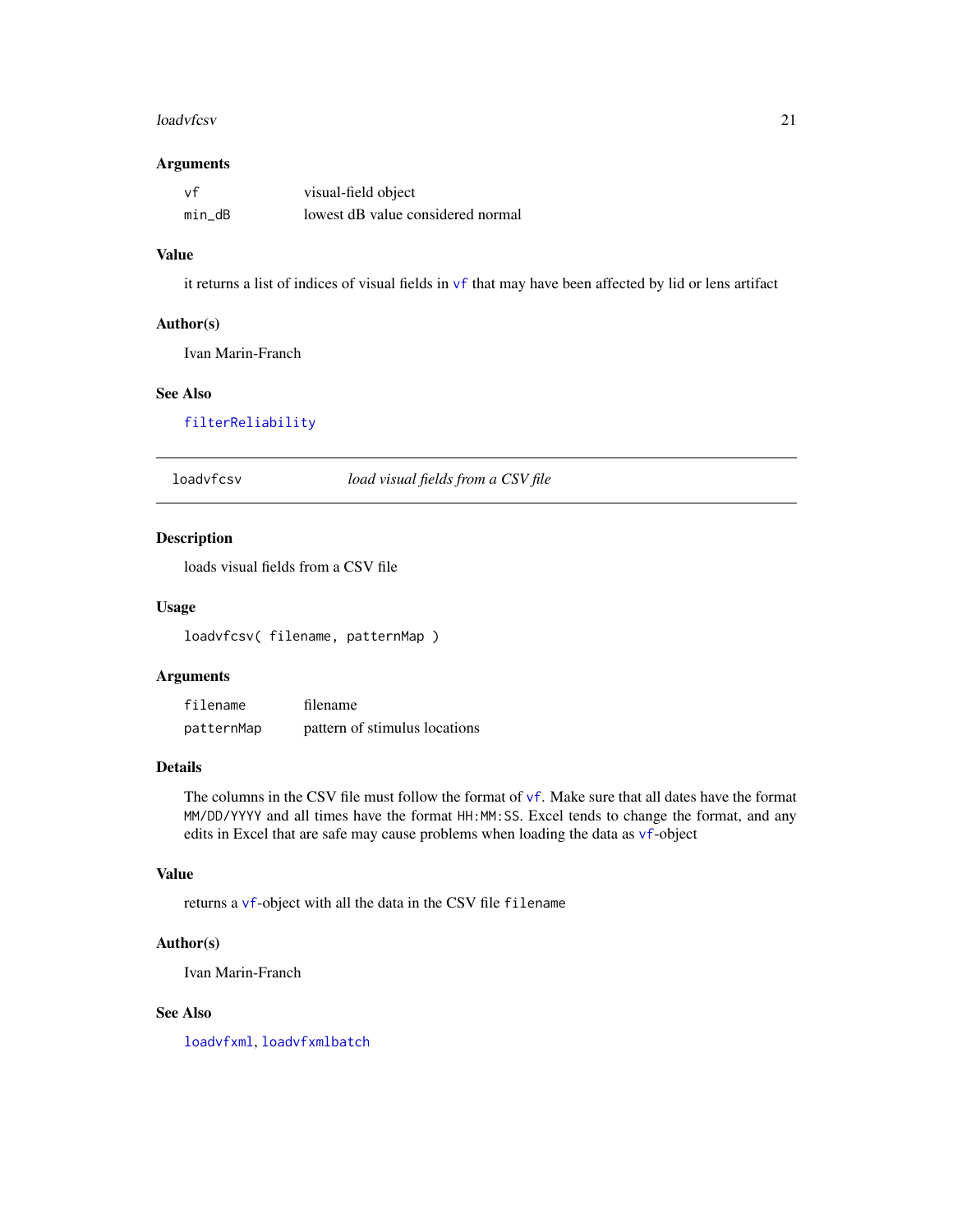<span id="page-21-0"></span>

loadvfEyesuite imports visual field data from the Eyesuite software by Haag-Streit. These data are converted into a vf object.

### Usage

```
loadvfEyesuite(filename, date_format = "%d.%m.%Y")
```
### Arguments

| filename    | the filename of the csy-file                       |
|-------------|----------------------------------------------------|
| date format | the order of the dates used in the specific locale |

### Value

a vf object

<span id="page-21-1"></span>loadvfxml *loads visual fields from a XML file*

#### Description

loads visual fields from a XML file

### Usage

```
loadvfxml( filename, patternMap, typeData = "vf", typeSubject = "pwg",
           extractionType = c( "average" ), daysyear = NULL )
```
#### Arguments

| filename       | filename                                                                                                                                                                                                                                                                                                            |
|----------------|---------------------------------------------------------------------------------------------------------------------------------------------------------------------------------------------------------------------------------------------------------------------------------------------------------------------|
| patternMap     | pattern of stimulus locations. Default is saplocmap\$p24d2                                                                                                                                                                                                                                                          |
| typeData       | Type of data to load; visual field (vf), total deviations (td), pattern deviations<br>(pd), global indices (gi), visual-field index (vfi), total-deviation p-values (tdp),<br>pattern-deviation p-values (pdp), global indices probability maps (gip), visual-<br>field-index probability map (vfip). Default is vf |
| typeSubject    | Type of subject, control (ctr) or patient (pwg). Default is (pwg)                                                                                                                                                                                                                                                   |
| extractionType | When typeData is $(vf)$ what type of extraction we want: all re-tested sensitivities<br>"all" or just the mean "average" over re-tested values? Default is "average"                                                                                                                                                |
| daysyear       | if NULL, calculates real age. If informed, then calculates year based on the num-<br>ber of days per year (e.g. $362.25$ )                                                                                                                                                                                          |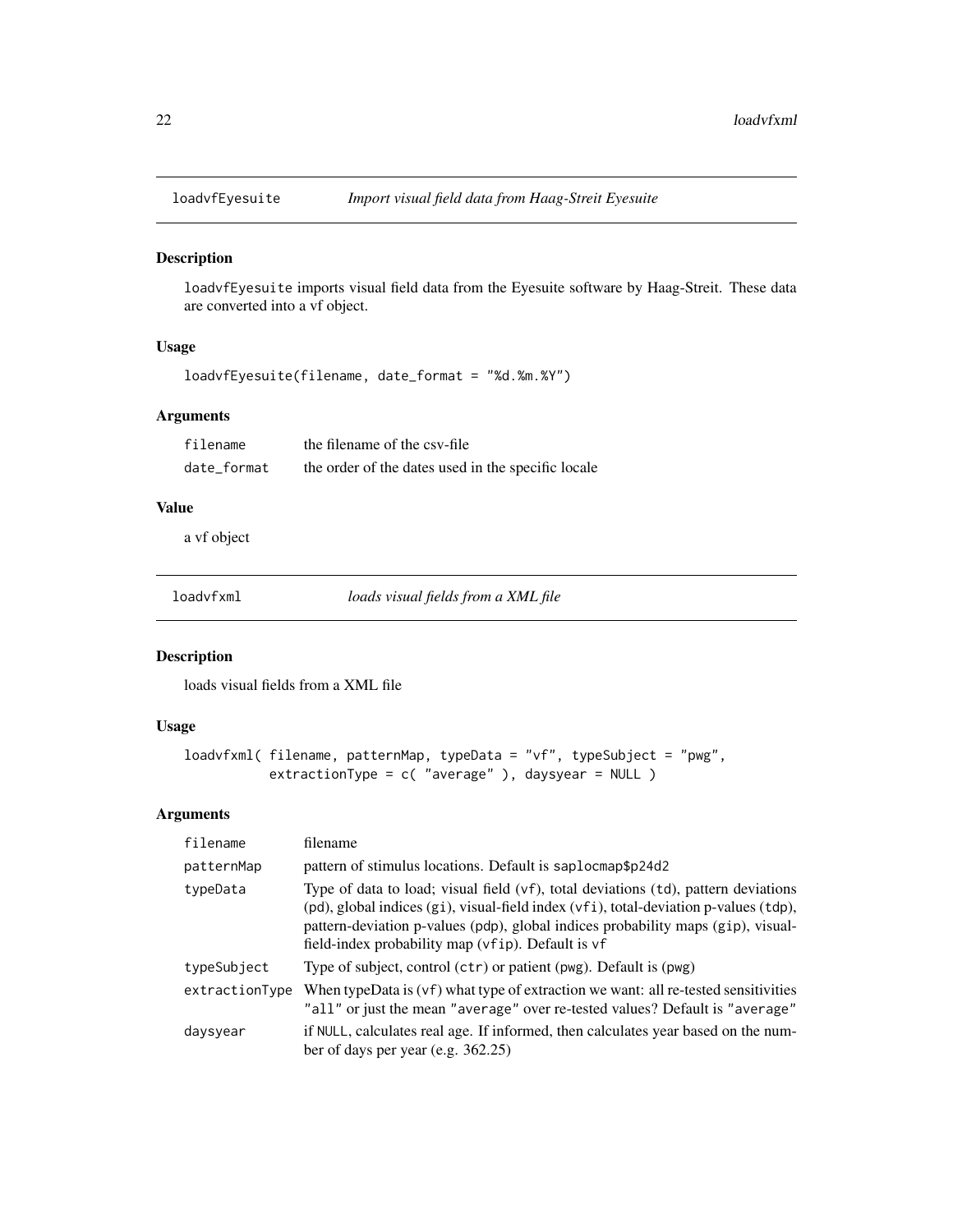### <span id="page-22-0"></span>loadvfxmlbatch 23

### Details

The XML files format must be as from the extraction of the HFA device

### Value

returns a [vf](#page-60-1)-object with one row containing the information for the subject loaded in the XML

### Author(s)

Ivan Marin-Franch

### See Also

[loadvfcsv](#page-20-1), [loadvfxmlbatch](#page-22-1)

<span id="page-22-1"></span>loadvfxmlbatch *loads visual fields from a set of XML files*

### Description

loads visual fields from a set of XML files

### Usage

```
loadvfxmlbatch( filename, patternMap, typeData = "vf" )
```
### Arguments

| filename   | filename in CSV format with the list of XML files to upload and whether the<br>subject whose data is in the XML file is a patient with glaucoma pwg or a control<br>ctr                                                                                                                                                   |
|------------|---------------------------------------------------------------------------------------------------------------------------------------------------------------------------------------------------------------------------------------------------------------------------------------------------------------------------|
| patternMap | pattern of stimulus locations. Default is saplocmap\$p24d2                                                                                                                                                                                                                                                                |
| typeData   | Type of data to load; visual field $(vf)$ , total deviations $(td)$ , pattern deviations<br>(pd), global indices (gi), visual-field index (vfi), total-deviation p-values (tdp),<br>pattern-deviation p-values (pdp), global indices probability maps (gip), visual-<br>field-index probability map (vfip). Default is vf |

### Value

returns a [vf](#page-60-1)-object with as many rows as XML files exists in filename

#### Author(s)

Ivan Marin-Franch

### See Also

[loadvfcsv](#page-20-1), [loadvfxml](#page-21-1)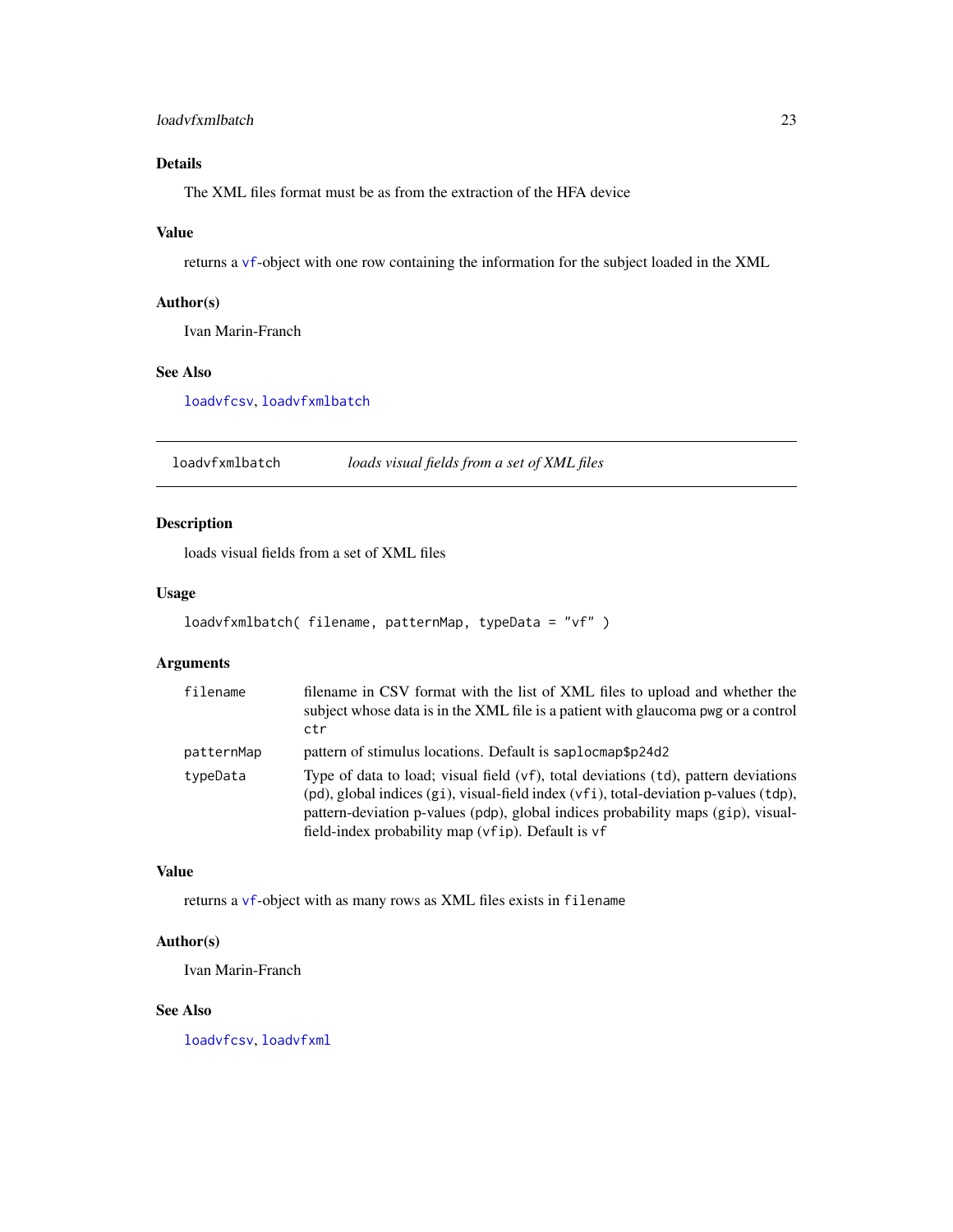<span id="page-23-1"></span><span id="page-23-0"></span>

gets the percentiles for each location

### Usage

```
locperc( vals, stds, percentiles = c( 0.5, 1, 2, 5, 95),
        type = c( "quantile", "(i-1)/(n-1)", "i/(n+1)", "i/n"),
         poolLocations = FALSE )
```
### Arguments

| vals          | table with sensitivity values, total-deviation values, or pattern-deviation values                                                                                                                                                                                                                                                                                   |
|---------------|----------------------------------------------------------------------------------------------------------------------------------------------------------------------------------------------------------------------------------------------------------------------------------------------------------------------------------------------------------------------|
| stds          | standard deviations per location for sensitivity values, total-deviation values, or<br>pattern-deviation values                                                                                                                                                                                                                                                      |
| percentiles   | percentiles at which to calculate cutoff values                                                                                                                                                                                                                                                                                                                      |
| type          | see wtd. quantile for a list of different options                                                                                                                                                                                                                                                                                                                    |
| poolLocations | assume that the shape of the empirical distributions at each location is the same<br>and pool sensitivity, TD, or PD values per location. This is useful when the<br>number of controls available is small. Sample size is increased at the expense<br>of posible bias due to the fact that empirical distributions are not necessarily the<br>same in each location |

#### Details

gets the percentiles at each location. Since the number of visits per subject can be variable. To account for that, weighted quantile is used in which the weights for is the inverse of the number of visits for the subject

All the data passed to the function must belong to the same perimeter tperimetry, the same pattern of locations talgorithm, and the same presentation algorithm tpattern.

#### Value

percentiles for each location

### Author(s)

Ivan Marin-Franch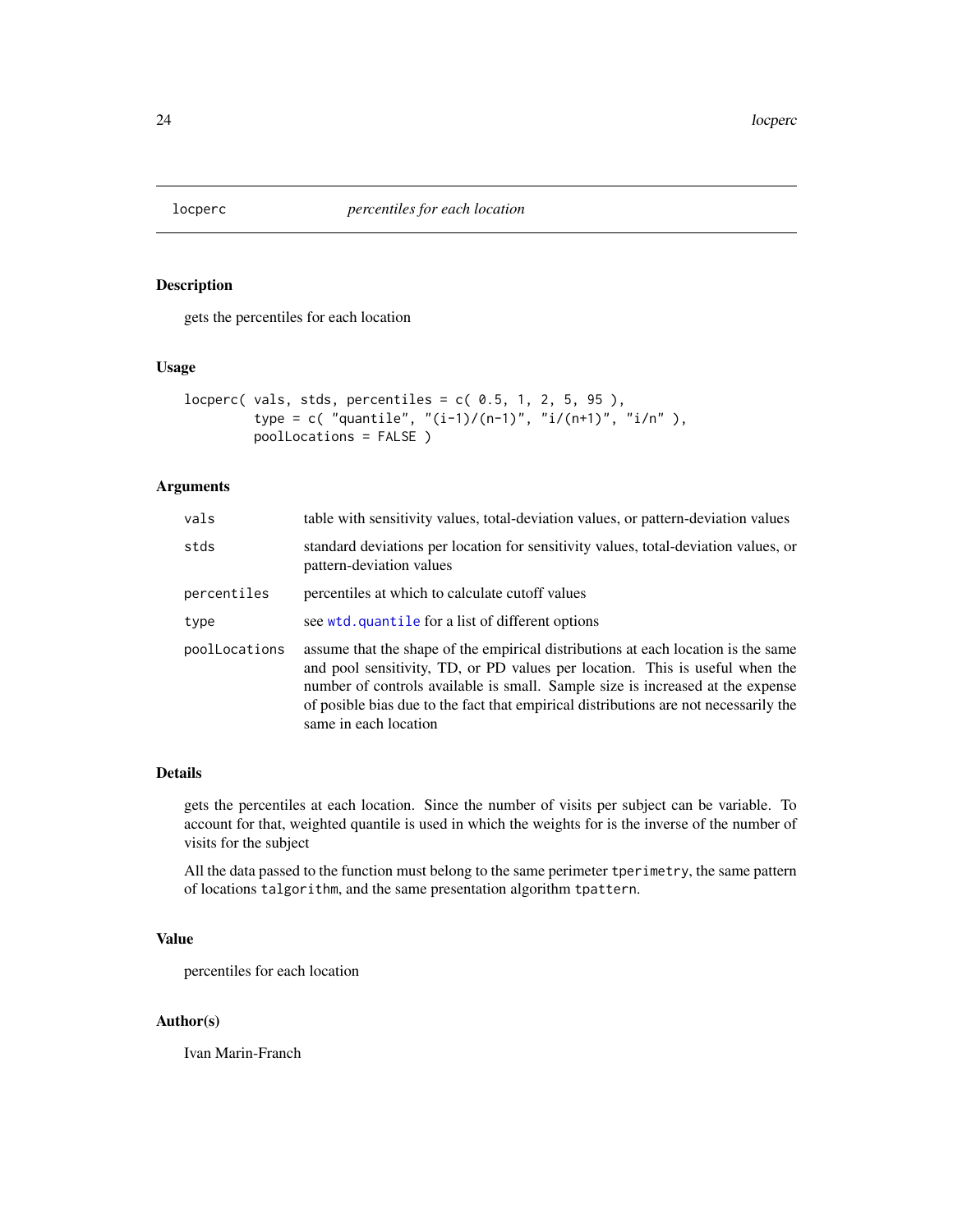#### <span id="page-24-0"></span>nvcspsgalpha 25

#### References

[1] A. Heijl, G. Lindgren, and J. Olsson. *A package for the statistical analysis of visual fields*. Documenta Ophthalmologica Proceedings Series, 49, 1987

[2] A. Heijl, G. Lindgren, J. Olsson, and P. Asman. *Visual field interpretation with empiric probability maps*. Archives of Ophthalmology, 107, 1989

#### See Also

[gloperc](#page-17-1)

| nvcspsgalpha | IU normative reference values for Contrast Sensitiviy Perimetro. Al- |
|--------------|----------------------------------------------------------------------|
|              | pha version!!!                                                       |

#### Description

Normative reference values or (normative values or nv for short) for Contrast Sensitivy Perimcery (CSP) from IU (William H Swanson and Victor E Malinovsky) databases.

#### Usage

data( nvcspsgalpha )

#### Format

This normative-value object is defined by some tables, variables, and sub-structures, some of which are mandatory and some which are not. This nv-object has the following objects:

- pmapsettings mandatory. Information about which percentiles are used for location-wise analysis in this nv and their corresponding color coding for display. This is a table with four columns. First column specifies the percentiles (in percent) for cutoffs and the other three columns are the corresponding RGB values (defined from 0 to 1) specifying the color code to use for values below that percentile
- globalco **mandatory**. Percentiles to be used for the analysis of globan indices such us mean deviation (MD), pattern standard deviation (PSD) or visual-field index (VFI)
- sgrnfl\_zest mandatory. The actual normative values for the presentaion algorithm ZEST at the array of test locations SGRNFL

nvname mandatory. Name assigned to this normative-value object

#### Author(s)

Ivan Marin-Franch, William H Swanson

#### See Also

[nvsapdefault](#page-25-1)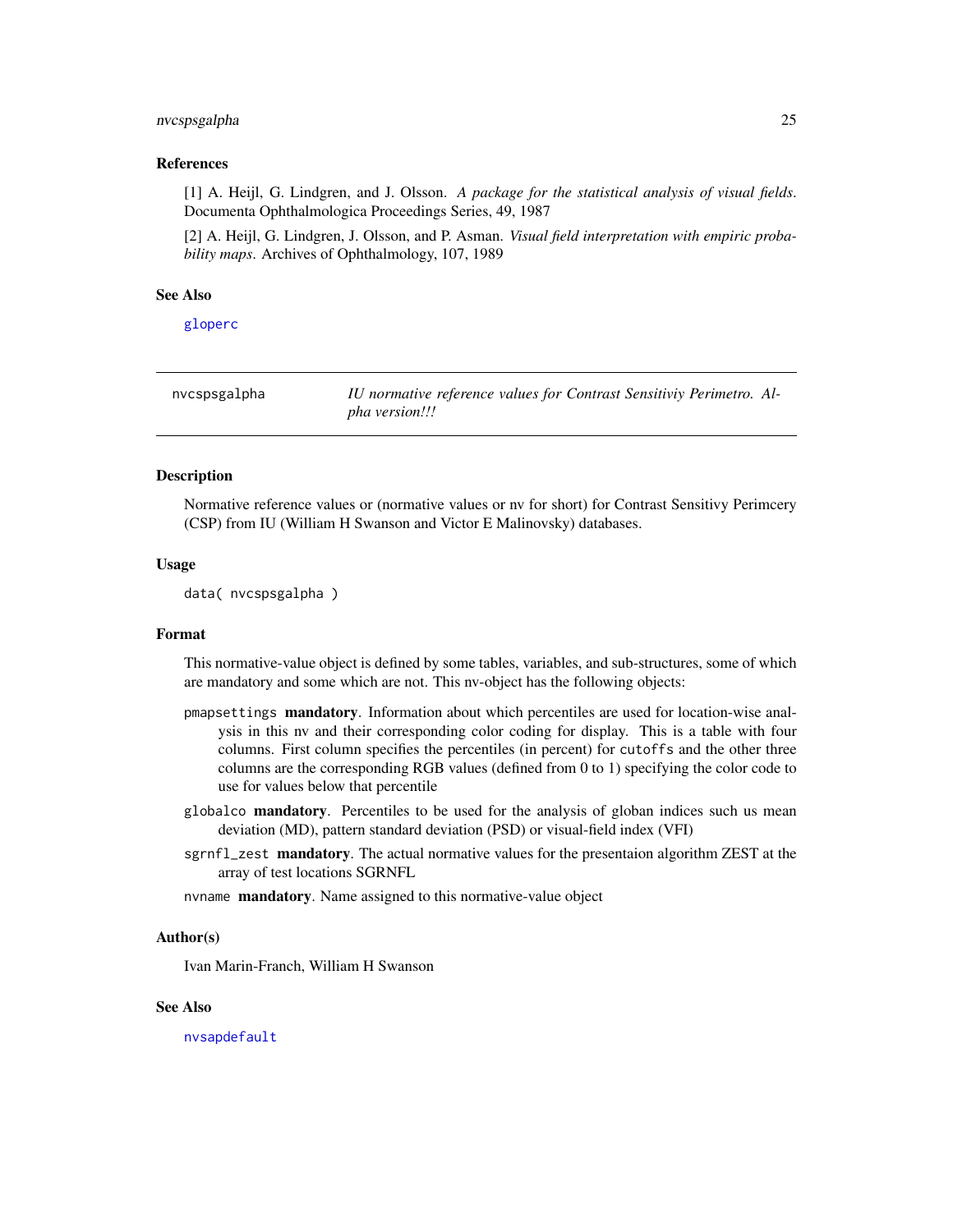<span id="page-25-1"></span><span id="page-25-0"></span>

Normative reference values or (normative values or nv for short) for static automated perimetry (SAP) obtained from a combination of control subjects from SUNY and IU databases.

#### Usage

```
data( nvsapdefault )
```
### Format

This normative-value object is defined by some tables, variables, and sub-structures, some of which are mandatory and some which are not. Importantly an age linear model must be included for test pattern (24-2) and presentation algorithm (e.g. SITA standard). Also important are the tables specifying the settings. Think of the normative-value object as a structure with several levels. The first level has three main substructures with settings:

- pmapsettings mandatory. Information about which percentiles are used for location-wise analysis in this nv and their corresponding color coding for display. This is a table with four columns. First column specifies the percentiles (in percent) for cutoffs and the other three columns are the corresponding RGB values (defined from 0 to 1) specifying the color code to use for values below that percentile
- globalco **mandatory**. Percentiles to be used for the analysis of globan indices such us mean deviation (MD), pattern standard deviation (PSD) or visual-field index (VFI)
- nvname **mandatory**. Name assigned to this normative-value object From here age linear models, percentile values, etc are defined for combination of test patterns and presentation algorithms. It is important that the construction of the name for each of the normative-value for the particular test and presentation is in agreement with the values of tperimetry and talgorithm in [vf](#page-60-1). This is very important because it is the way [visualFields](#page-2-1) can identify automatically which normative values are to be used with data for a particular visual field. For instance, for the test pattern 24-2 (p24d2) and the stimulus-presentation algorithm SITA standard (sitas), the substructure in the normative-values object must be called p24d2\_sitas. This substructure itself is composed of other strutures and tables. These are
- demographics optional. It has stats about the controls subjects used for the calculation of the normative values
- agelm mandatory. A table with two columns, intercept and slope, specifying a linear model modeling the (linear) decrease at each location of the sensitivities in decibels (dB) per year. These were calculated with the [ageLinearModel](#page-4-1). See locations 26 and 35 have NAs. That is because these are the locations that correspond anatomically with the blind spot (see [vfsettings](#page-70-1)) and are hence excluded from any analysis
- sds mandatory. A table with three columns with the standard deviations for threshold sensitivities, total-deviation values (TD), and pattern-deviation values (PD)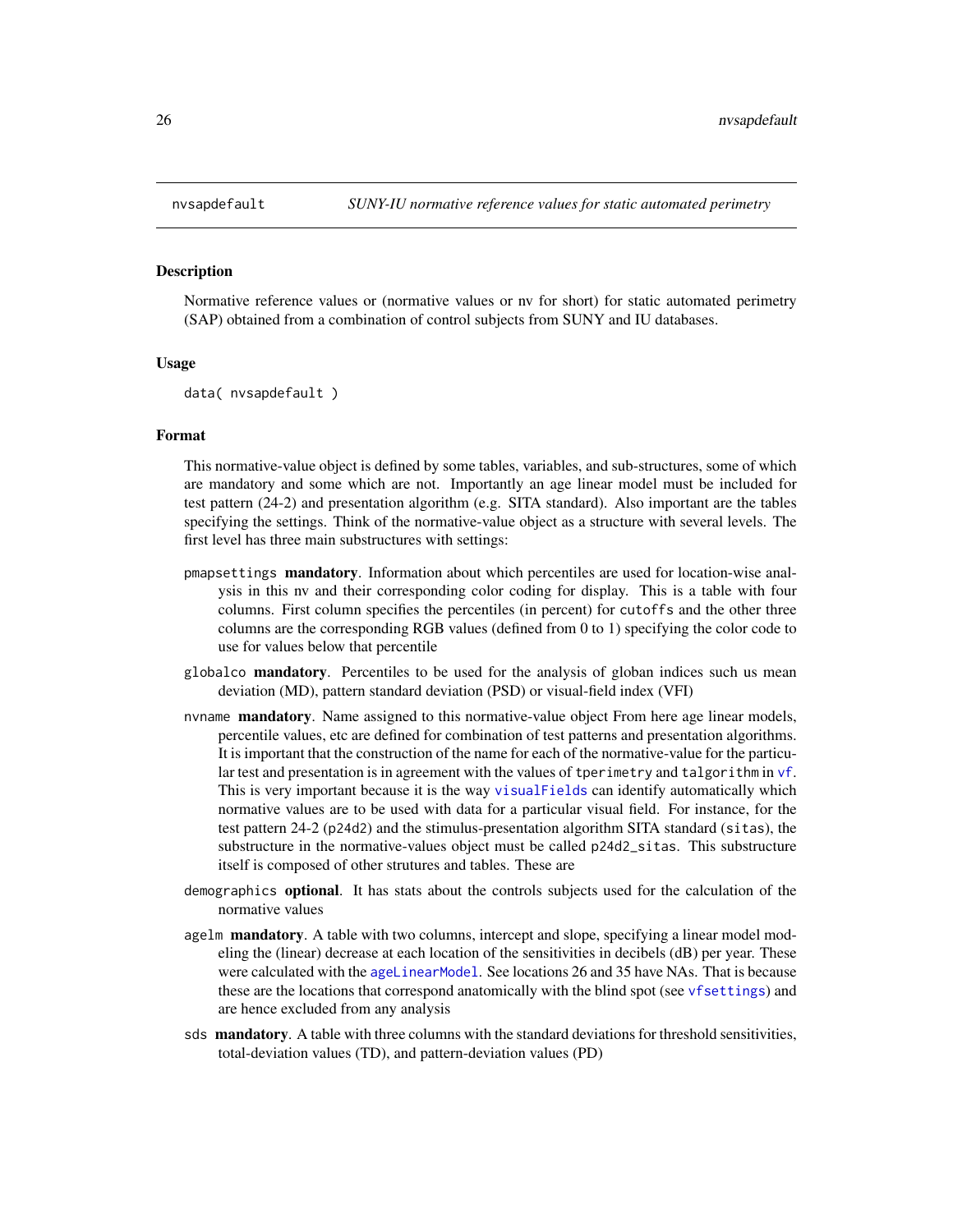- <span id="page-26-0"></span>TDpercloc mandatory. A table with as many columns as cutoff percentiles (rows) were defined in pmapsettings. Each column is the TD cutoff value for each percentile. It is used to get the probability map
- PDpercloc **mandatory**. A table with as many columns as cutoff percentiles (rows) were defined in pmapsettings. Each column is the PD cutoff value for each percentile. It is used to get the probability map
- percglo mandatory. A table with as many columns as cutoff percentiles (rows) were defined in globalco for global indices. Each row has a different statistical index. Most of them are not really used by convention. The statistical indices considered are mean and standard deviation of the threshold sensitivities (msens and ssens), mean and standard deviation of the TD values (mtdev and stdev), and mean and standard deviation of the PD values (mpdev and spdev). The two indices that are used by convention are mtdev and spdev, that is mean deviation (MD) and pattern standard deviation (PSD)
- percvfi mandatory. A table with as many columns as cutoff percentiles (rows) were defined in globalco for global indices. This table has data only for the VFI (mvfi) and the standard deviation of the VFI at each locaton (svfi)
- nvtdrank optional, but necessary to run [bebie](#page-5-1) with the option diff = TRUE. A table with two columns, mean normal Bebie TD rank curve and the standard deviation at each ranked location.
- perctdrank **optional**, but necessary to run [bebie](#page-5-1) with the option percentiles = TRUE. A table with as many columns as cutoff percentiles (rows) were defined in pmapsettings. Each column is the TD cutoff value for each percentile
- perctdrankadj7 optional, but necessary to run [bebie](#page-5-1) with the option diff = TRUE and percentiles = TRUE. Same as perctdrank but the difference from mean normal Bebie TD rank curve analysis

#### Author(s)

Ivan Marin-Franch, William H Swanson

#### References

[1] ADD REFERENCE FOR 24-2

[2] H. J. Wyatt, M. W. Dul, and W. H. Swanson. *Variability of visual field measurements is correlated with the gradient of visual sensitivity*. Vision Research, 47, 2007.

[3] A. Shafi, W. H. Swanson, and M. W. Dul. *Structure and Function in Patients with Glaucomatous Defects Near Fixation*. Optometry and Vision Science, 88, 2011.

<span id="page-26-1"></span>pdpmap *probability map for pattern deviation*

#### Description

gets probability map for pattern-deviation values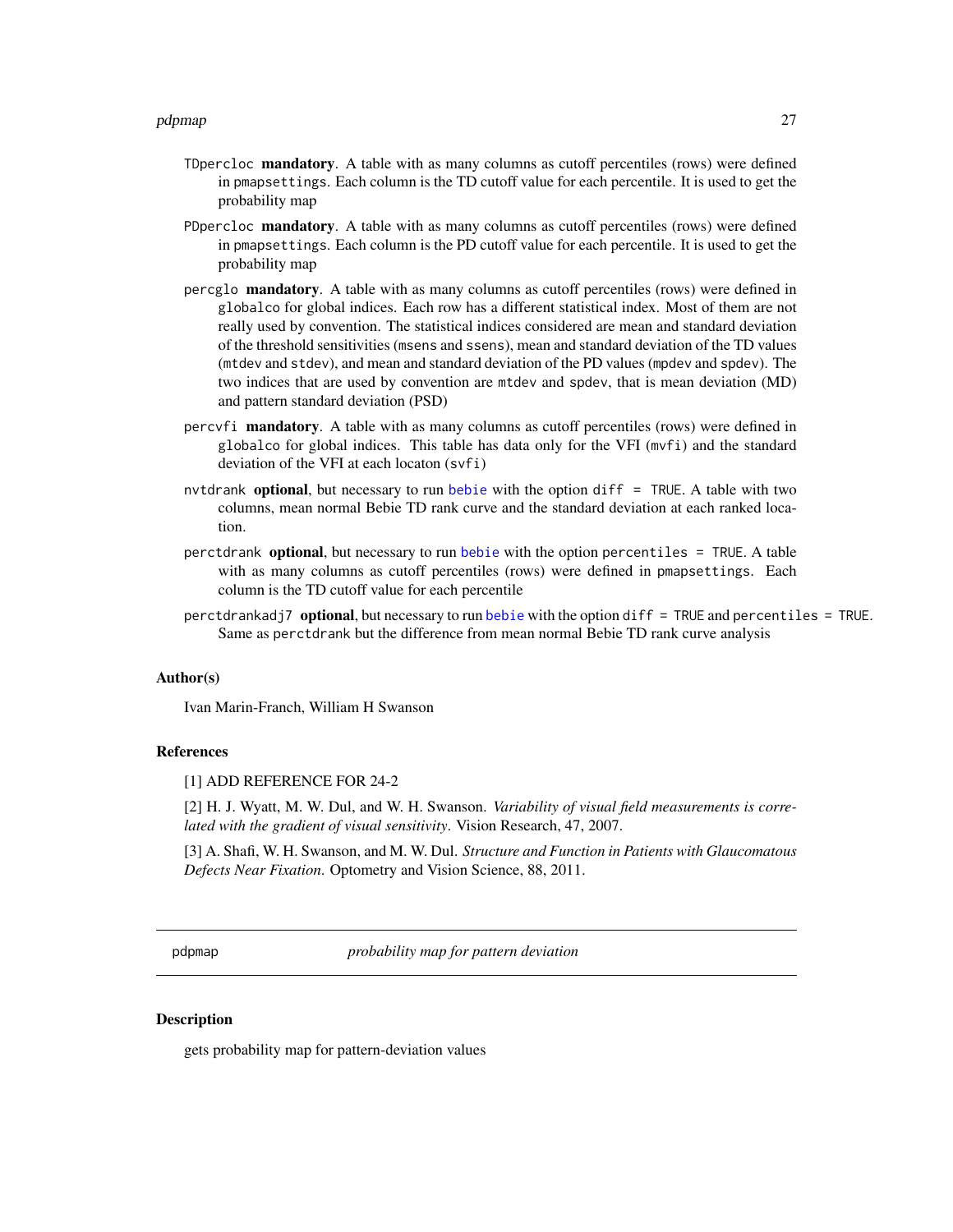### <span id="page-27-0"></span>28 pdpmapghr

#### Usage

pdpmap( pd )

### Arguments

pd pattern-deviation values in dBs

### Details

calculates the probability maps for pattern-deviation values

### Value

returns the subjects's pattern-deviation probability map from the age-matched normative reference.

### Author(s)

Ivan Marin-Franch

#### See Also

[pdval](#page-28-1), [tdval](#page-46-1), [tdpmap](#page-41-1)

### Examples

td <- tdval( vf91016right ) pd <- pdval( td ) pdp <- pdpmap( pd )

<span id="page-27-1"></span>pdpmapghr *probability map for pattern deviation from global sensitivity estimate*

#### Description

gets probability map for pattern-deviation values obtained from estimates of general height rank

#### Usage

```
pdpmapghr( pd )
```
### Arguments

pd pattern-deviation values in dBs

### Details

calculates the probability maps for pattern-deviation values obtained from estimates from general height rank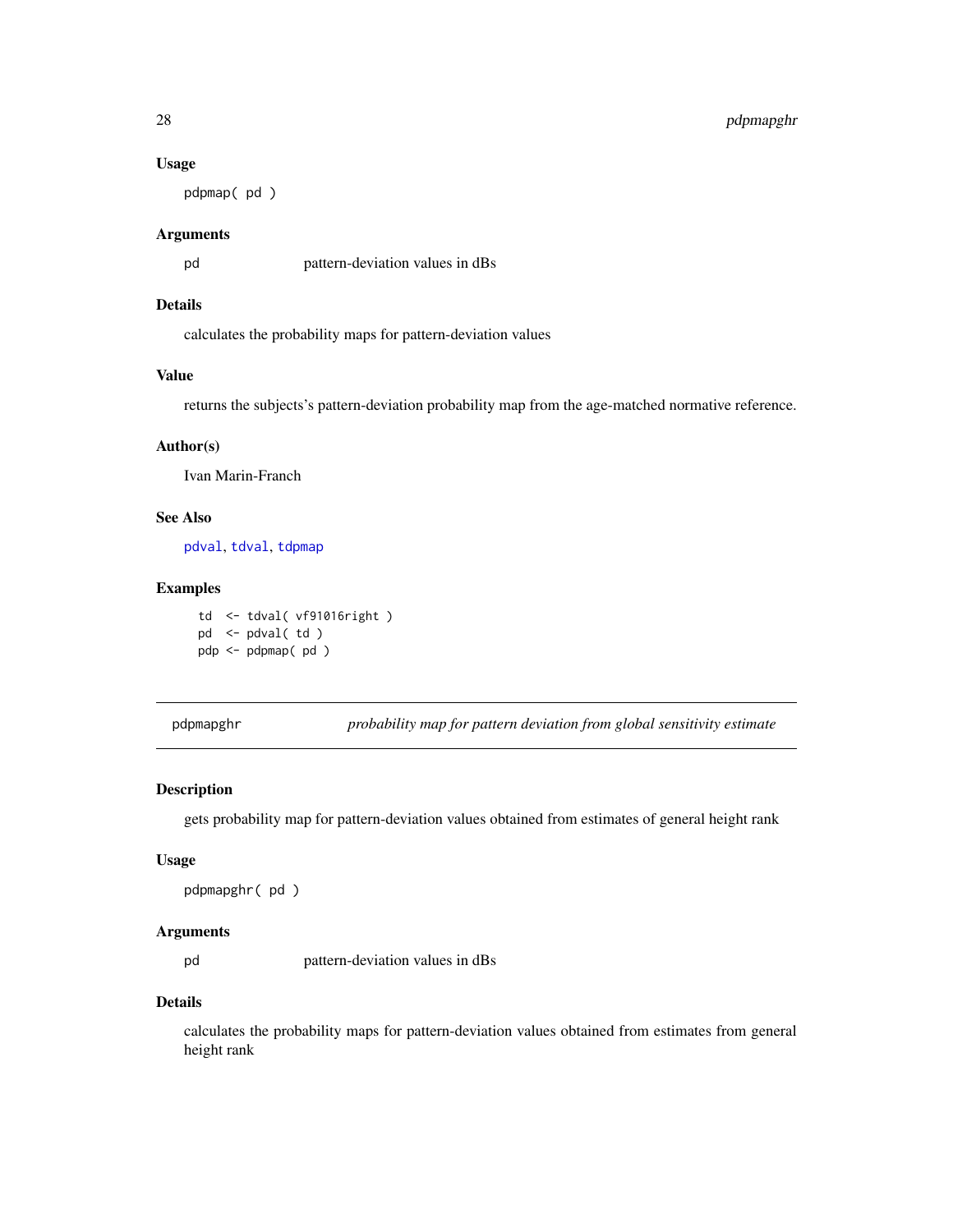<span id="page-28-0"></span>pdval i izotopisanje i starije i starije i starije i starije i starije i starije i starije i starije i starije

### Value

returns the subjects's pattern-deviation probability map from the age-matched normative reference.

#### Author(s)

Ivan Marin-Franch

### See Also

[pdval](#page-28-1), [tdval](#page-46-1), [tdpmap](#page-41-1)

### Examples

td <- tdval( vf91016right ) pd <- pdvalghr( td ) pdp <- pdpmapghr( pd )

<span id="page-28-1"></span>pdval *pattern deviation*

### Description

gets pattern-deviation values

### Usage

pdval( td )

### Arguments

td total-deviation values

#### Details

calculates pattern-deviation values using the (around) 85-th percentile. All in dBs.

### Author(s)

Ivan Marin-Franch

### See Also

[pdpmap](#page-26-1), [tdval](#page-46-1), [tdpmap](#page-41-1)

### Examples

td <- tdval( vf91016right ) pd <- pdval( td )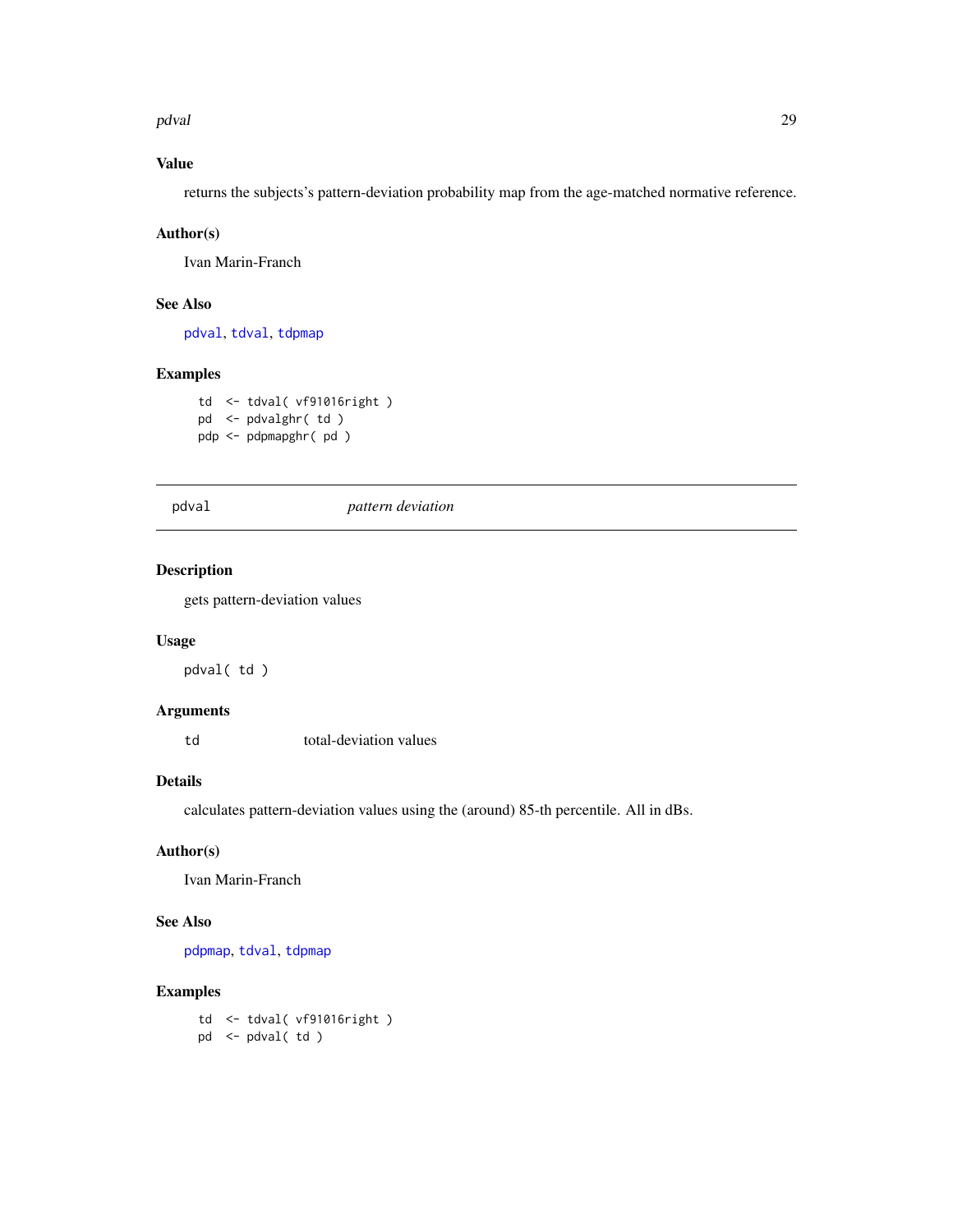<span id="page-29-0"></span>

gets the pattern-deviation from the estimator of general height rank (GHr)

### Usage

```
pdvalghr( td )
```
#### Arguments

td total-deviation values

### Details

calculates pattern-deviation from the estimator of general height rank (GHr). All in dBs.

### Author(s)

Ivan Marin-Franch

### See Also

[pdval](#page-28-1), [pdpmap](#page-26-1), [pdpmapghr](#page-27-1), [tdval](#page-46-1), [tdpmap](#page-41-1)

### Examples

td <- tdval( vf91016right ) pd <- pdvalghr( td )

<span id="page-29-1"></span>poplr *permutation of Pointwise Linear Regression (PoPLR)*

### Description

performs the PoPLR analysis from a series of visual-field threshold sensitivities, or TD or PD values over time

### Usage

```
poplr( vf, nperm = 5000, sltest = NULL, truncVal = 1)
```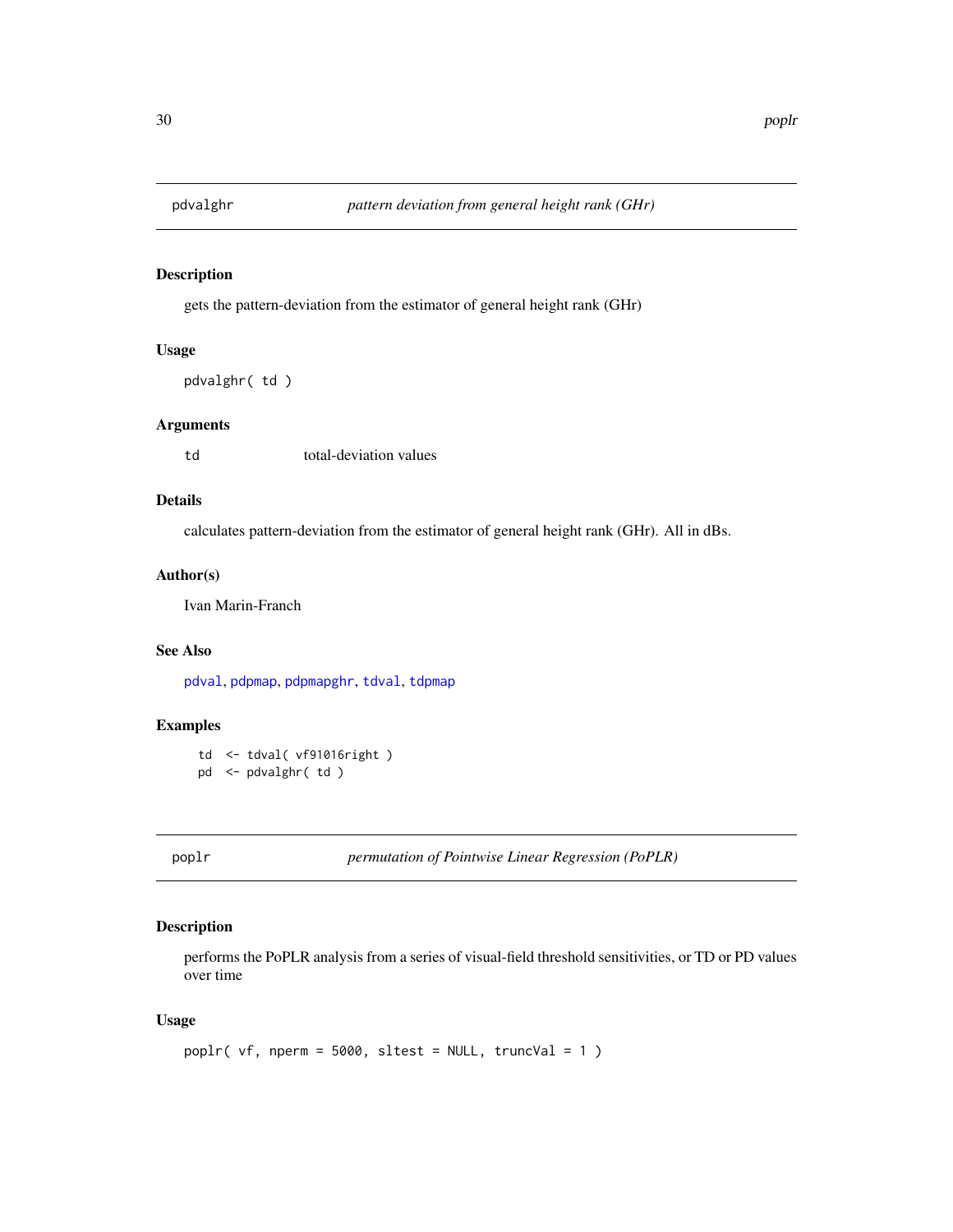### <span id="page-30-0"></span>poplr\_cstat 31

### Arguments

| vf       | <b>vf</b> object with threshold sensitivities, td, or pd values                                                                                                                                                                               |
|----------|-----------------------------------------------------------------------------------------------------------------------------------------------------------------------------------------------------------------------------------------------|
| nperm    | number of permutations. Default is 5000                                                                                                                                                                                                       |
| sltest   | values for the 1-tailed hypothesis test for all locations. The reference value is not<br>restricted, but it should be either zero (was there any progression?) or negative<br>(was the progression greater than test value?). Default is NULL |
| truncVal | p-value cut-off for truncation. Default is 1                                                                                                                                                                                                  |

### Author(s)

Ivan Marin-Franch

### References

[1] N. O'Leary, B. C. Chauhan, and P. H. Artes. *Visual field progression in glaucoma: estimating the overall significance of deterioration with permutation analyses of pointwise linear regression (PoPLR)*. Investigative Ophthalmology and Visual Science, 53, 2012

### See Also

[poplr\\_cstat](#page-30-1), [poplr\\_pstat](#page-31-1), [vflayout\\_poplr](#page-58-1), [vfplot\\_plr](#page-66-1)

### Examples

res <- poplr( vf91016right )

<span id="page-30-1"></span>

| poplr_cstat | permutation of pointwise linear regression (PoPLR): calculation of the |
|-------------|------------------------------------------------------------------------|
|             | combined statistic                                                     |

### Description

```
For details see [1]
```
### Usage

```
poplr_cstat( pval, truncVal = 1 )
```
### Arguments

| pval     | p-values. Typically the ones obtained from poplr_pstat |
|----------|--------------------------------------------------------|
| truncVal | p-value cut-off for truncation. Default is 1           |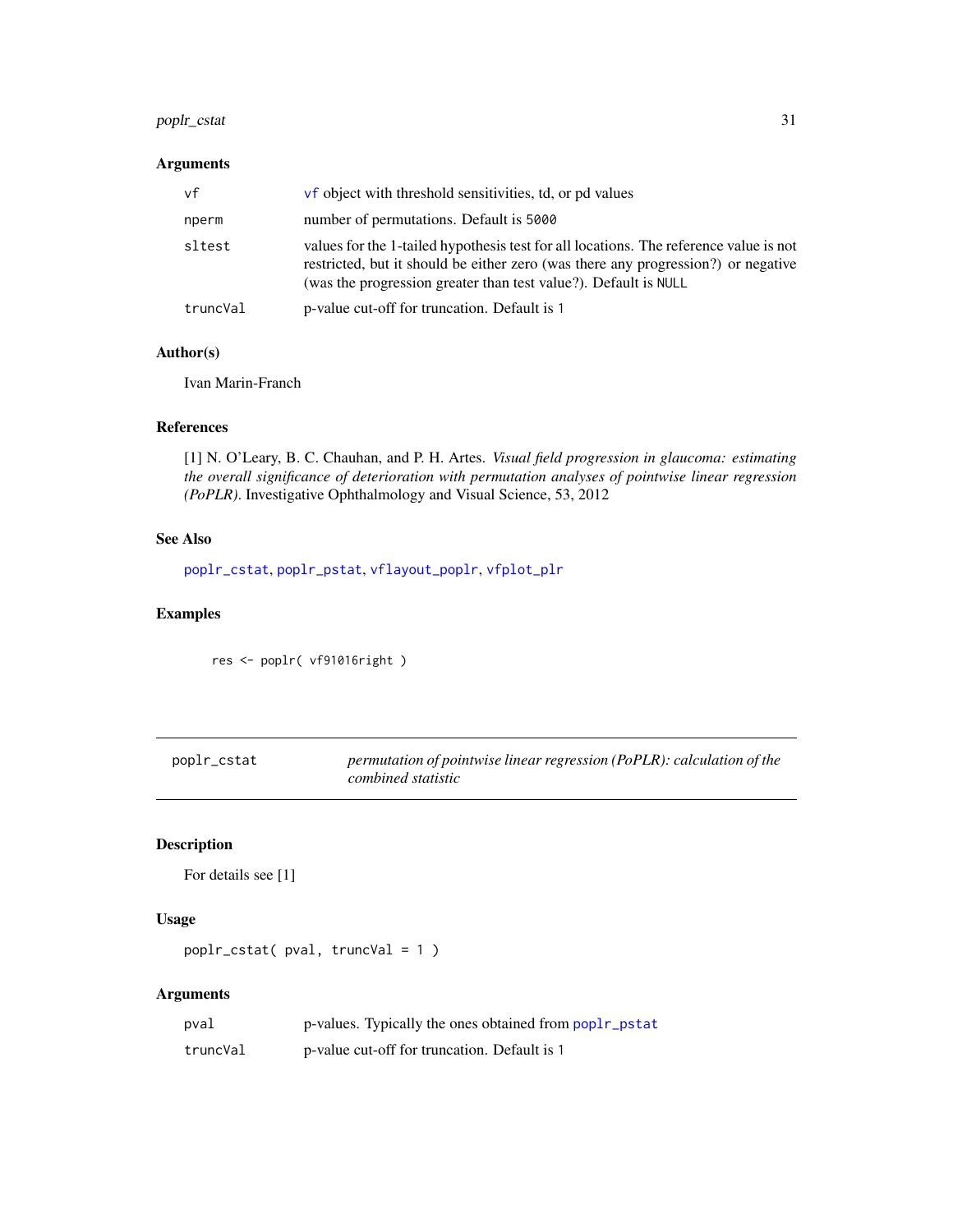#### <span id="page-31-0"></span>Author(s)

Ivan Marin-Franch

#### References

[1] N. O'Leary, B. C. Chauhan, and P. H. Artes. *Visual field progression in glaucoma: estimating the overall significance of deterioration with permutation analyses of pointwise linear regression (PoPLR)*. Investigative Ophthalmology and Visual Science, 53, 2012

### See Also

[poplr](#page-29-1), [poplr\\_pstat](#page-31-1), [vflayout\\_poplr](#page-58-1), [vfplot\\_plr](#page-66-1)

### Examples

res <- poplr( vf91016right )

<span id="page-31-1"></span>

| poplr_pstat | Permutation of Pointwise Linear Regression (PoPLR): calculation of |
|-------------|--------------------------------------------------------------------|
|             | the <i>p</i> -value                                                |

#### Description

For details see [1]

#### Usage

```
poplr_pstat( vf, porder, sltest = NULL )
```
#### Arguments

| vf     | visual-field data. It can be td or pd as well                                                                                                                                                                                                     |
|--------|---------------------------------------------------------------------------------------------------------------------------------------------------------------------------------------------------------------------------------------------------|
| porder | order of permunations of visual-fields sensitivities. Each row contains a permu-<br>tation of tests from yf                                                                                                                                       |
| sltest | values for the 1-tailed hypothesis test for each location. The reference values<br>are not restricted, but they should be either zero (was there any progression?) or<br>negative (was the progression greater than test value?). Default is NULL |

#### Value

the function retunts two different structures depending on whehter the analysis is linear regression (type = "slr" or Spearman rank correlation type = "rank"). For slr analysis, the sturcture consists of four matrices with data: pval (p-value at each permutation and location of the significance of the 1-tailed hypothesis test specified by sl\_test for each location), se (standard error), sl (slope), and int (intercept). For rank analysis, the sturcture consists of two matrices: pval (pvalue at each permutation and location of the significance of the 1-tailed hypothesis test specified by sl\_test for each location) and rho (the Spearman rank correlation)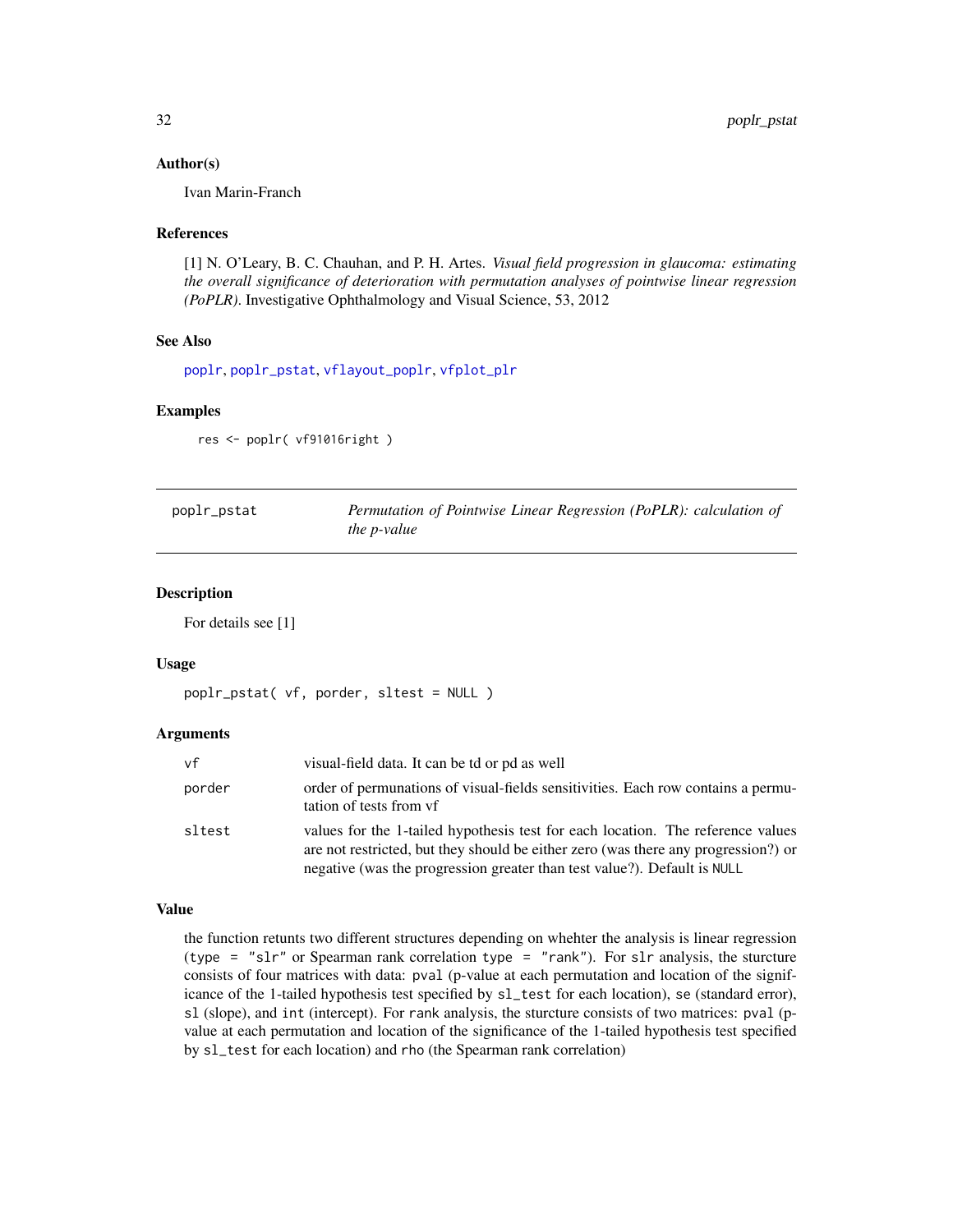#### <span id="page-32-0"></span>progols 33

### Author(s)

Ivan Marin-Franch

#### References

[1] N. O'Leary, B. C. Chauhan, and P. H. Artes. *Visual field progression in glaucoma: estimating the overall significance of deterioration with permutation analyses of pointwise linear regression (PoPLR)*. Investigative Ophthalmology and Visual Science, 53, 2012

### See Also

[poplr](#page-29-1), [poplr\\_cstat](#page-30-1), [vflayout\\_poplr](#page-58-1), [vfplot\\_plr](#page-66-1)

#### Examples

res <- poplr( vf91016right )

progols *progression by linear ordinary least squares*

### Description

makes a linear regression with projection in the future by projyears years

#### Usage

```
progols( tdate, index, projyears = 0,
         xlab = "years from first visit", ylab = "md",
         txtfont = "sans", pointsize = 10, cex = 1,
        markf1 = FALSE, prggrp = 3)
```
### Arguments

| tdate     | visit date                                                                                                                          |
|-----------|-------------------------------------------------------------------------------------------------------------------------------------|
| index     | index measured at the corresponding age                                                                                             |
| xlab      | label for x-axis. Default is age                                                                                                    |
| ylab      | label for y-axis. Default is md                                                                                                     |
| projyears | Years for projection. Default is 0                                                                                                  |
| txtfont   | font of the text with visual-sensitivity values. Default is sans                                                                    |
| pointsize | size of the text with visual-sensitivity values. Default is 10                                                                      |
| cex       | a numerical value giving the amount by which plotting text and symbols should<br>be magnified relative to the default. Default is 1 |
| markfl    | Mark first and last data points? Default is FALSE                                                                                   |
| prggrp    | How many datapoints to mark. Default is 3                                                                                           |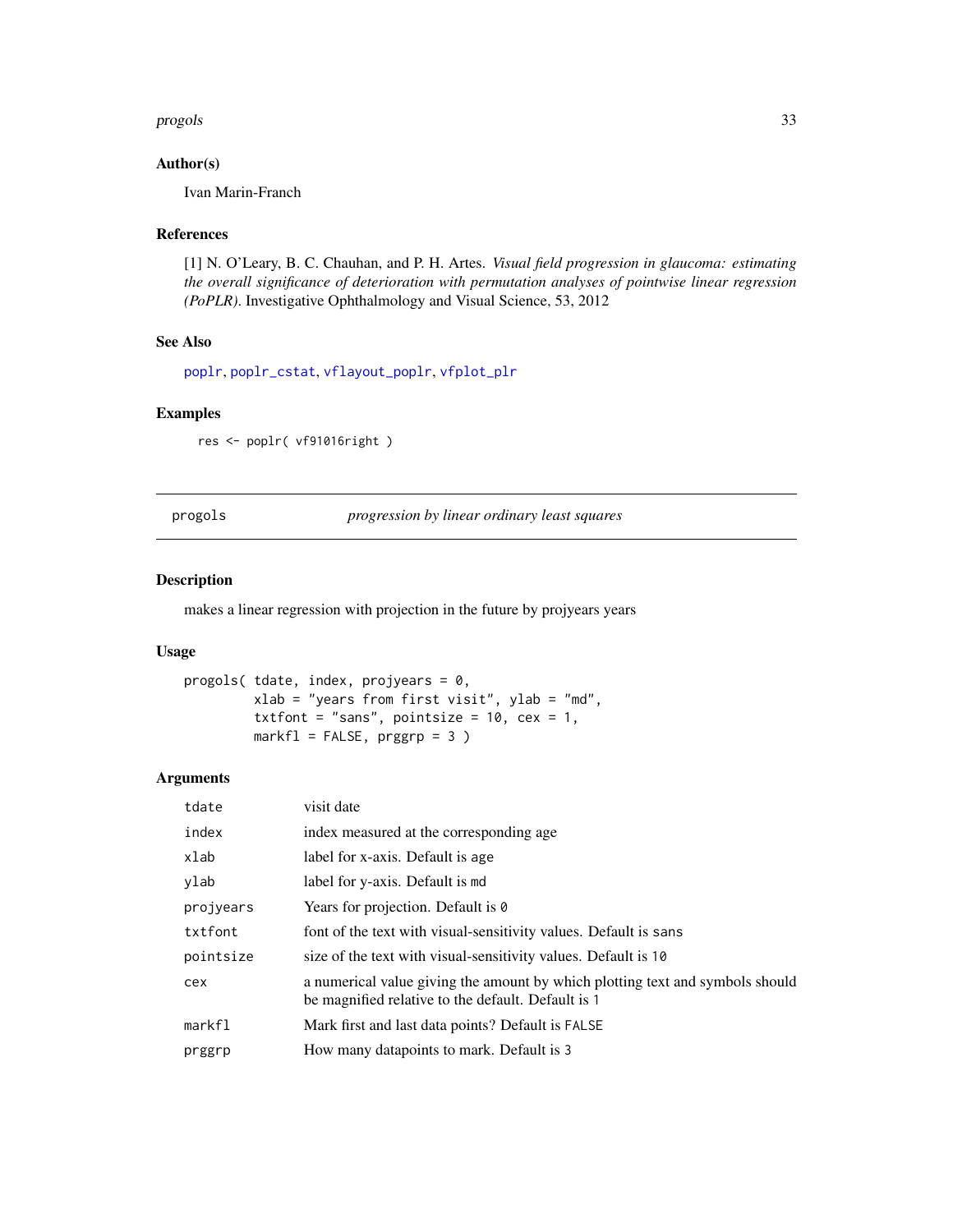### Author(s)

Ivan Marin-Franch

#### Examples

```
vfi <- vfindex( vf91016right )
progols( vfi$tdate, vfi$mvfi, ylab = "vfi" )
```

| psi2oct | Angle of incidence in the OCT scan corresponding to angle of inci- |
|---------|--------------------------------------------------------------------|
|         | dence in optic nerve head                                          |

#### Description

Obtains the angle of incidence in the circular oct scan from the average path that starts at an angle psi from the optic nerve head.

### Usage

psi2oct( psi, diam = 12 )

#### Arguments

| psi  | Angle of incidence of the average bundle path on the optic nerve head          |
|------|--------------------------------------------------------------------------------|
| diam | Diameter of the scan. Default value is 12 in visual angle, which is the common |
|      | diameter used in this types of OCT scans                                       |

### Details

The operation psi2oct( gloc2psi ) maps vf locations with RNFL angles so that the thickness that corresponds to each vf location can be estimated. This can be used in conjuction with vf2gcloc to correct for ganglion cell body displacement from vf location

### Value

The angle of incidence in the circular oct scan

#### Author(s)

Ivan Marin-Franch

### Examples

psi2oct( 90 + 45 )

<span id="page-33-0"></span>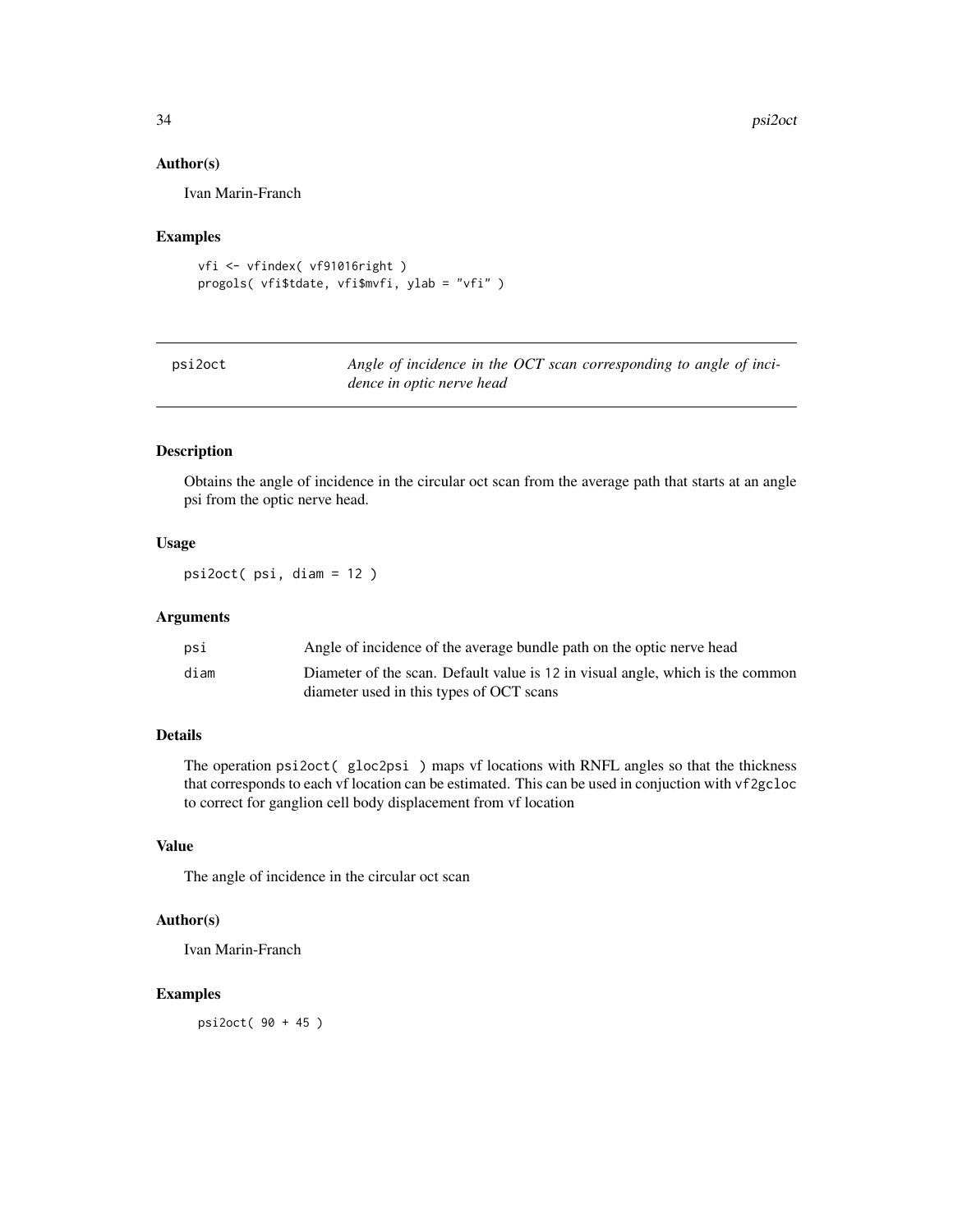<span id="page-34-1"></span><span id="page-34-0"></span>

fits a 2D quadratic function using values in val as "observations" for the x and y coordinates in patternMap

#### Usage

quad2Dfit( val, patternMap, bspos )

### Arguments

| val        | values at each location                                                                                                              |
|------------|--------------------------------------------------------------------------------------------------------------------------------------|
| patternMap | pattern of stimulus locations. It uses the x and y coordinates in conjunction with<br>val to get the fitted values with the 2D model |
| bspos      | position of the blind spot                                                                                                           |

### Value

fitted values by a 2D quadratic function

### Author(s)

Ivan Marin-Franch

### See Also

[ageLinearModel](#page-4-1)

retestconddist *Conditional retest distribution*

#### Description

Computes the conditional retest distribution and the (1 - alpha / 2) conditional retest intervals

### Usage

```
retestconddist( vf, nbase = 1, nfollow = 1, alpha = 0.1, typequantile = 7)
```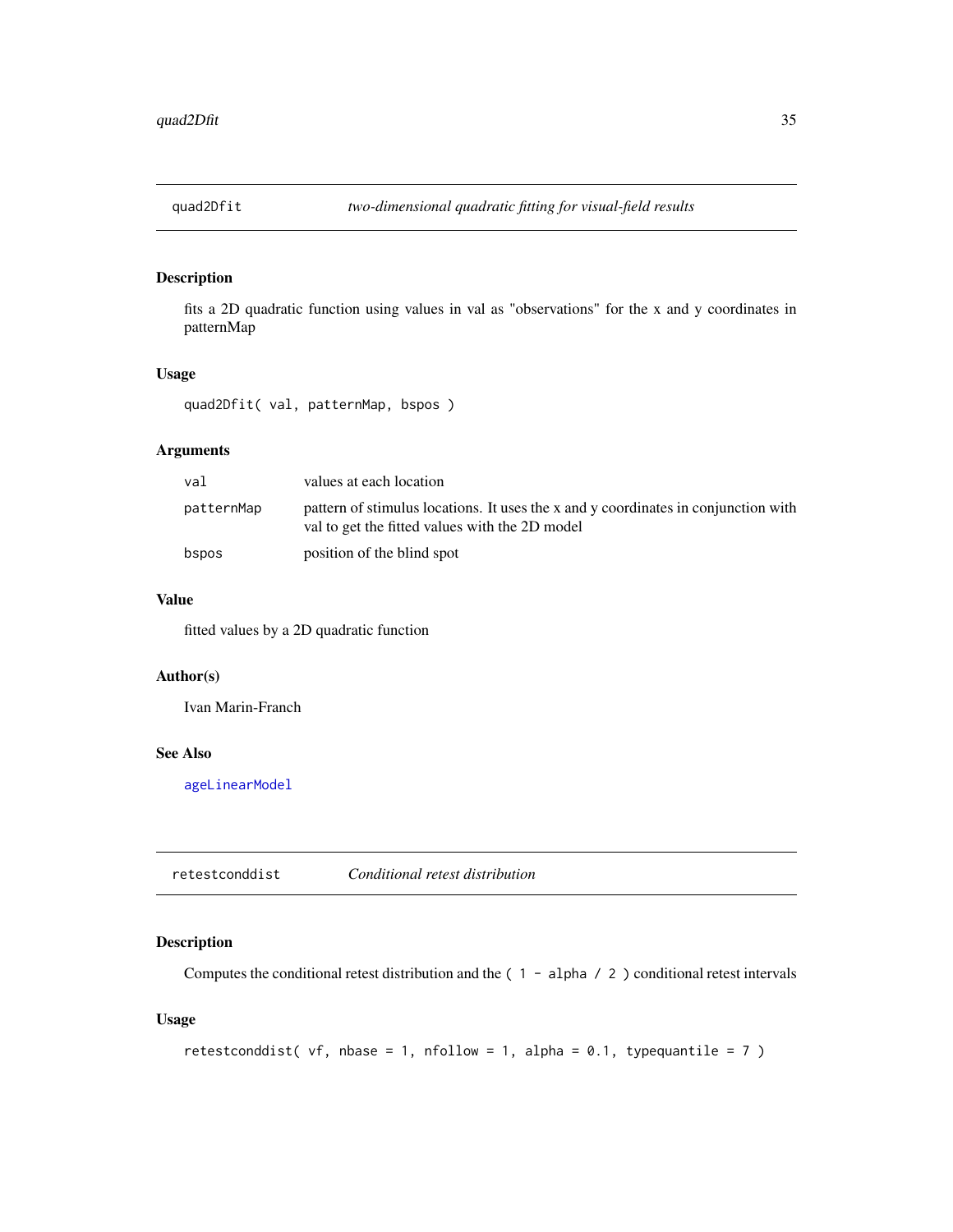#### <span id="page-35-0"></span>Arguments

| vf           | Visual field data. It has to have as many visual fields as $n$ has $n +$ nfollow                                          |
|--------------|---------------------------------------------------------------------------------------------------------------------------|
| nbase        | Number of visual fields to be used as baseline                                                                            |
| nfollow      | Number of visual fields to be used as follow up.                                                                          |
| alpha        | Significance to derive the $(1 - alpha / 2)$ conditional retest intervals.<br>Default value is $0.1$                      |
| typequantile | An integer between 1 and 9 selecting one of the nine quantile algorithms detailed<br>below to be used. Default value is 7 |

#### Value

conditional retest distribution and the  $(1 - alpha / 2)$  conditional retest intervals

#### Author(s)

Ivan Marin-Franch

### References

[1] A. Heijl, A. Lindgren, and G. Lindgren. Test-retest variability in glaucomatous visual fields. American Academy of Ophthalmology, 180, 1989.

#### Examples

vfcondretest <- retestconddist( vf91016left[c(1:4),], nbase = 2, nfollow = 2 )

ringmapgraph *ring legend for p-values*

### Description

It geneartes ring legend for p-values

#### Usage

```
ringmapgraph(ncol = 3, mapval = NULL, txtfont = "mono", pointsize = 7,
              outerSymbol = "circles", innerSymbol = "circles",
              outerSize = 1, innerSize = 1,
              outerInch = 0.2, innerInch = 0.1,
              outerBorderThickness = 2, innerBorderThickness = 2 )
```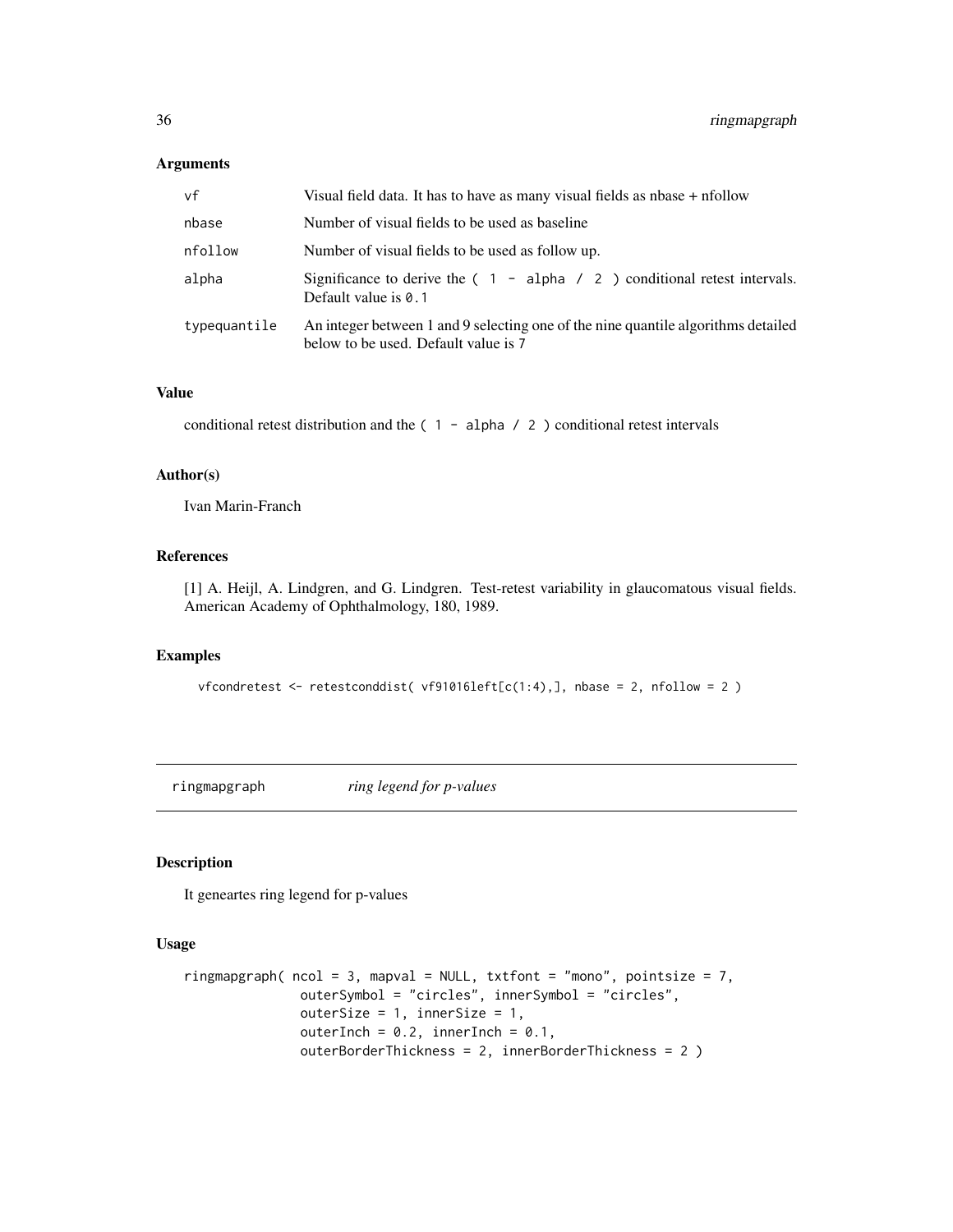# saplocmap 37

### Arguments

| ncol                 | number of columns in where to show the color symbols. Default is 3                                         |  |
|----------------------|------------------------------------------------------------------------------------------------------------|--|
| mapval               | map and cutoff values to be used for the generation of the color map. Default is<br><b>NULL</b>            |  |
| txtfont              | font of the text with visual-sensitivity values. Default is mono                                           |  |
| pointsize            | size of the text with visual-sensitivity values. Default is 7                                              |  |
| outerSymbol          | The outer symbol at all locations. Can be any of circles, squares, rectangles,<br>stars. Default is circle |  |
| innerSymbol          | The inner symbol at all locations. Can be any of circles, squares, rectangles,<br>stars. Default is circle |  |
| outerSize            | Size of the outer symbol. Default is 1                                                                     |  |
| innerSize            | Size of the inner symbol. Default is 1                                                                     |  |
| outerInch            | Maximum size of the outer symbol in inches. Default is 0.2                                                 |  |
| innerInch            | Maximum size of the inner symbol in inches. Default is 0.1                                                 |  |
| outerBorderThickness |                                                                                                            |  |
|                      | Thickness of outer border for outer symbol denoting statistical significance. De-<br>fault is 2            |  |
| innerBorderThickness |                                                                                                            |  |
|                      | Thickness of the inner border that represents statistical significance. Default is<br>$\overline{2}$       |  |

## Author(s)

Ivan Marin-Franch

### See Also

[vfcolormap](#page-50-0)

<span id="page-36-0"></span>saplocmap *xy-position mapping between HFA device convention and visualFields convention for patterns of location*

# Description

A table with relevant information about test location data for each pattern of locations, 24-2, 10- 2, and 30-2, and the conventional Goldman size III stimulus. The G1 pattern is also included for the Goldman size III, size V and size VI stimuli. The convention for visualFields is to use always a right-eye format. That is, a left eye would be "flipped" left-right and location number are counted row-wise from top-left to bottom-right. Information about the size of the stimulus and the corresponding angle of incidence and slope with Jansonious map [1] are included.

#### Usage

data( saplocmap )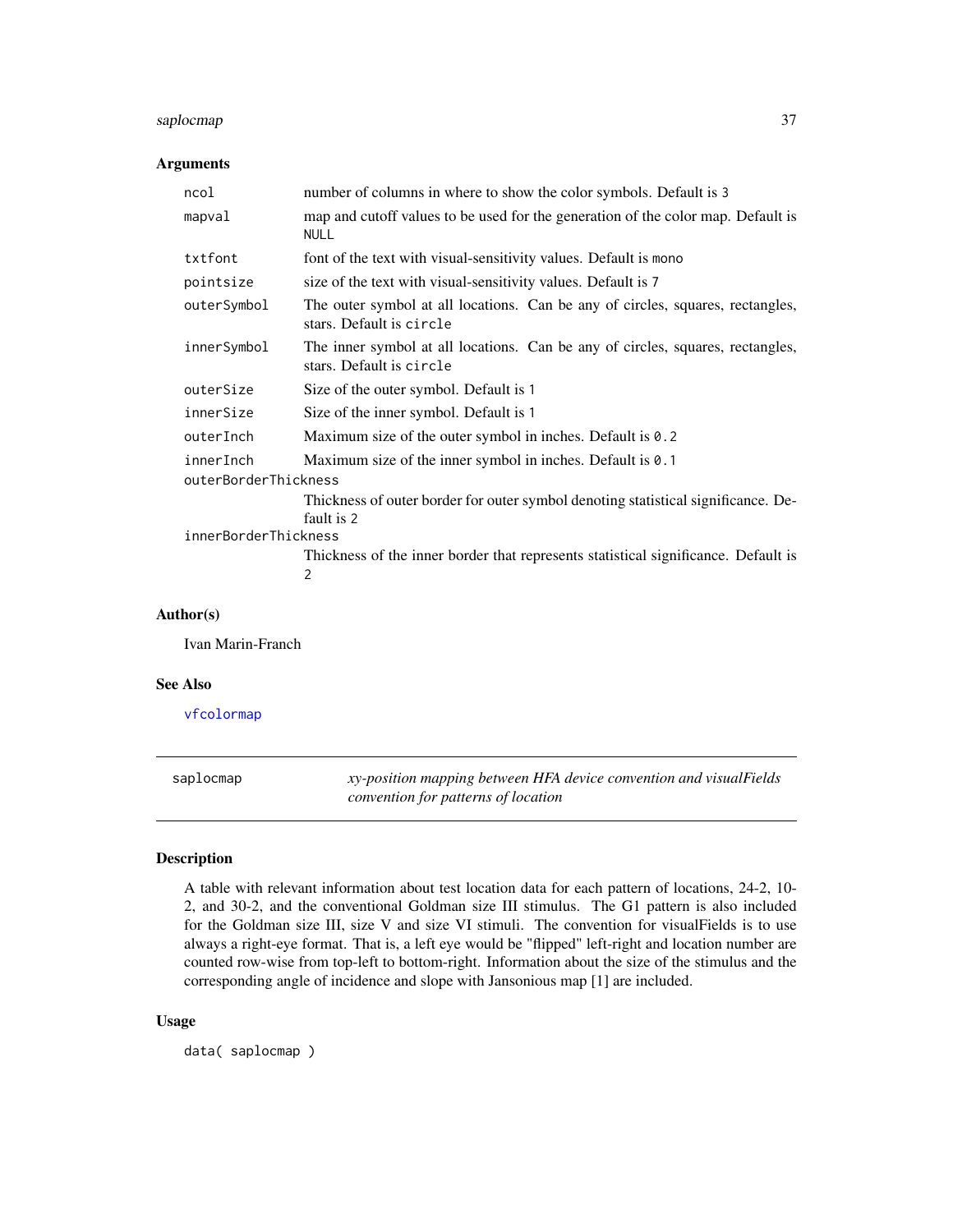### Format

The structure saplocmap has 1 table for the test pattern p24d2. The table has six columns:

xod stimulus x position

yod stimulus y position

loc sequential location number in the original device

size size of the stimulus presentation

jmangle angle of incidence in blind spot from Jansonious map

jmslope orientation of an average bundle at that position of the visual field as calculated from the Jansonious map

region region of the visual fields in comparison with ONH sector. Garway-Heath map

#### Author(s)

Ivan Marin-Franch

### References

[1] N. M. Jansonius, J. Nevalainen, B. Selig, L. M. Zangwill, P. A. Sample, W. M. Budde, J. B. Jonas, W. A. Lagreze, P. J. Airaksinen, R. Vonthein, L. A. Levin, J. Paetzold, and U. Schiefer. *A mathematical description of nerve fiber bundle trajectories and their variability in the human retina. Vision Research*, 49, 2009.

#### See Also

[fdplocmap](#page-10-0)

sdnv *standard deviations of normative values*

#### Description

get the standard deviations at each location for normative values: sensitivities, total-deviation, and pattern-deviation values

### Usage

```
sdnv( vf, smooth = TRUE, smoothFunction = quad2Dfit )
```
#### Arguments

| vf     | vf-object with sensitivity thresholds                                                                                                                                                                           |
|--------|-----------------------------------------------------------------------------------------------------------------------------------------------------------------------------------------------------------------|
| smooth | whether to use a function to smooth the results or not. Default is TRUE                                                                                                                                         |
|        | smooth Function If smooth is true, the function to use for smoothing. Default is quad2Dfit, a 2D<br>quadratic fit to resulting data. This function is not really a smoothing procedure,<br>but a parametric fit |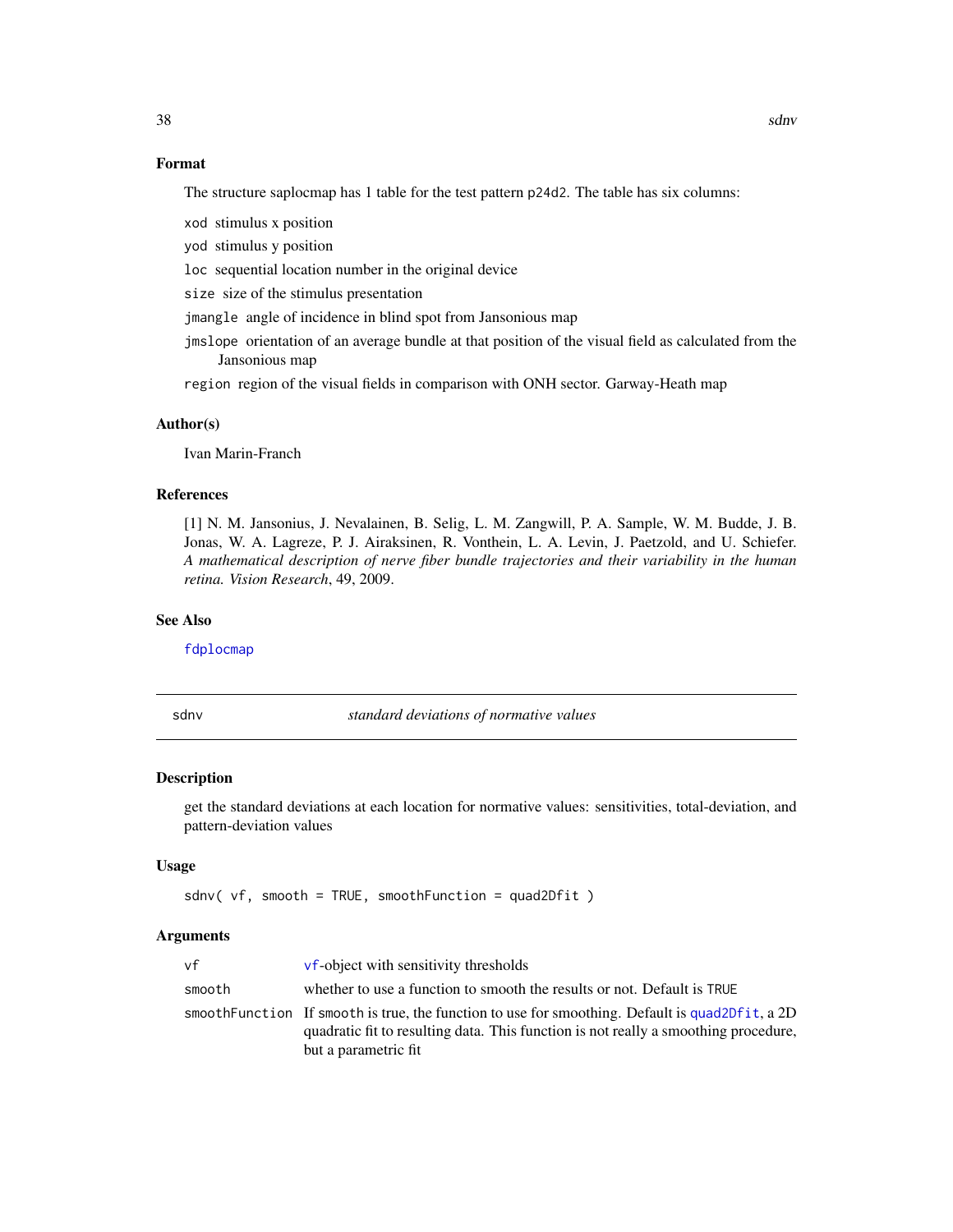#### sdnvghr 39

## Details

calculates total-deviation and pattern-deviation values and, from them, their standard deviation at each location

#### Value

returns a 3-column data frame with SDs per location. Each row is a location. Column 1 is for sensitivities, column 2 for total deviation, and column 3 for pattern deiation.

## Author(s)

Ivan Marin-Franch

### See Also

[ageLinearModel](#page-4-0), [locperc](#page-23-0), [quad2Dfit](#page-34-0)

| sdnvghr | standard deviations of normative values of PD from general-height- |
|---------|--------------------------------------------------------------------|
|         | rank                                                               |

### Description

get the standard deviations of PD values from general-height-rank estimates at each location for normative values

#### Usage

```
sdnvghr( vf, smooth = TRUE, smoothFunction = quad2Dfit )
```
### Arguments

| vf     | <b>vf-object with sensitivity thresholds</b>                                                                                                                                                                    |
|--------|-----------------------------------------------------------------------------------------------------------------------------------------------------------------------------------------------------------------|
| smooth | whether to use a function to smooth the results or not. Default is TRUE                                                                                                                                         |
|        | smooth Function If smooth is true, the function to use for smoothing. Default is quad2Dfit, a 2D<br>quadratic fit to resulting data. This function is not really a smoothing procedure,<br>but a parametric fit |

#### Details

calculates total-deviation and pattern-deviation values and, from them, their standard deviation at each location

#### Value

returns a 3-column data frame with SDs per location. Each row is a location. Column 1 is for sensitivities, column 2 for total deviation, and column 3 for pattern deiation.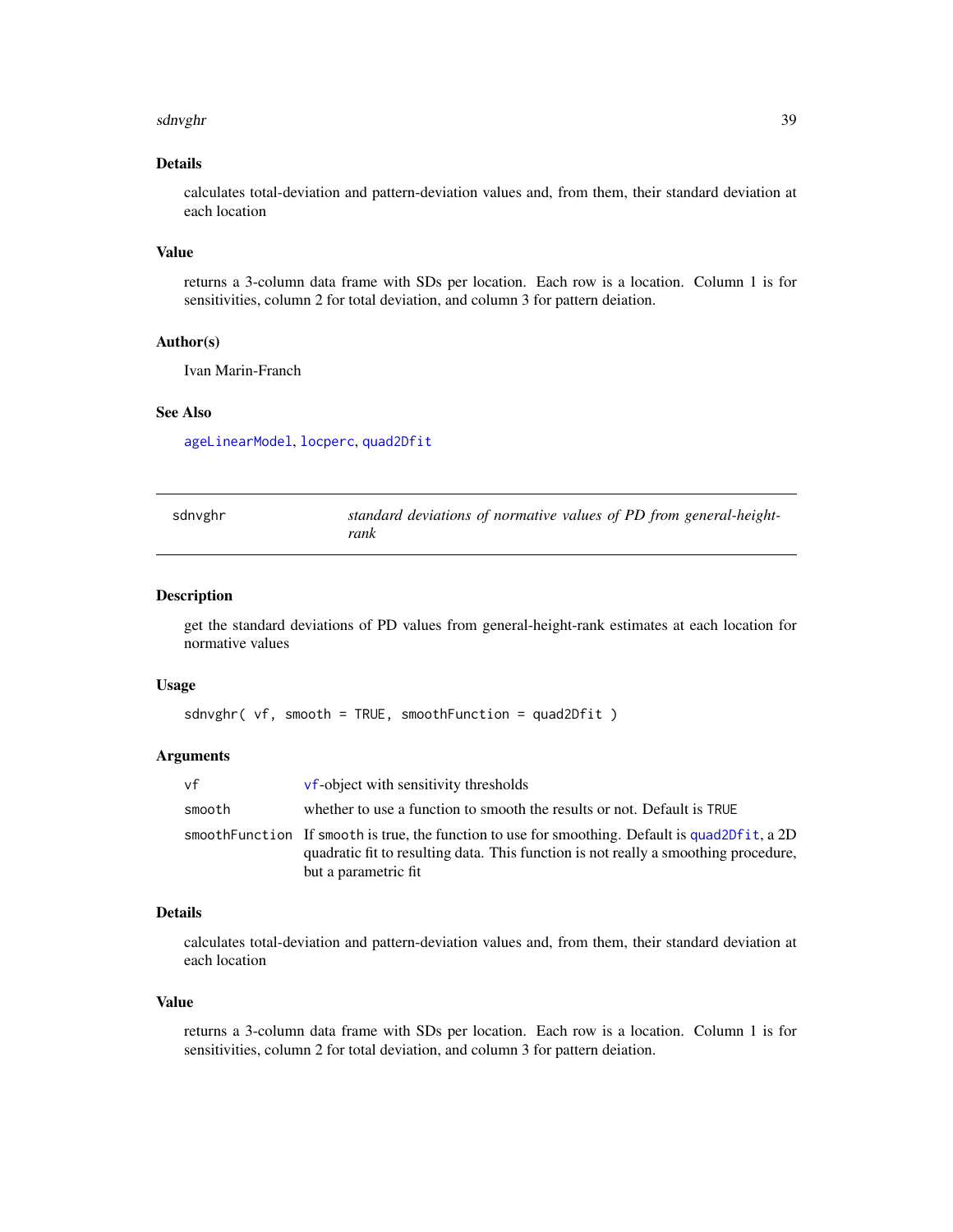# Author(s)

Ivan Marin-Franch

### See Also

[ageLinearModel](#page-4-0), [locperc](#page-23-0), [quad2Dfit](#page-34-0)

### <span id="page-39-0"></span>setnv *set normative values and location map*

# Description

set normative values and stimuli location map to be used with visualFields

# Usage

setnv( nvtxt = "nvsapdefault" )

### Arguments

nvtxt char. Name of the normative reference values to be used. It must be an existing structure

# Details

sets normative values and stimuli location map to be used with visualFields

### Author(s)

Ivan Marin-Franch

# See Also

[getnv](#page-14-0)

# Examples

setnv()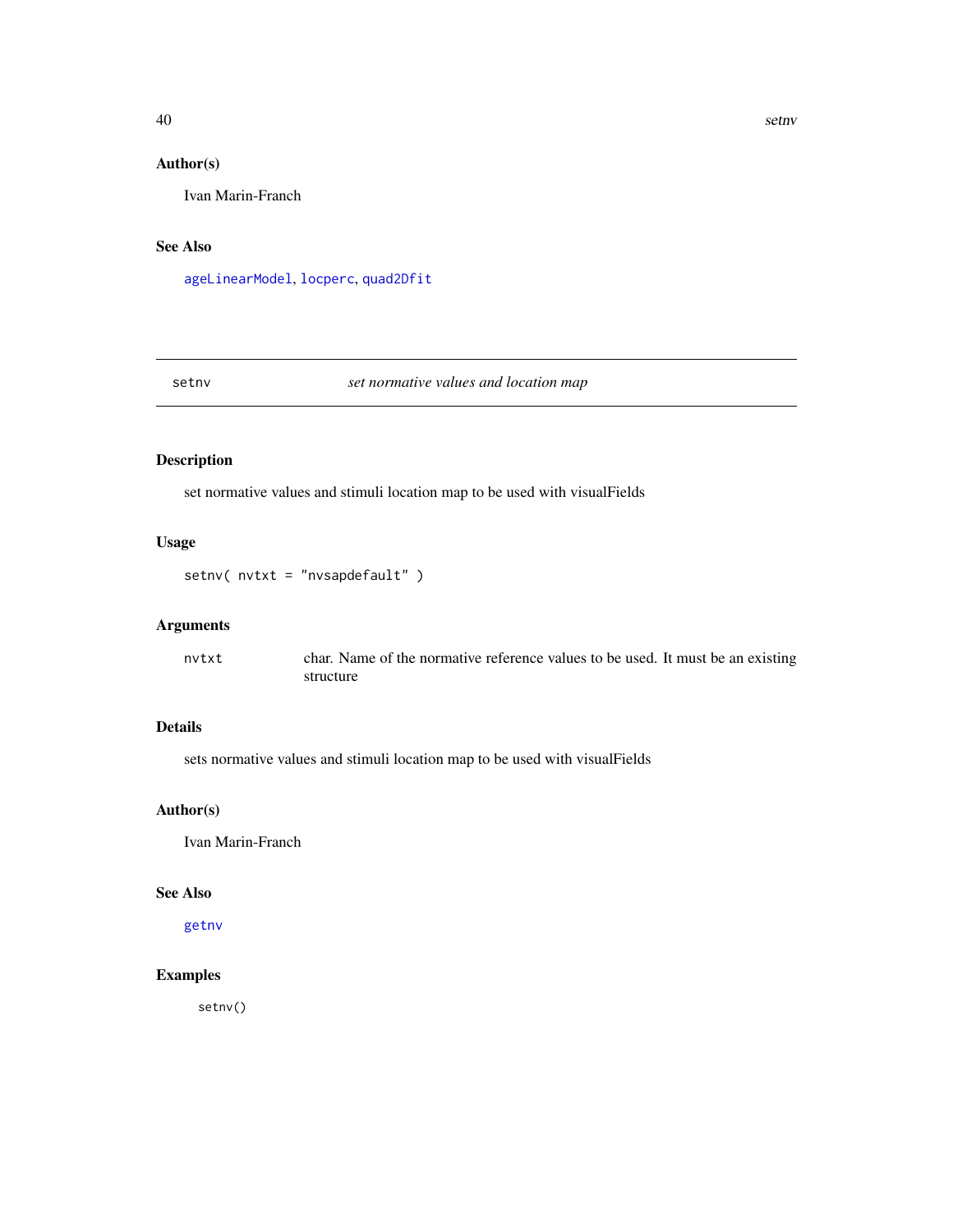plots the stimulus location and size

# Usage

```
stimLoc( perimetry, pattern, eye, txtfont = "mono", pointsize = 7,
        xminmax = 29, yminmax = 29)
```
# Arguments

| perimetry | type of perimetry                                                  |
|-----------|--------------------------------------------------------------------|
| pattern   | pattern used in the perimetry                                      |
| eye       | eye being tested                                                   |
| txtfont   | font of the text with visual-sensitivity values. Default is monor- |
| pointsize | size of the text with visual-sensitivity values. Default is 7      |
| xminmax   | minimum and maximum limits on the x axis. Default is 29            |
| yminmax   | minimum and maximum limits on the y axis. Default is 29            |

### Author(s)

Ivan Marin-Franch

# See Also

[saplocmap](#page-36-0)

# Examples

```
stimLoc( "sap", "p24d2", "OD" )
```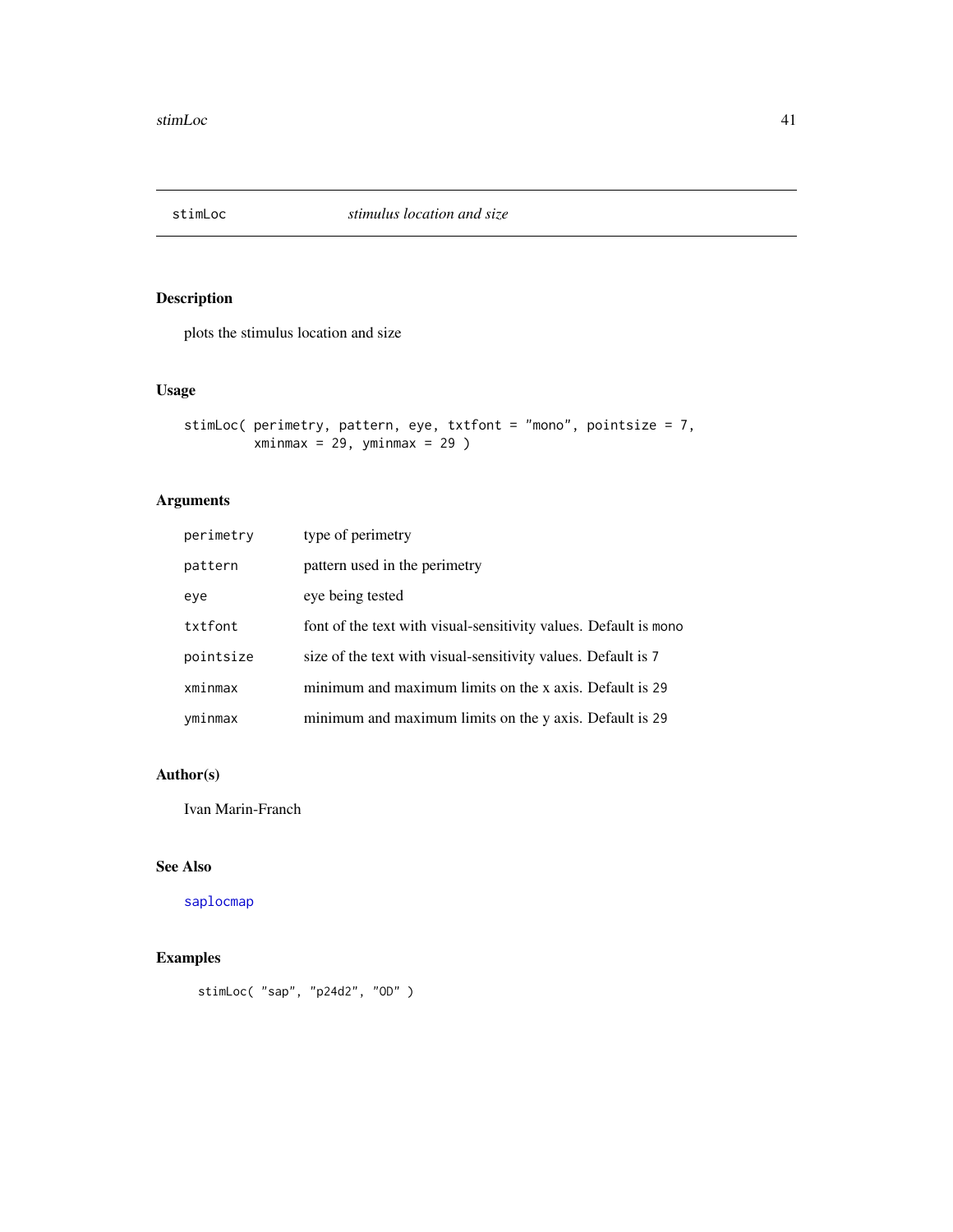<span id="page-41-1"></span>

gets probability map for total-deviation values

#### Usage

tdpmap( td )

### Arguments

td total-deviation values in dBs

### Details

calculates the probability maps for total-deviation values

# Author(s)

Ivan Marin-Franch

# See Also

[tdval](#page-46-0), [pdval](#page-28-0), [pdpmap](#page-26-0)

# Examples

td <- tdval( vf91016right ) tdp <- tdpmap( td )

<span id="page-41-0"></span>tdrank *total-deviation rank curve*

# Description

get total-deviation rank curve

# Usage

tdrank( td )

# Arguments

td total deviation values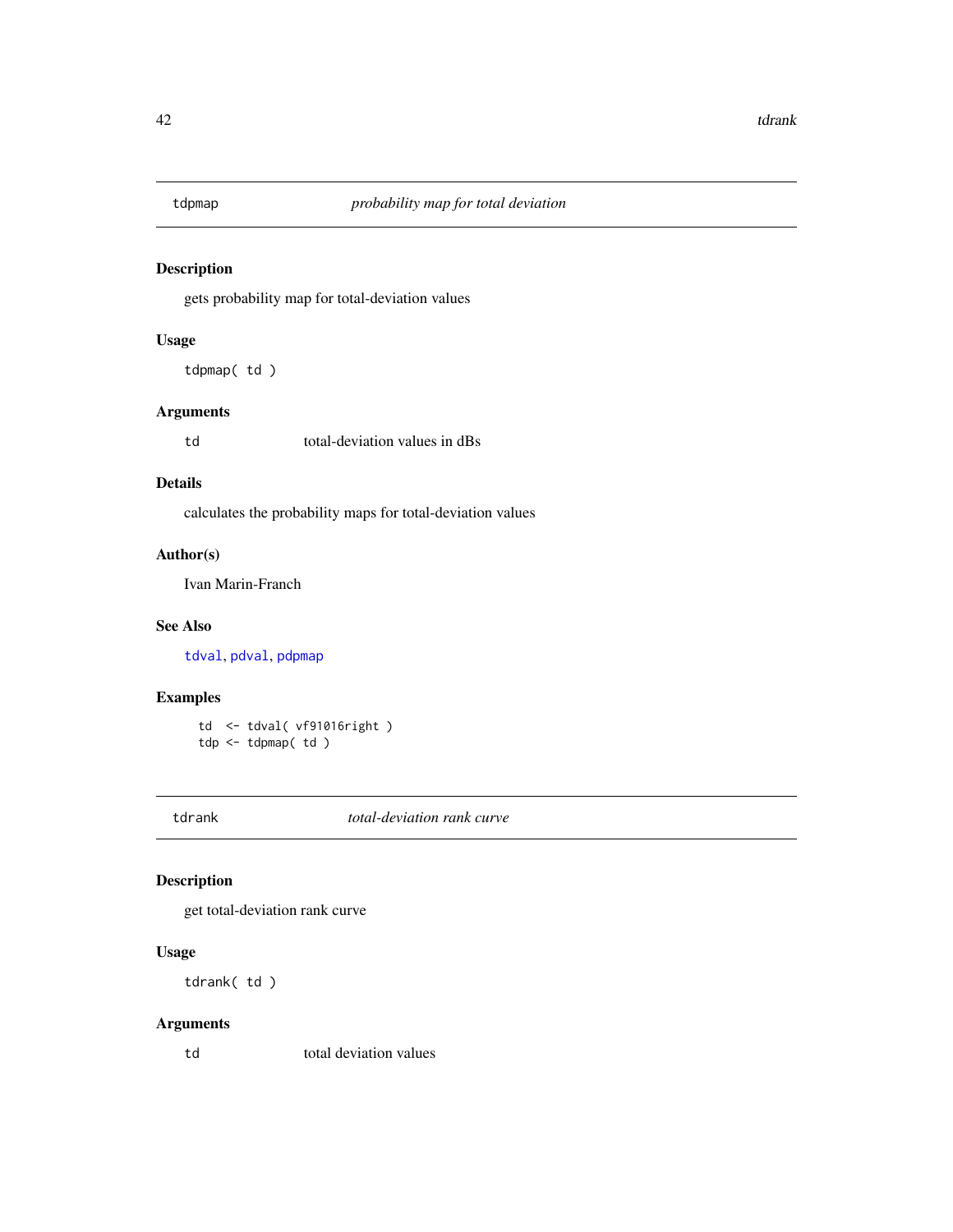# tdrankadjperc 43

# Details

calculates total-deviation rank curve.

# Author(s)

Ivan Marin-Franch

# See Also

[tdrankperc](#page-45-0)

## Examples

td <- tdval( vf91016right ) tdr <- tdrank( td )

tdrankadjperc *percentiles for adjusted TD rank curve*

## Description

gets percentiles for adjusted TD rank curve

# Usage

```
tdrankadjperc( td, percentiles = c( 0.5, 1, 2, 5, 95), type = "conventional",
              typequantiles = c( "quantile", "(i-1)/(n-1)", "i/(n+1)", "i/n"),
              smooth = TRUE, smoothFunction = tdrankglm )
```
## Arguments

| td            | vf-object with total-deviation values                                                                                                                                                                                                                                    |
|---------------|--------------------------------------------------------------------------------------------------------------------------------------------------------------------------------------------------------------------------------------------------------------------------|
| type          | whether to use a conventional way to plot the rank TD curve or ghrank type<br>where the vf object passed is the reconstructed within-normal TD rank curve.<br>Default is conventional                                                                                    |
| percentiles   | percentiles at which to calculate cutoff values                                                                                                                                                                                                                          |
| typequantiles | see wtd. quantile for a list of different options                                                                                                                                                                                                                        |
| smooth        | whether to use a function to smooth the results or not. Default is TRUE                                                                                                                                                                                                  |
|               | smoothFunction if smooth is TRUE is true, the function to use for smoothing. Default is tdrankglm,<br>a GLM fit which was proven to do a good fit for average over subject of TD rank<br>curves. This function is not really a smoothing procedure, but a parametric fit |

# Value

percentiles for adjusted TD rank curves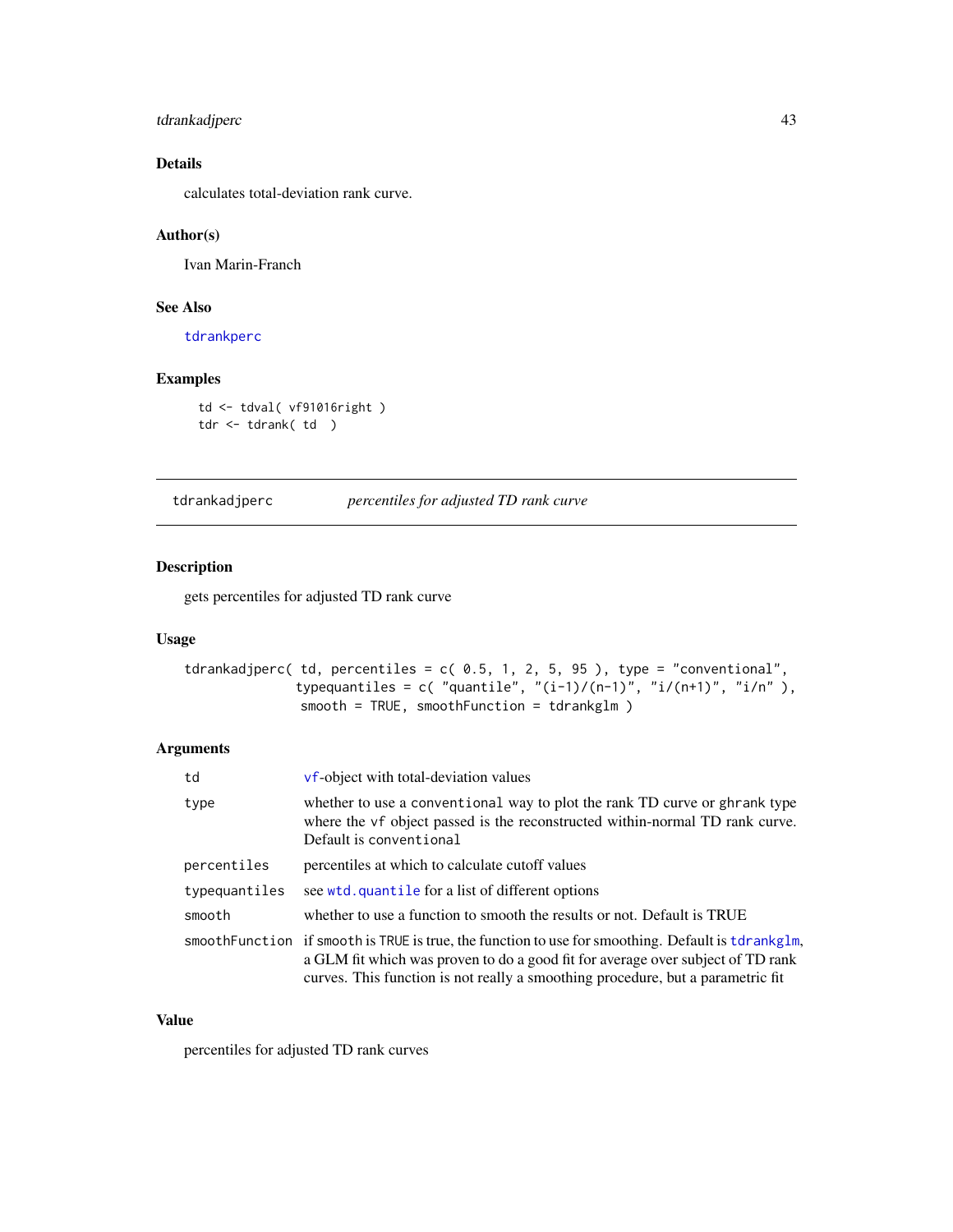### Author(s)

Ivan Marin-Franch

### See Also

[tdrank](#page-41-0), [tdrankperc](#page-45-0)

# Examples

tdrankadjperc( td )

# <span id="page-43-0"></span>tdrankglm *GLM fit for TD rank curve*

### Description

gets a generalized linear model fit for TD rank curve

# Usage

```
tdrankglm( tdr, familytxt = c( "gaussian" ), link = make.link( "logit" ),
                  rankCentral = NULL, scaleFactor = 52.4 )
```
# Arguments

| tdr         | table with TD rank curve                                                                                              |
|-------------|-----------------------------------------------------------------------------------------------------------------------|
| familytxt   | family of distributions to use with $glm$ fit. See family. Default is gaussian                                        |
| link        | link function to use with glm fit. See family. Defaulut is logit                                                      |
| rankCentral | central ranked positions to use in the fit. By default it is NULL, so that all rank<br>locations are used for the fit |
| scaleFactor | scale to use for ranks to make them be between 0 and 1. Default is $52.4$                                             |

# Details

details

### Value

fitted values of the generalized linear model fit for TD rank curve

### Author(s)

Ivan Marin-Franch

# See Also

[tdrank](#page-41-0), [tdrankperc](#page-45-0)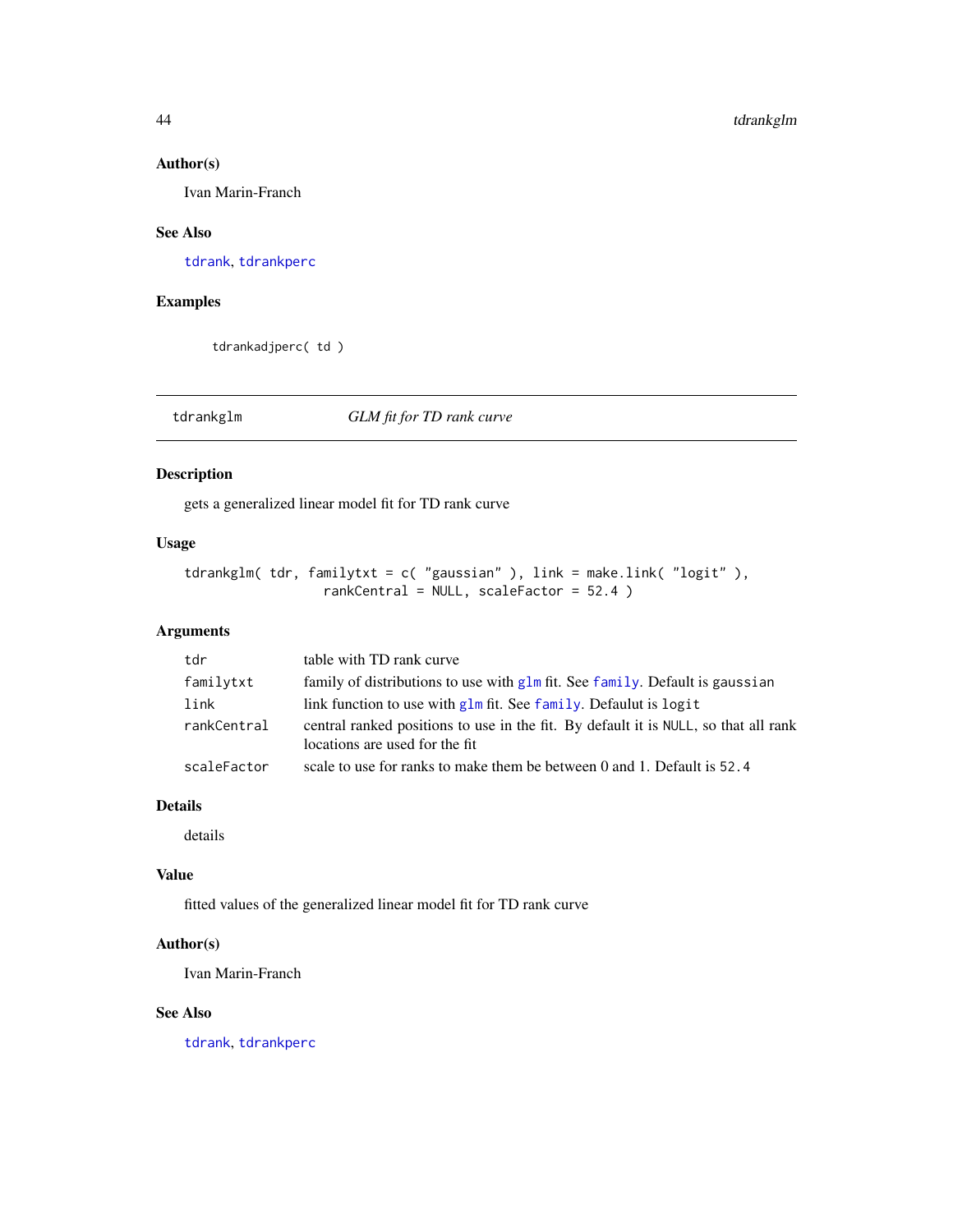gets percentiles for TD rank curve

# Usage

```
tdranknv( td, smooth = TRUE, smoothFunction = tdrankglm )
```
# Arguments

| td     | table with total-deviation values                                                                                                                                                                                                                                |
|--------|------------------------------------------------------------------------------------------------------------------------------------------------------------------------------------------------------------------------------------------------------------------|
| smooth | whether to use a function to smooth the results or not. Default is TRUE                                                                                                                                                                                          |
|        | smoothFunction if smooth is TRUE, the function to use for smoothing. Default is tdrankglm, a<br>GLM fit which was proven to do a good fit for average over subject of TD rank<br>curves. This function is not really a smoothing procedure, but a parametric fit |

# Details

details

# Value

percentiles for TD rank curves

# Author(s)

Ivan Marin-Franch

# See Also

[tdrank](#page-41-0), [tdrankglm](#page-43-0)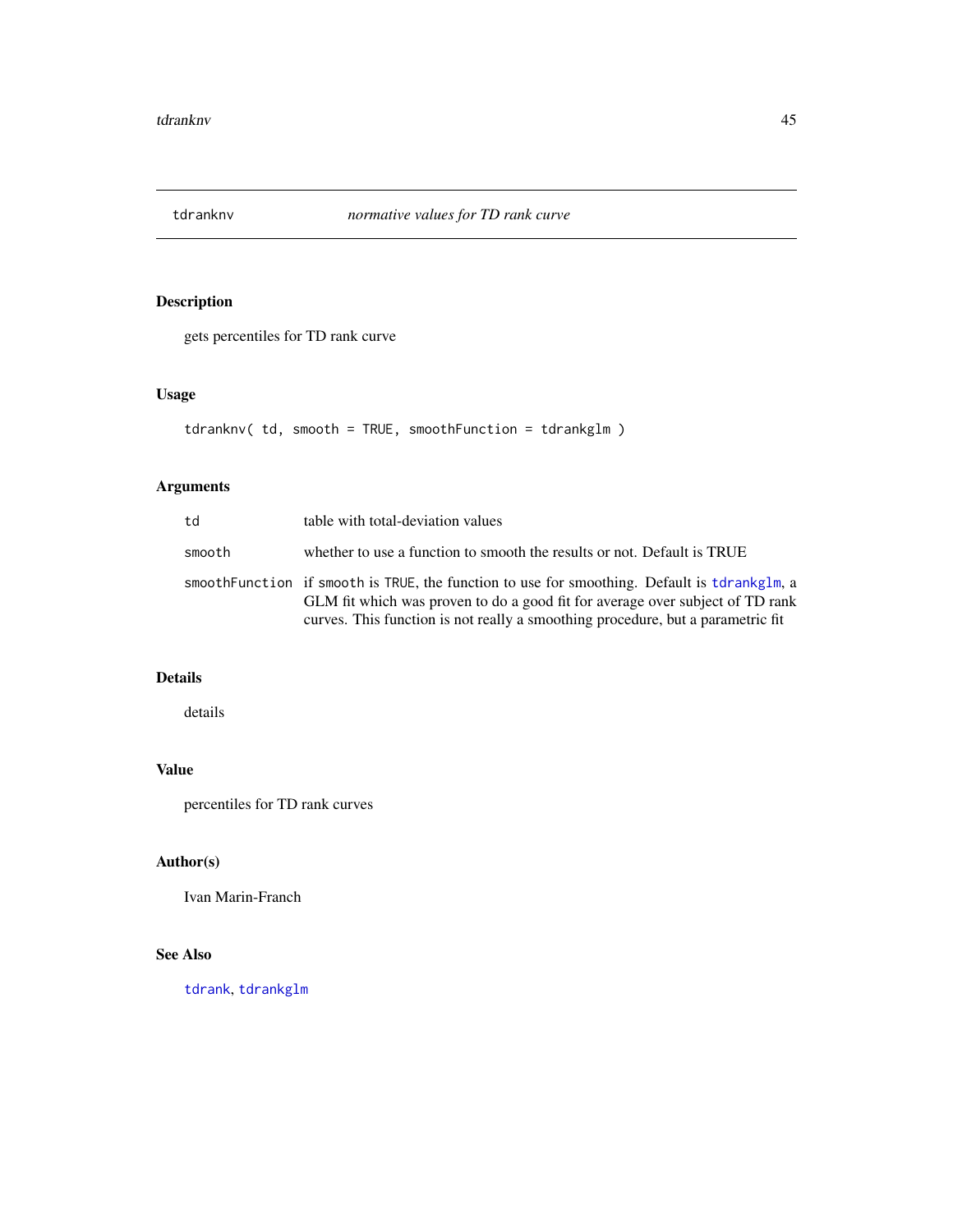<span id="page-45-0"></span>

gets percentiles for TD rank curve

# Usage

```
tdrankperc(td, percentiles = c(0.5, 1, 2, 5, 95),type = c( "quantile", "(i-1)/(n-1)", "i/(n+1)", "i/n"),
                  smooth = TRUE, smoothFunction = tdrankglm )
```
# Arguments

| td          | table with total-deviation values                                                                                                                                                                                                                                        |
|-------------|--------------------------------------------------------------------------------------------------------------------------------------------------------------------------------------------------------------------------------------------------------------------------|
| percentiles | percentiles at which to calculate cutoff values                                                                                                                                                                                                                          |
| type        | see wtd. quantile for a list of different options                                                                                                                                                                                                                        |
| smooth      | whether to use a function to smooth the results or not. Default is TRUE                                                                                                                                                                                                  |
|             | smoothFunction if smooth is TRUE is true, the function to use for smoothing. Default is tdrankglm,<br>a GLM fit which was proven to do a good fit for average over subject of TD rank<br>curves. This function is not really a smoothing procedure, but a parametric fit |

# Details

details

# Value

percentiles for TD rank curves

# Author(s)

Ivan Marin-Franch

### See Also

[tdrank](#page-41-0), [tdrankglm](#page-43-0)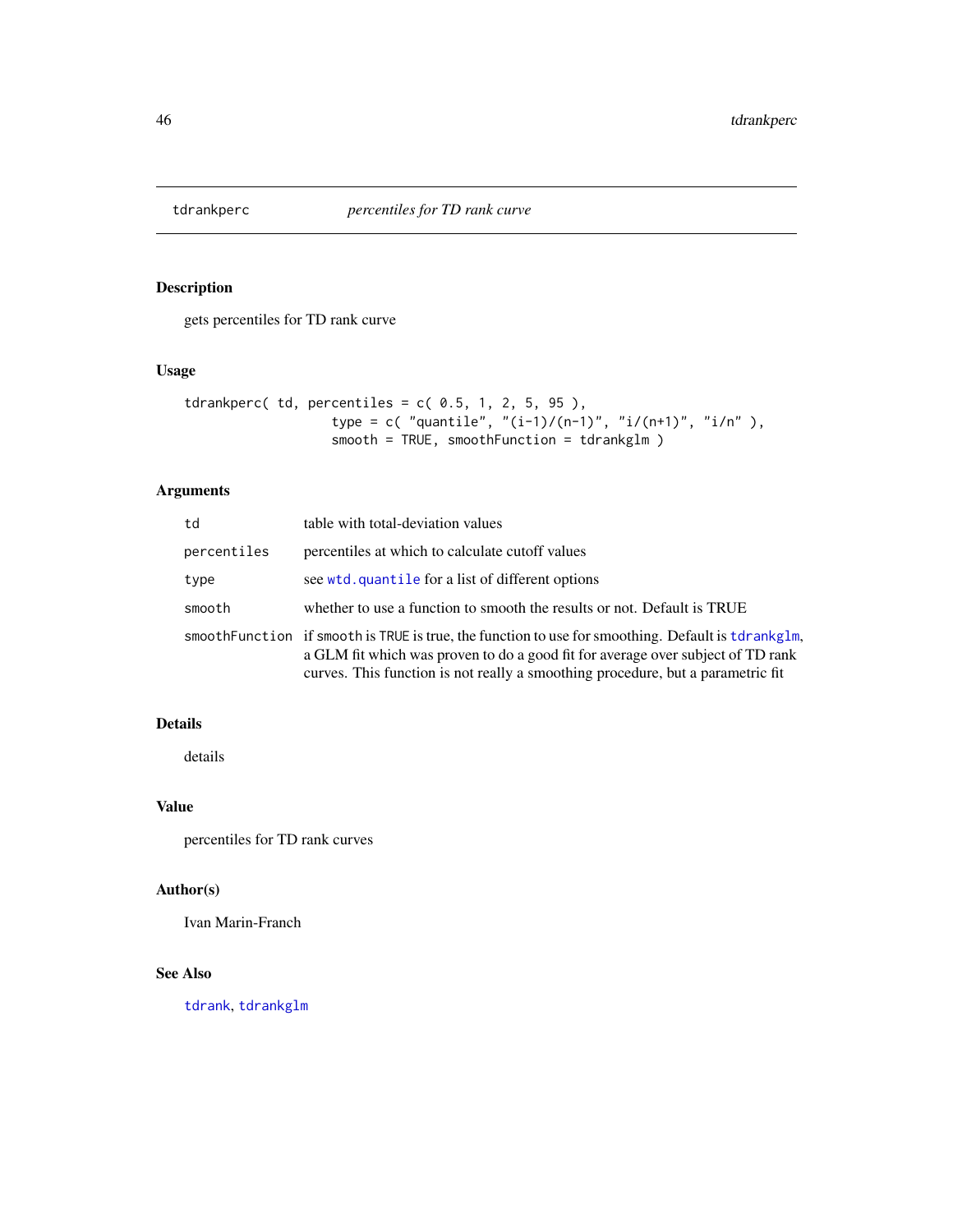<span id="page-46-0"></span>

gets total-deviation values

## Usage

tdval( vf )

# Arguments

vf stimulus sensitivities in dBs

### Details

calculates the normative reference sensitivities for healthy subjects of the same age as the subject and obtains differences between the visual field sensitivities and mean normal sensitivities. All in dBs.

### Author(s)

Ivan Marin-Franch

### See Also

[tdpmap](#page-41-1), [pdval](#page-28-0), [pdpmap](#page-26-0)

# Examples

td <- tdval( vf91016right )

vf2gcloc *Calculates the location of the GC soma corresponding to vf locations*

# Description

Calculates the corresponding location of the GC soma for a list of vf locations. See [1,2]

### Usage

```
vf2gcloc( xy )
```
### Arguments

xy data frame with the xy VF locations in degrees of visual angle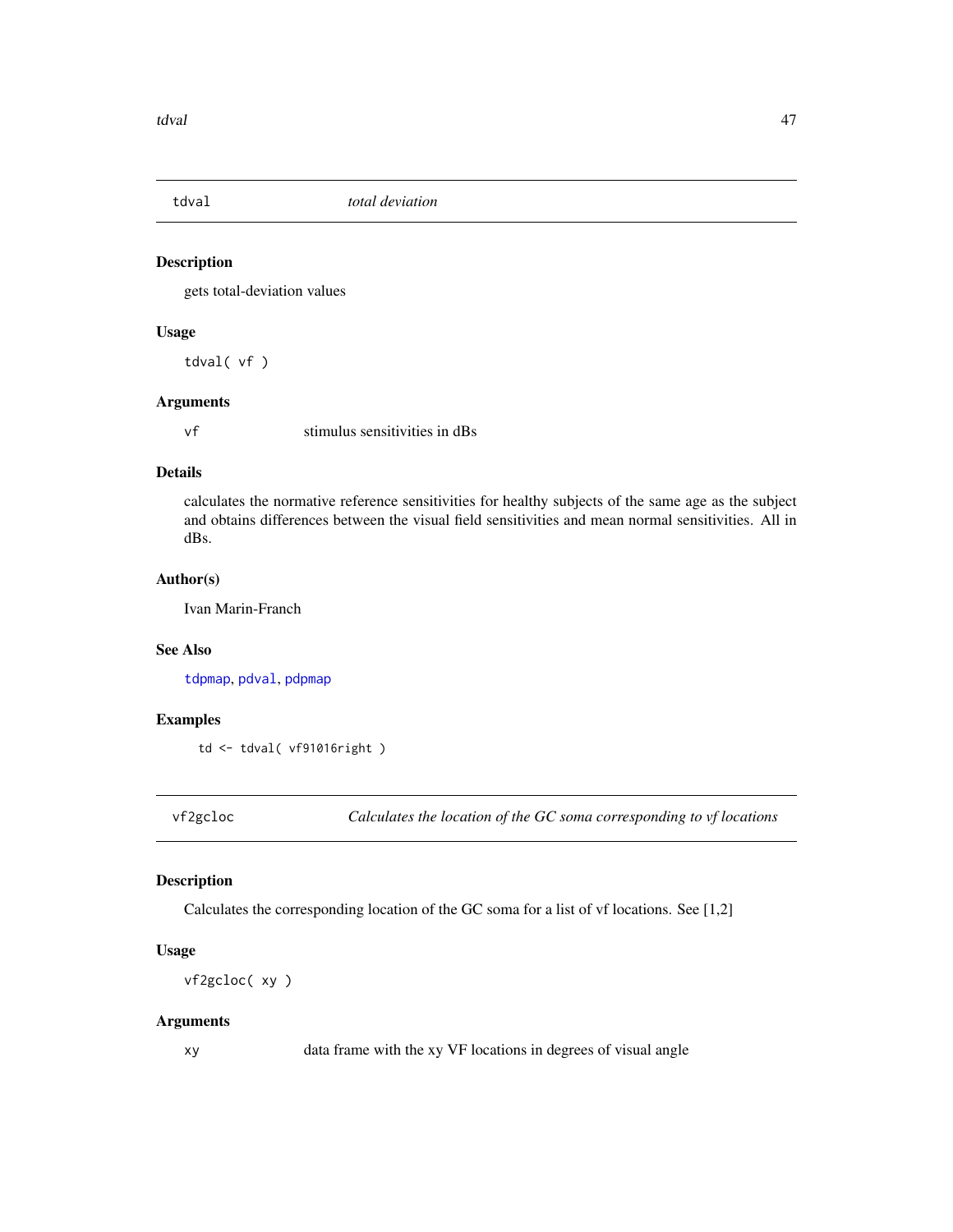### Value

returns GC soma position in degrees of visual angle

# Author(s)

Ivan Marin-Franch

# References

[1] D. C. Hood, A. S. Raza, D. M. C. G. V., J. G. Odel, V. C. Greenstein, J. M. Liebmann, and R. Ritch. Initial arcuate defects within the central 10 degrees in glaucoma. Investigative Ophthalmology and Visual Science, 52(2):940-946, 2011.

[2] A. S. Raza, J. Cho, D. M. C. G. V., H. Wang, X. Zhang, R. H. Kardon, J. M. Liebmann, R. Ritch, and D. C. Hood. Retinal ganglion cell layer thickness and local visual field sensitivity in glaucoma. Archives of Ophthalmology, 129(12):1529-1536, 2011.

### Examples

```
vf2gcloc( data frame(x = 1, y = 1))
```
vf91016csp1vf *a vf-object with CSP sample data with*

#### Description

a [vf](#page-60-0)-object with sample data for the examples in visualFields's help. This is real data for the right eye, but the ages have been changed to protect anonymity of the subject

#### Usage

```
data( vf91016csp1vf )
```
#### Format

the format is as in [vf](#page-60-0) but for CSP format (see [csplocmap](#page-9-0))

### Author(s)

Ivan Marin-Franch, William H Swanson, Victor E Malinovsky

### See Also

[vf](#page-60-0)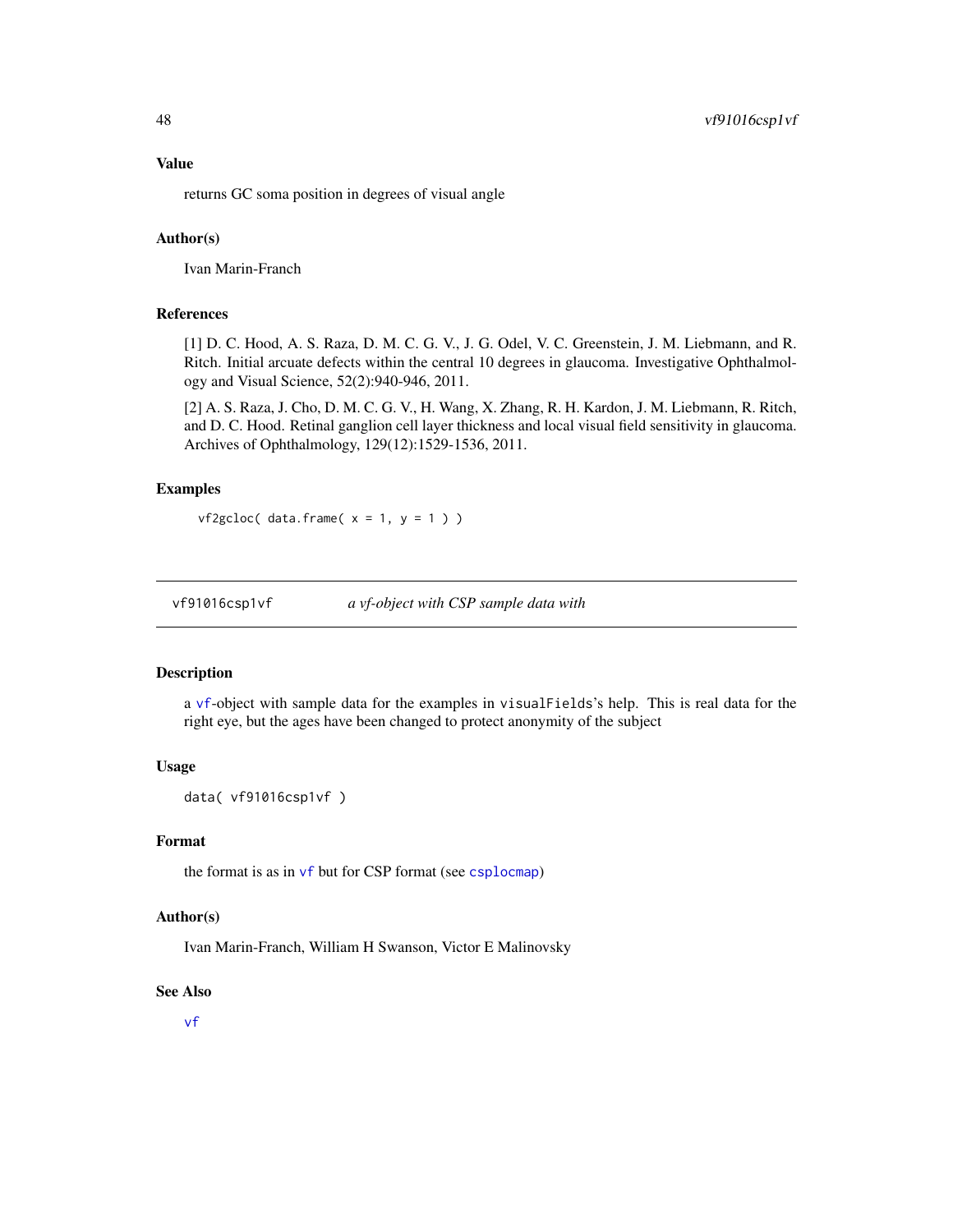a [vf](#page-60-0)-object with sample data for the examples in visualFields's help. This is real data for the right eye, but the ages have been changed to protect anonymity of the subject

## Usage

```
data( vf91016left )
```
# Format

the format is as explained in  $\mathsf{v}\mathsf{f}$  with columns L1 .. L54 containing sensitivity thresholds

## Author(s)

Ivan Marin-Franch, William H Swanson, Victor E Malinovsky

### See Also

[vf](#page-60-0)

vf91016right *a vf-object with SAP sample data*

### Description

a [vf](#page-60-0)-object with sample data for the examples in visualFields's help. This is real data for the right eye, but the ages have been changed to protect anonymity of the subject

#### Usage

```
data( vf91016right )
```
### Format

the format is as explained in  $\mathsf{v}\mathsf{f}$  with columns L1 .. L54 containing sensitivity thresholds

#### Author(s)

Ivan Marin-Franch, William H Swanson, Victor E Malinovsky

#### See Also

[vf](#page-60-0)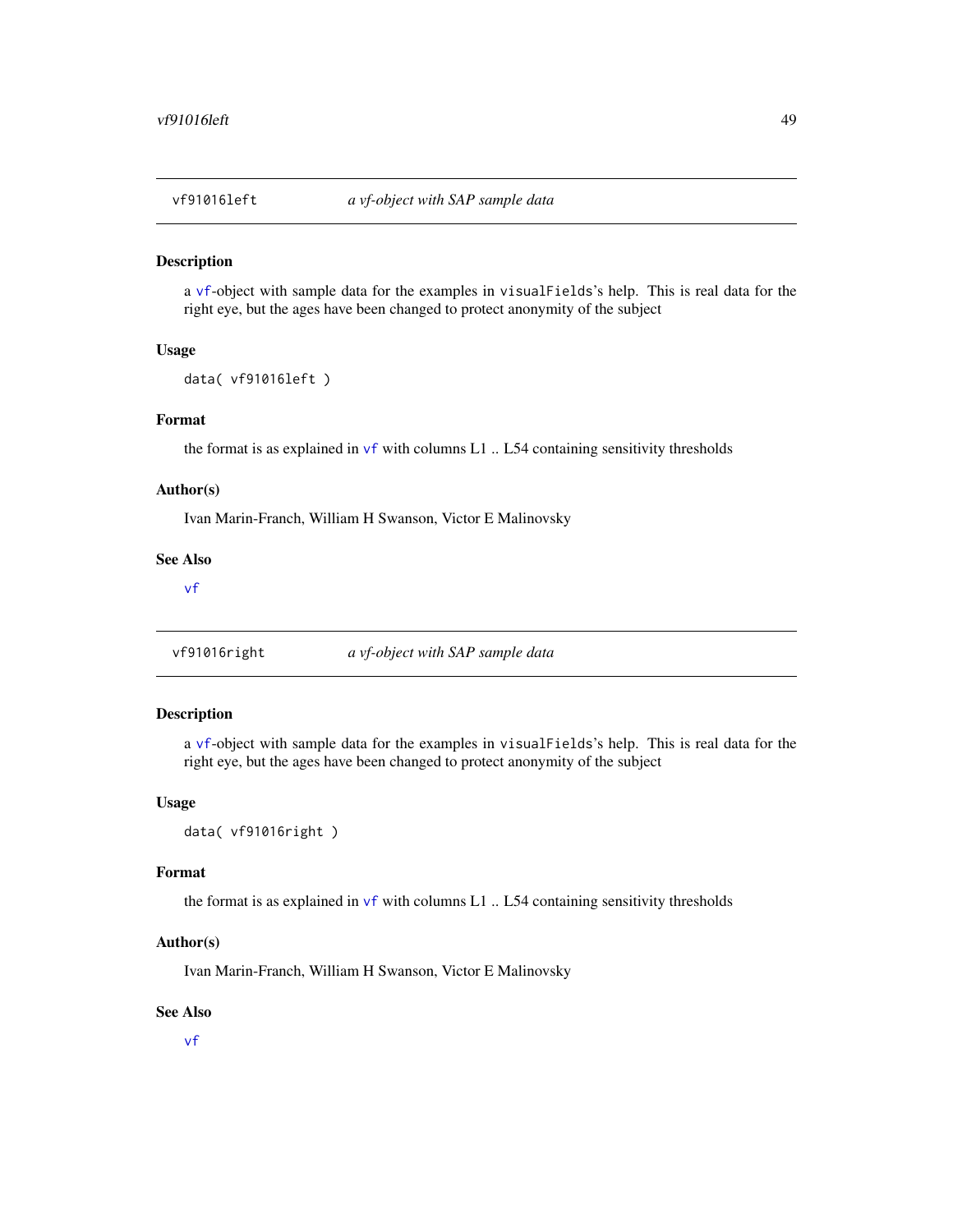Thirty patients recruited from the glaucoma clinics at the Queen Elizabeth Health Sciences Centre in Halifax, Nova Scotia. Each patient underwent 12 visual fields in 12 consecutive weekly sessions.

#### Usage

```
data( vfArtes2014 )
```
# Format

It is a [vf](#page-60-0)-object

# Author(s)

Paul H Artes, David P Crabb

### References

[1] P. H. Artes, N. O'Leary, M. T. Nicolela, B. C. Chauhan, and D. P. Crabb. Visual field progression in glaucoma: What is the specificity of the guided progression analysis? American Academy of Ophthalmology, 121(10):2023-2027, 2014.

vfaverage *average of vf-objects*

### Description

computes the location averages of vf-object

#### Usage

```
vfaverage( vf )
```
#### Arguments

vf a vf-object with more than 1 entry

# Value

returns the location average of vf.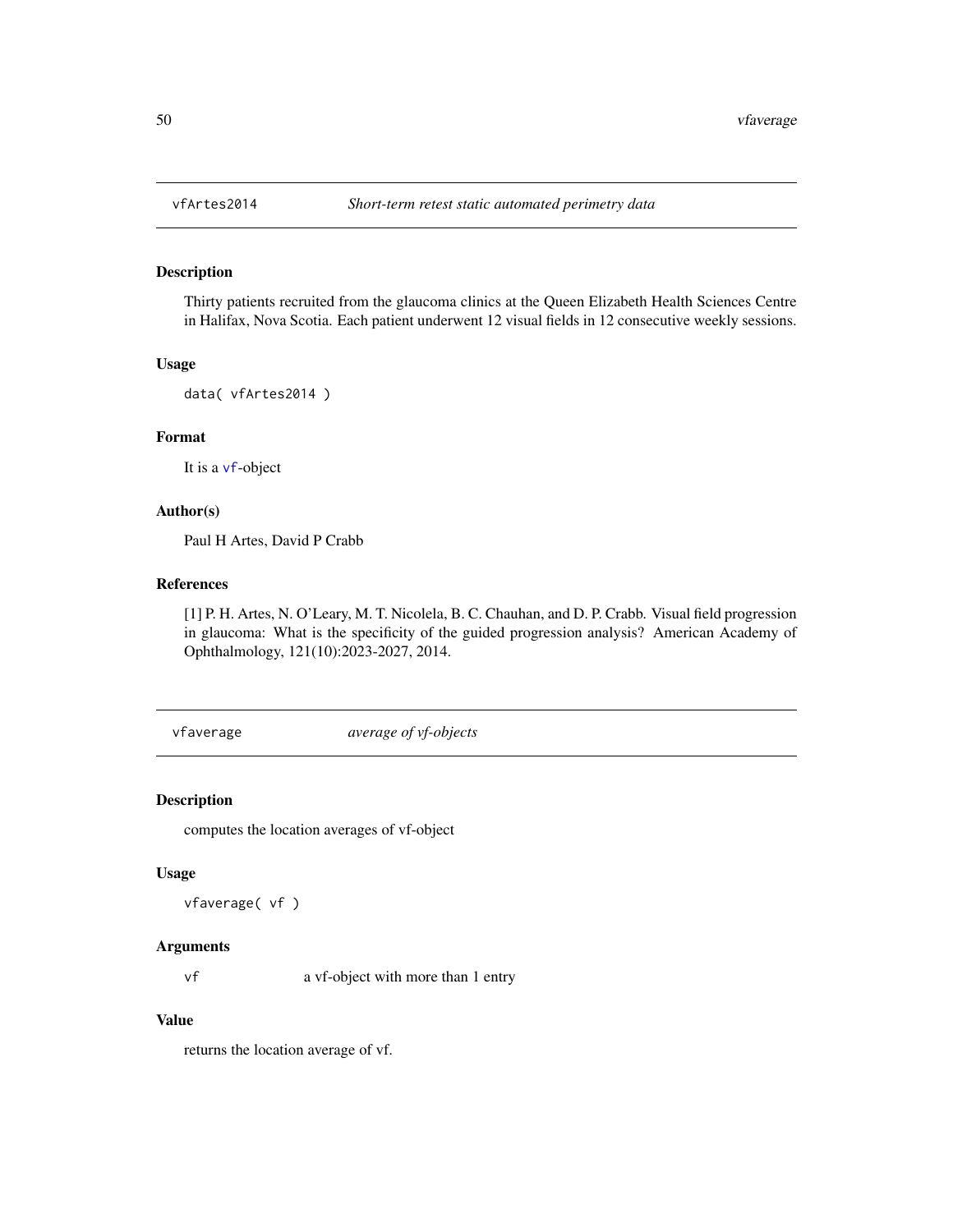# vfcolormap 51

# Author(s)

Ivan Marin-Franch

### Examples

vfaverage( vf91016left )

<span id="page-50-0"></span>vfcolormap *Color code for TD or PD probability maps*

# Description

returns the RGB values specifying the color code for the TD or PD probability maps

# Usage

vfcolormap( map, mapval = NULL )

## Arguments

| map    | array with the percentile for TD or PD probability map                         |
|--------|--------------------------------------------------------------------------------|
| mapval | map and cutoff values to be used for the generation of the color map. If NULL, |
|        | then go to current ny \$pmapsettings. Default is NULL                          |

### Author(s)

Chaitanya Khadilkar, Ivan Marin-Franch

# See Also

[vfplot](#page-62-0), [vfgrayscale](#page-52-0)

vfdemographics *demographics and statistics of sample in visual-fields object vf*

### Description

gets demographics and weighted statistics of sample in visual-fields object vf

## Usage

vfdemographics( vf )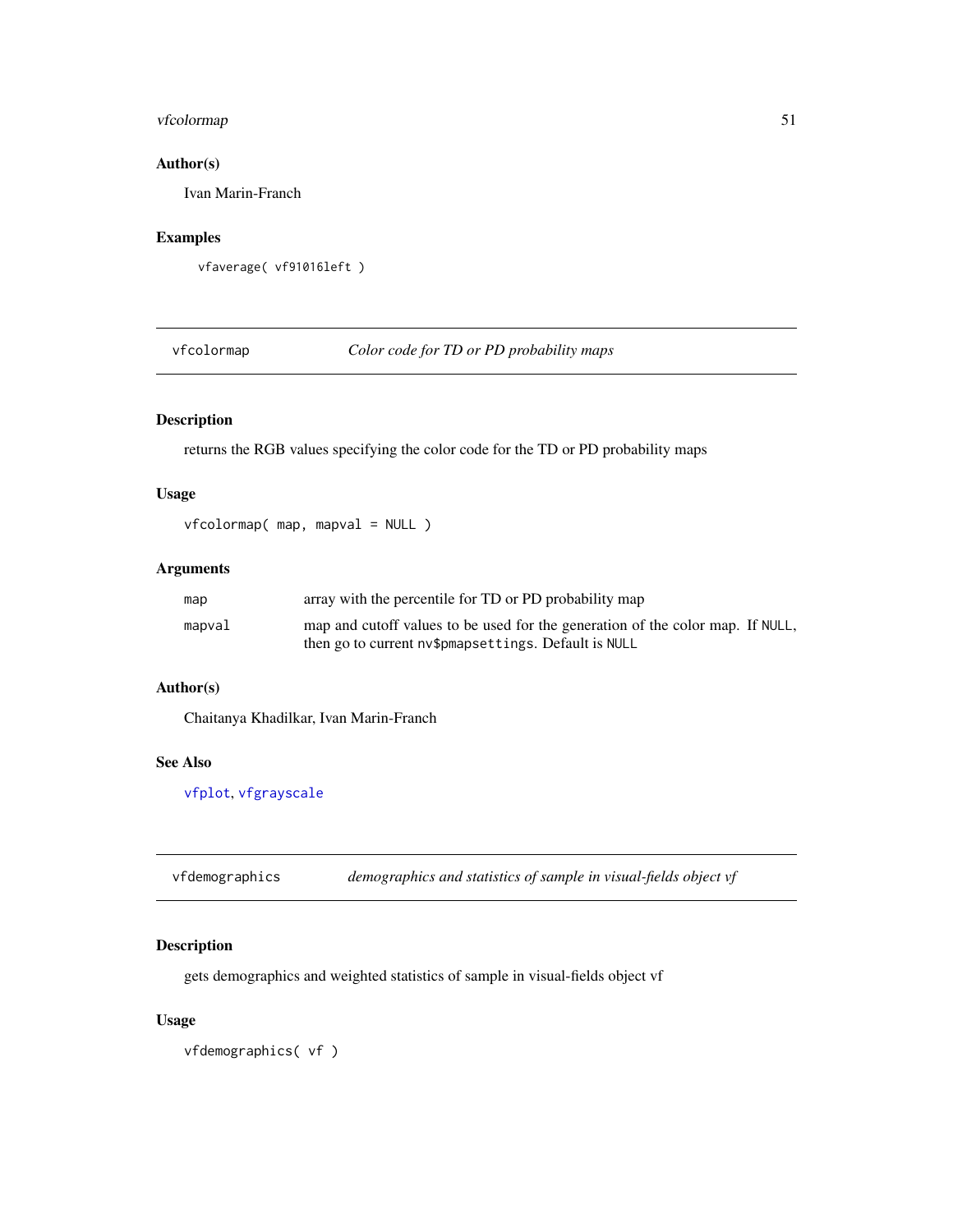#### Arguments

| vf | A vf-object with sensitivity thresholds, total-deviation or pattern-deviation val- |
|----|------------------------------------------------------------------------------------|
|    | ues                                                                                |

### Value

returns a table with demographics and weighted statistics

### Author(s)

Ivan Marin-Franch

### Examples

vfdemog <- vfdemographics( vf91016right )

vfenv *environment with the current normative values used* visualFields

#### Description

environment containing the current version of normative values to be used with visualFields. The default used is [nvsapdefault](#page-25-0)

### Usage

data(vfenv)

### Format

It has as many element as the version of normative values used plus one with the name of the version used. To set a structure as the new dataset use [setnv](#page-39-0). The structure has to be similar to [nvsapdefault](#page-25-0).

... same variables as in the corresponding normative values version used. See default value of nv\$nvname

nv\$nvname char. Name of the variable with the normative values to use. Default is "nvsapdefault"

## Author(s)

Ivan Marin-Franch

### See Also

[getnv](#page-14-0),[setnv](#page-39-0)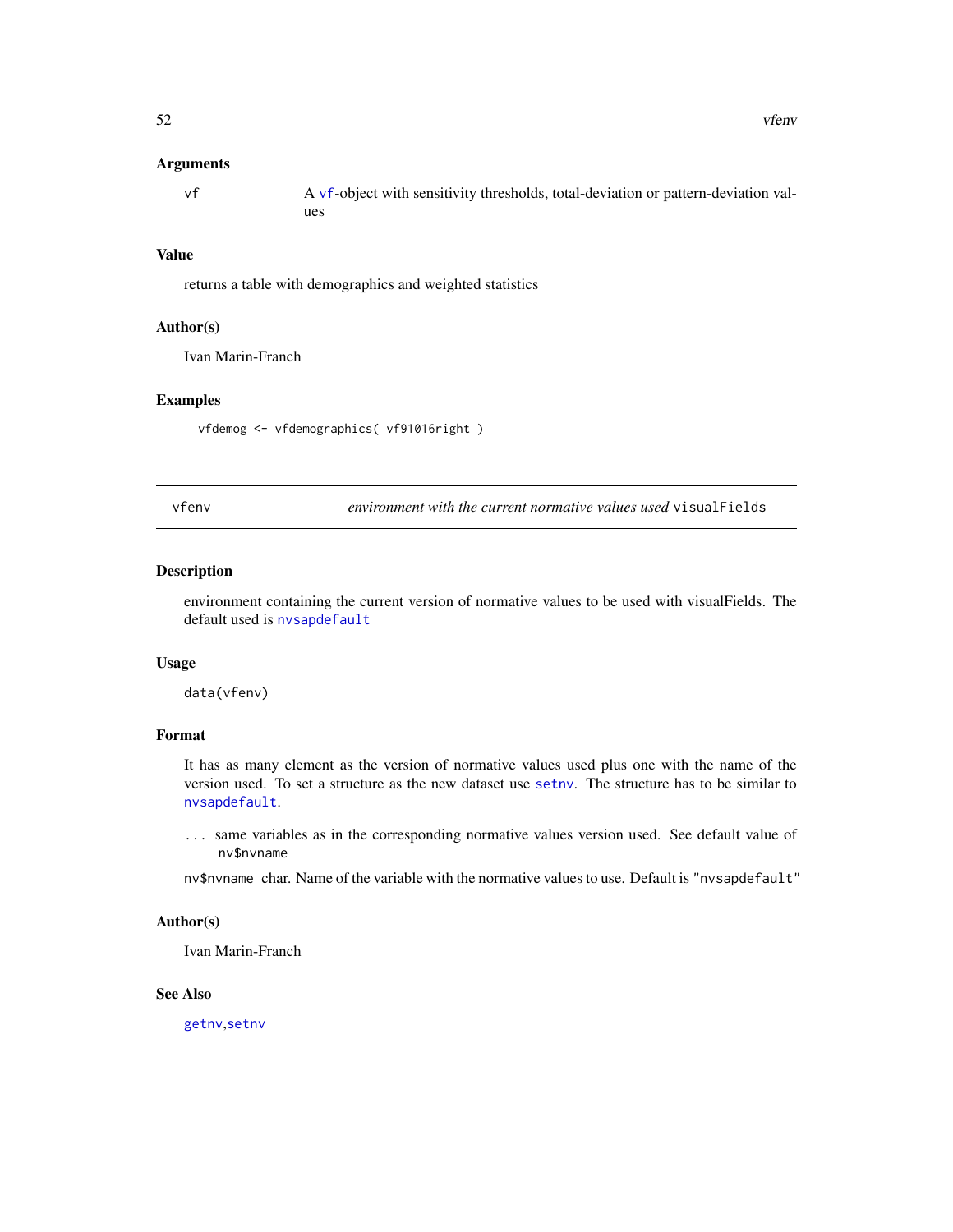<span id="page-52-0"></span>

maps sensitivity values to grayscales

# Usage

```
vfgrayscale( sens, age, pattern, algorithm )
```
# Arguments

| sens      | an array with sensitivity values  |
|-----------|-----------------------------------|
| age       | age of the subject                |
| algorithm | algorithm used in the visual test |
| pattern   | pattern used in the visual test   |

# Details

This function maps sensitivity values to grayscales. The grayscale depends on age of the person, test pattern and algorithm

# Value

returns the RGB values for the gray scale

# Author(s)

Ivan Marin-Franch

### See Also

[vfcolormap](#page-50-0)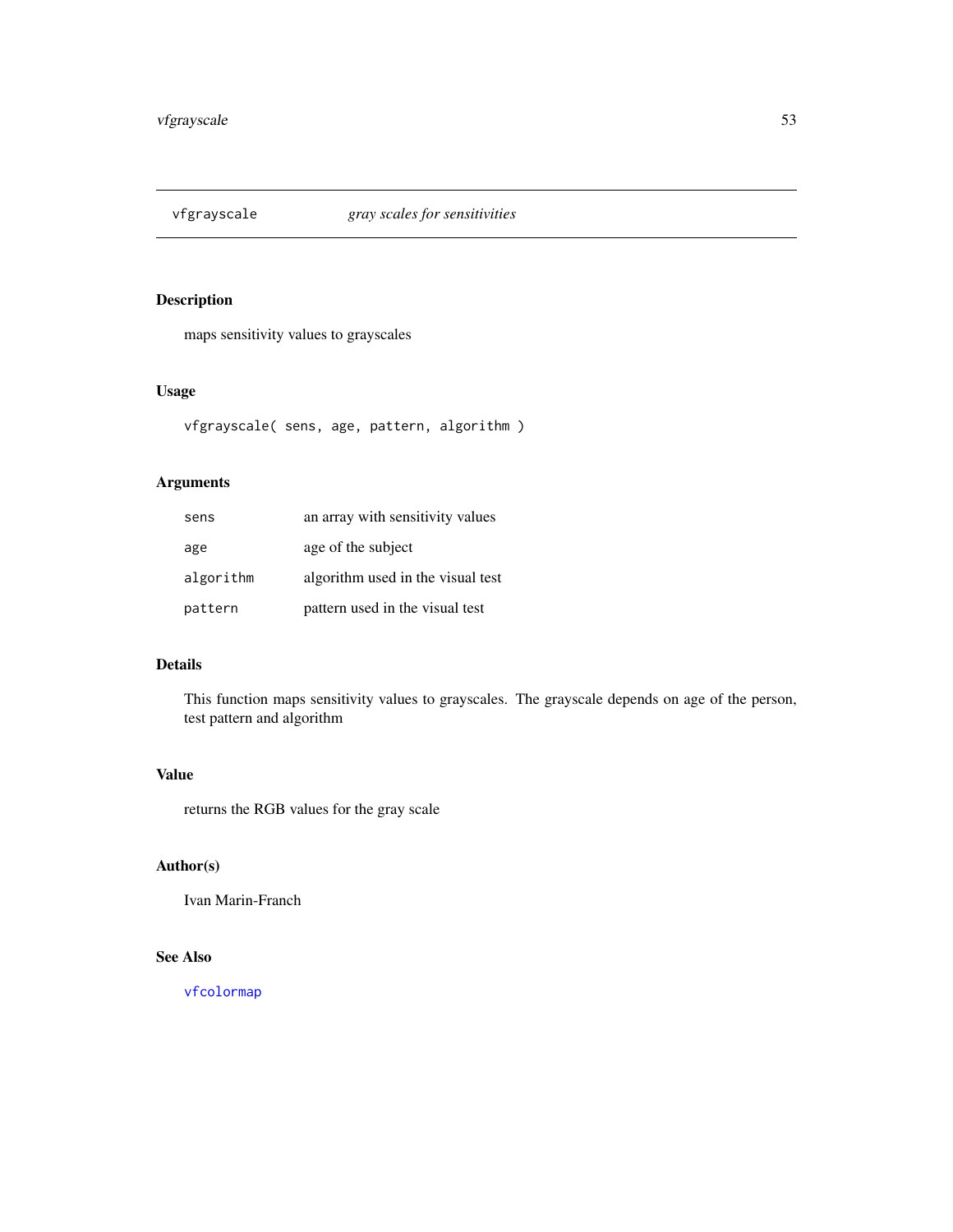Specifies the weighting to be applied at each location for averaging.

#### Usage

```
data( vfidefault )
```
## Format

vfisettings contains structures for different patterns of location testing. For instance, p24d2 or p30d2. Each structure contains 2 items:

regweights the actual weights to be applied to each region

locregions mapping between locations in the visual-field testing pattern and regions with the same weight

#### Author(s)

Ivan Marin-Franch

### References

[1] B. Bengtsson and A. Heijl. *A visual field index for calculation of glaucoma rate of progression*. American Journal of Ophthalmology, 145, 2008

<span id="page-53-0"></span>vfindex *visual field index*

### Description

calculates the visual field index. It can be parametrized by re-defining which locations go to which weighting regions and the actual weights per region.

## Usage

vfindex( vf, td2pdcutoff = -20, perc = 5, vfiset = visualFields::vfidefault )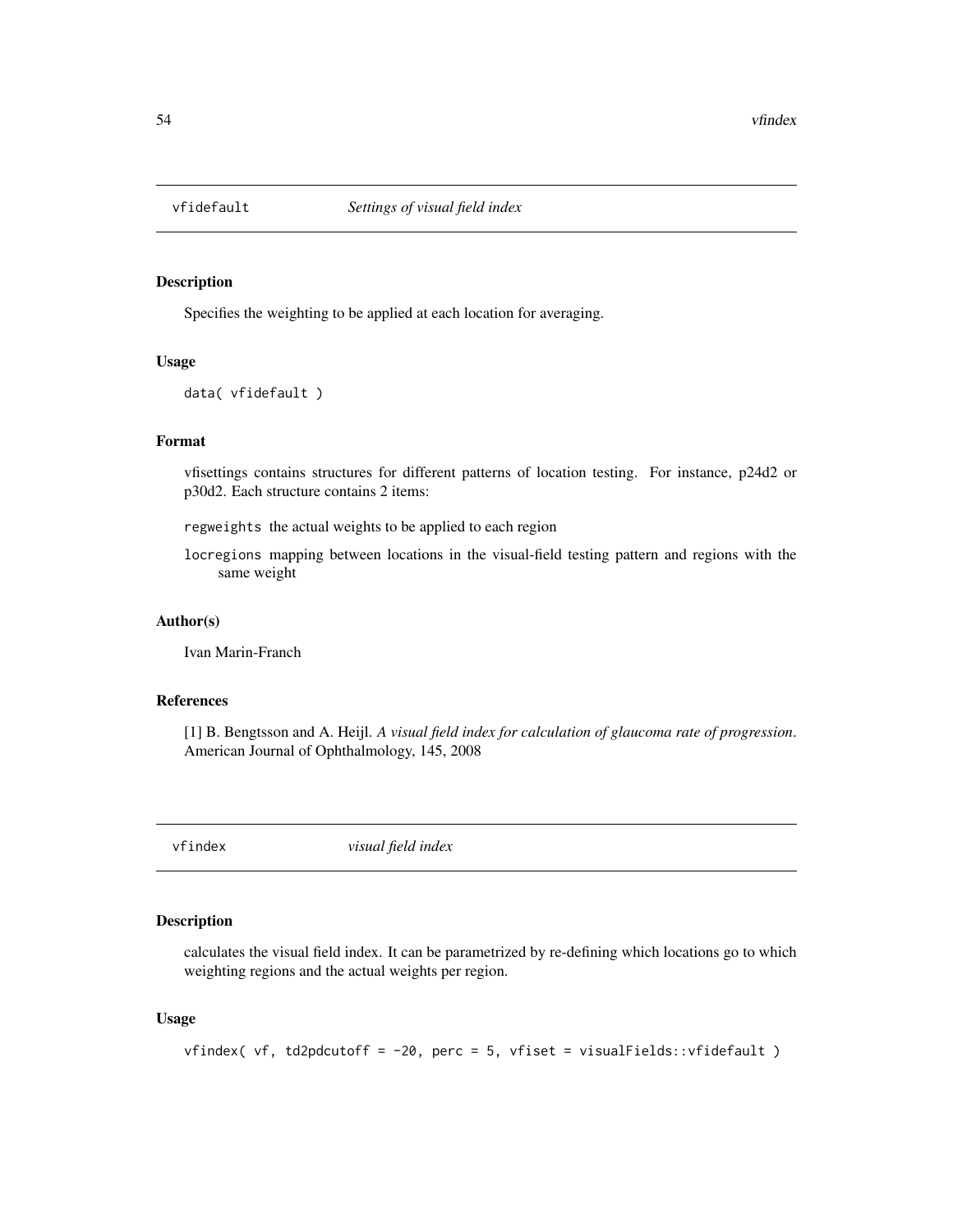# vfindexpmap 55

### Arguments

| vf          | stimulus sensitivities in dBs                                                                                                                                                                                                                                     |
|-------------|-------------------------------------------------------------------------------------------------------------------------------------------------------------------------------------------------------------------------------------------------------------------|
| td2pdcutoff | cutof value for mean deviation. See perc below for an explanation of how both<br>criteria work in conjunction. Default is -20                                                                                                                                     |
| perc        | percentile at which to check whether the 85th TD percentile is within normal<br>limits or not. If it is not and mean deviation is lower than td2pdcutoff, then<br>TD probability maps are to be used instead of PD probability maps. Default is<br>5th percentile |
| vfiset      | settings to be applied for the calculation of VFI                                                                                                                                                                                                                 |

### Details

calculates the visual field index. It can be parametrized by re-defining which locations go to which weighting regions and the actual weights per region.

### Author(s)

Ivan Marin-Franch

# References

[1] B. Bengtsson and A. Heijl. *A visual field index for calculation of glaucoma rate of progression*. American Journal of Ophthalmology, 145, 2008

### See Also

[vfstats](#page-72-0), [vfstatspmap](#page-73-0), [vfindexpmap](#page-54-0)

### Examples

vfi <- vfindex( vf91016right )

<span id="page-54-0"></span>vfindexpmap *probability values for visual field index*

# Description

calculates the probability values for visual field index

### Usage

vfindexpmap( vfi )

# Arguments

vfi visual fields index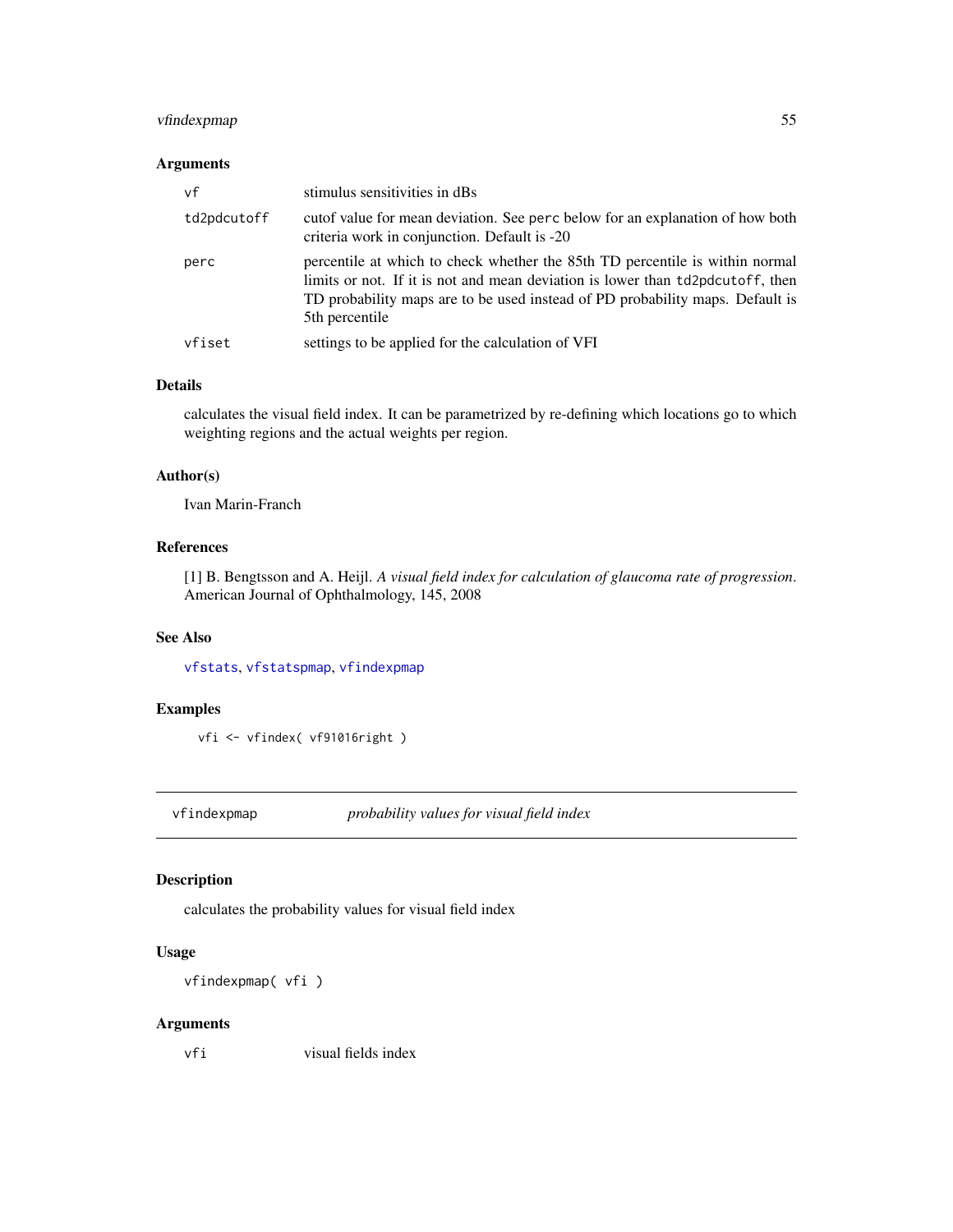#### 56 vfiperc

## Details

calculates the proability values for visual field index (see [vfindex](#page-53-0))

### Author(s)

Ivan Marin-Franch

# References

[1] B. Bengtsson and A. Heijl. *A visual field index for calculation of glaucoma rate of progression*. American Journal of Ophthalmology, 145, 2008

# See Also

[vfstats](#page-72-0), [vfstatspmap](#page-73-0), [vfindex](#page-53-0)

## Examples

vfi <- vfindex( vf91016right ) vfip <- vfindexpmap( vfi )

vfiperc *percentiles for visual field index*

### Description

gets the percentiles for visual field index

# Usage

```
vfiperc( vals, percentiles = c( 0.5, 1, 2, 5, 95),
         type = c( "quantile", "(i-1)/(n-1)", "i/(n+1)", "i/n" ) )
```
### Arguments

| vals        | vf-object with vfi values                         |
|-------------|---------------------------------------------------|
| percentiles | percentiles at which to calculate cutoff values   |
| type        | see wtd. quantile for a list of different options |

# Value

percentiles for visual field index

## Author(s)

Ivan Marin-Franch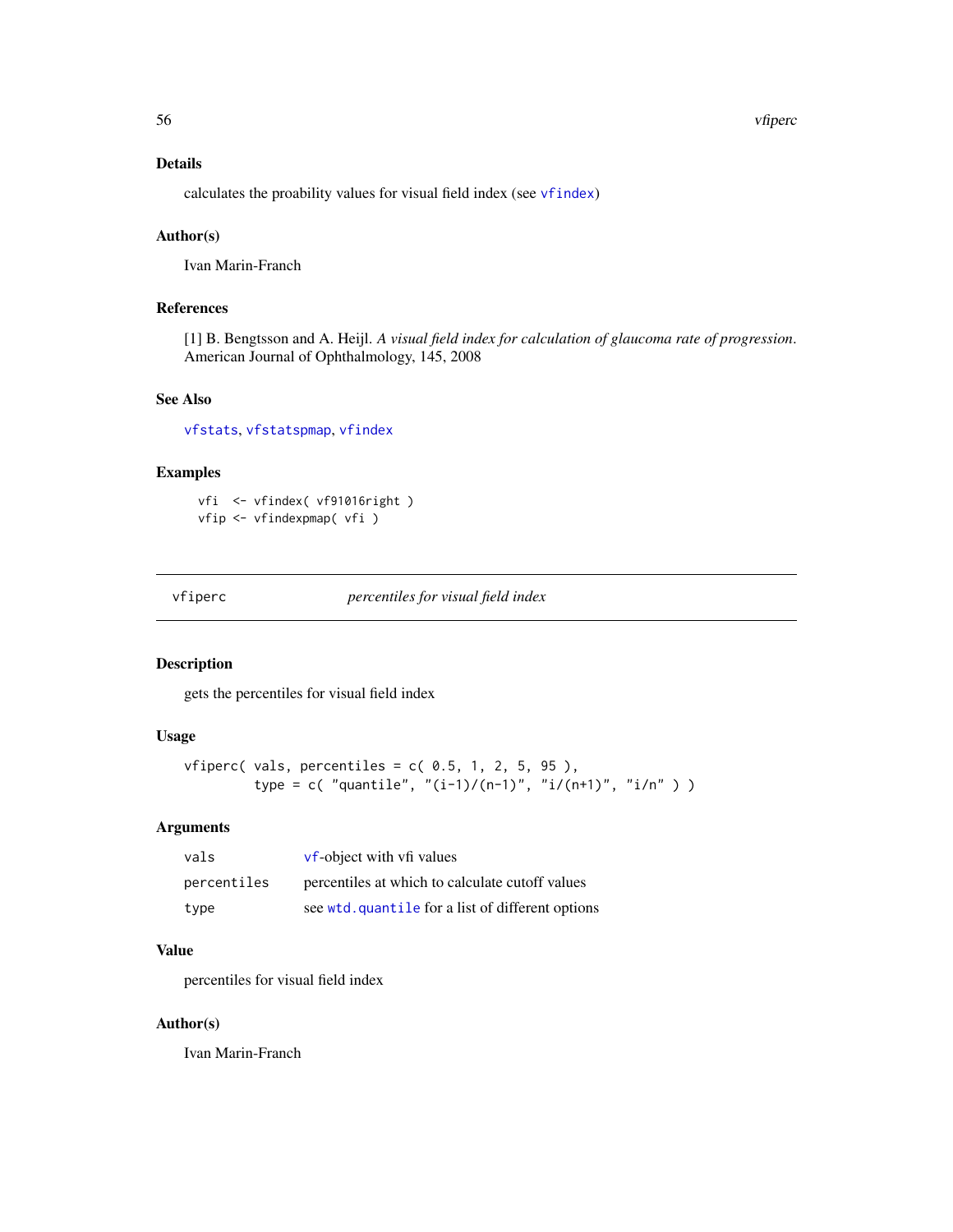#### vflayout 57

## References

[1] B. Bengtsson and A. Heijl. *A visual field index for calculation of glaucoma rate of progression*. American Journal of Ophthalmology, 145, 2008

### See Also

[vfindex](#page-53-0), [vfstats](#page-72-0), [gloperc](#page-17-0), [locperc](#page-23-0)

<span id="page-56-0"></span>vflayout *printout with results for the visual field*

# Description

creates a printout with results for the visual field. This includes sensitivity threshold values with a gray scale plot, and TD and PD values with color coding for the probability map

## Usage

vflayout( vf, pwidth = 8.27, pheight = 11.69, margin = 0.25, filename = NULL, showaxis = FALSE, colaxis = "black" )

### Arguments

| vf       | <b>vf-object</b> with sensitivity thresholds                                                                           |
|----------|------------------------------------------------------------------------------------------------------------------------|
| pwidth   | width of the page (in inches). Default is 8.27                                                                         |
| pheight  | height of the page (in inches). Default is 11.69                                                                       |
| margin   | margins of the page (in inches). Default is $0.25$                                                                     |
| filename | file name to save the printout as pdf. If it is saved to pdf, it won't be displayed<br>in the screen. Default is NULL. |
| showaxis | Whether to show axis or not. Default is FALSE                                                                          |
| colaxis  | Color of the axis to show, if showax is is TRUE. Default is black                                                      |

### Author(s)

Ivan Marin-Franch

### See Also

[vflayoutghr](#page-57-0), [vfplot](#page-62-0), [vfplotloc](#page-64-0)

# Examples

vflayout( vf91016right[15,] )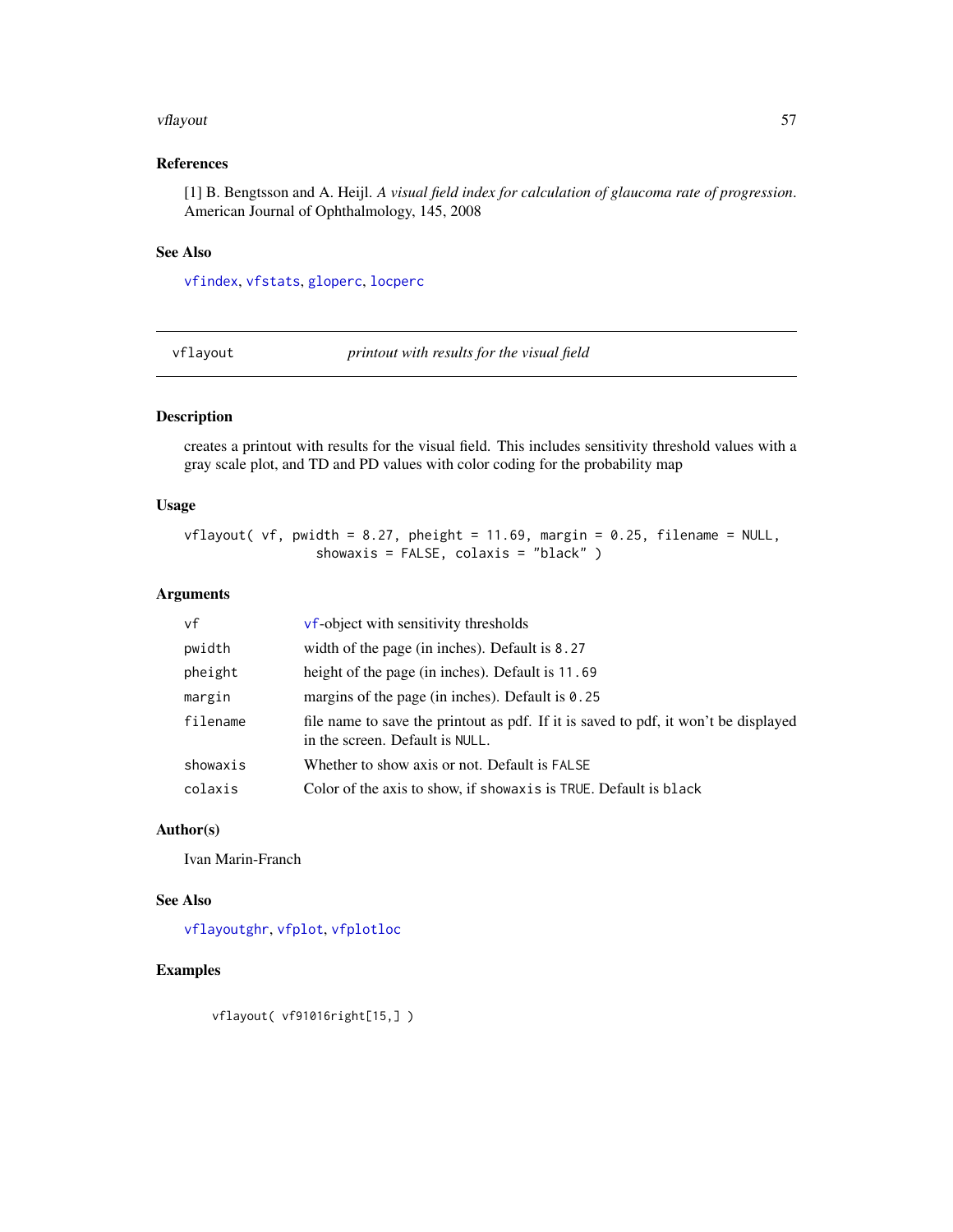<span id="page-57-0"></span>

creates a printout with results for the visual field. This includes sensitivity threshold values with a gray scale plot, and TD and PD values (from general-height-rank estimates) with color coding for the probability map

# Usage

 $v$ flayoutghr( vf, pwidth = 8.27, pheight = 11.69, margin = 0.25, filename = NULL, showaxis = FALSE, colaxis = "black" )

# Arguments

| vf       | <b>vf-object</b> with sensitivity thresholds                                                                           |
|----------|------------------------------------------------------------------------------------------------------------------------|
| pwidth   | width of the page (in inches). Default is 8.27                                                                         |
| pheight  | height of the page (in inches). Default is 11.69                                                                       |
| margin   | margins of the page (in inches). Default is $0.25$                                                                     |
| filename | file name to save the printout as pdf. If it is saved to pdf, it won't be displayed<br>in the screen. Default is NULL. |
| showaxis | Whether to show axis or not. Default is FALSE                                                                          |
| colaxis  | Color of the axis to show, if showax is is TRUE. Default is black                                                      |

# Author(s)

Ivan Marin-Franch

### See Also

[vflayout](#page-56-0), [vfplot](#page-62-0), [vfplotloc](#page-64-0)

# Examples

vflayoutghr( vf91016right[15,] )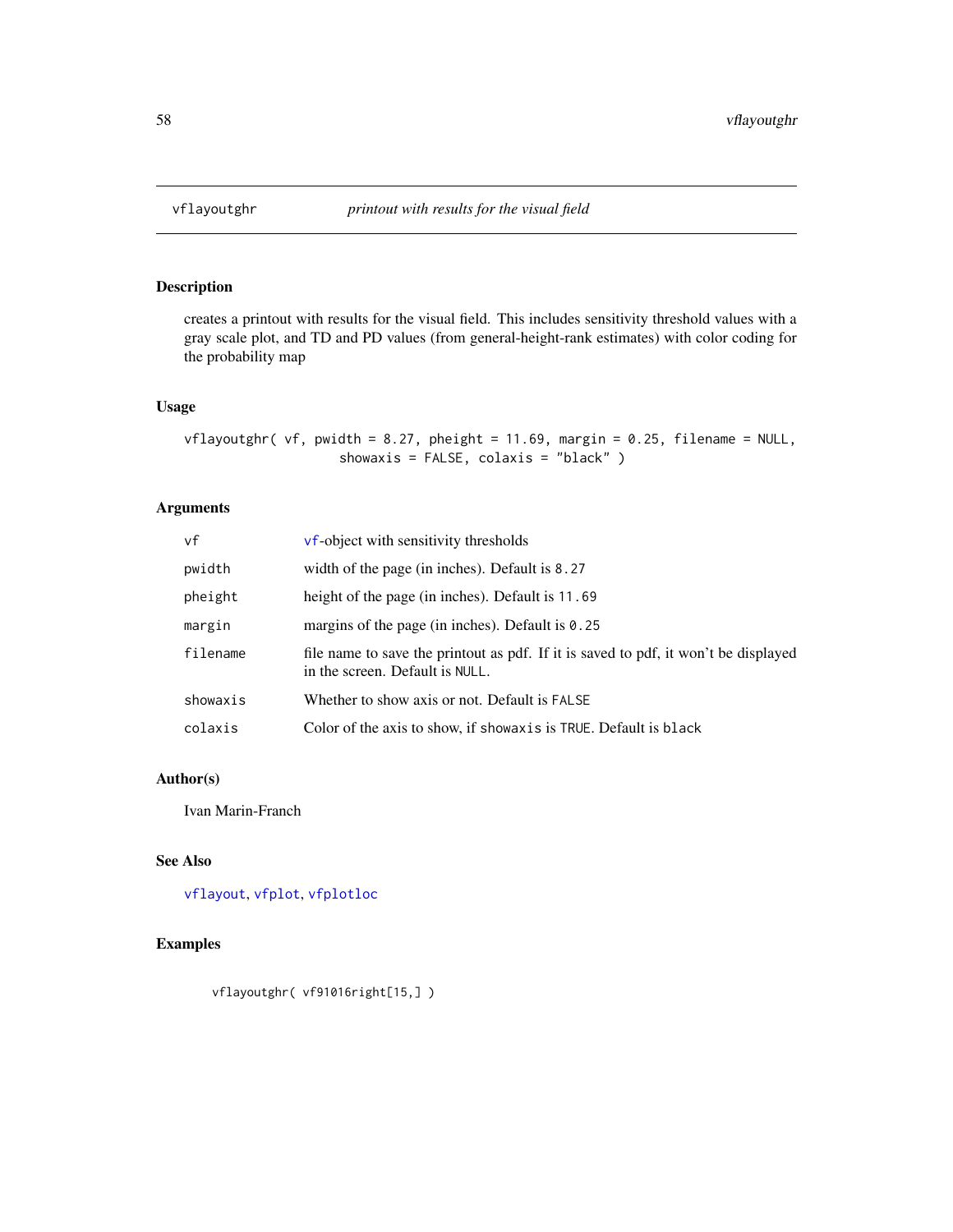<span id="page-58-0"></span>

the function performs the PoPLR analysis (see [poplr](#page-29-0)) with default values and presents the results in form of a A4 printout

# Usage

```
vflayout_poplr( vf, grp = 3, nperm = 5000, sparklines = TRUE,
                   plotType = "td", summaryIndex1 = "md", summaryIndex2 = "gh",
                      ttail = "left", sltest = NULL, truncVal = 1,
                      pwidth = 8.27, pheight = 11.69,
                      margin = 0.25, filename = NULL,
                      colorMapType = "pval", colorScale = NULL,
                      showaxis = FALSE, colaxis = "black" )
```
# Arguments

| vf            | vf object with threshold sensitivities, td, or pd values                                                                                                                                                                                      |
|---------------|-----------------------------------------------------------------------------------------------------------------------------------------------------------------------------------------------------------------------------------------------|
| grp           | how many visual fields to group. Default is 3                                                                                                                                                                                                 |
| nperm         | number of permutations. Default is 5000                                                                                                                                                                                                       |
| sparklines    | Whether or not to show sparklines. Default is TRUE                                                                                                                                                                                            |
| plotType      | Type of plot to show. It can be visual sensitivities (vf), total-deviation values<br>(td), or pattern-deviation values (pd). Default is td                                                                                                    |
| summaryIndex1 | Which summary index to use for the first global progression analysis. Default is<br>md                                                                                                                                                        |
| summaryIndex2 | Which summary index to use for the second global progression analysis. Default<br>is gh                                                                                                                                                       |
| ttail         | type of alternative in the significant test: left, right, both. Default is left                                                                                                                                                               |
| sltest        | values for the 1-tailed hypothesis test for all locations. The reference value is not<br>restricted, but it should be either zero (was there any progression?) or negative<br>(was the progression greater than test value?). Default is NULL |
| truncVal      | p-value cut-off for truncation. Default is 1                                                                                                                                                                                                  |
| pwidth        | width of the page (in inches). Default is 8.27                                                                                                                                                                                                |
| pheight       | height of the page (in inches). Default is 11.69                                                                                                                                                                                              |
| margin        | margins of the page (in inches). Default is 0.25                                                                                                                                                                                              |
| filename      | file name to save the printout as pdf. If it is saved to pdf, it won't be displayed<br>in the screen. Default is NULL.                                                                                                                        |
| colorMapType  | what does color map categorizes. It can be pvals, slopes, or years blind.<br>Default is pvals                                                                                                                                                 |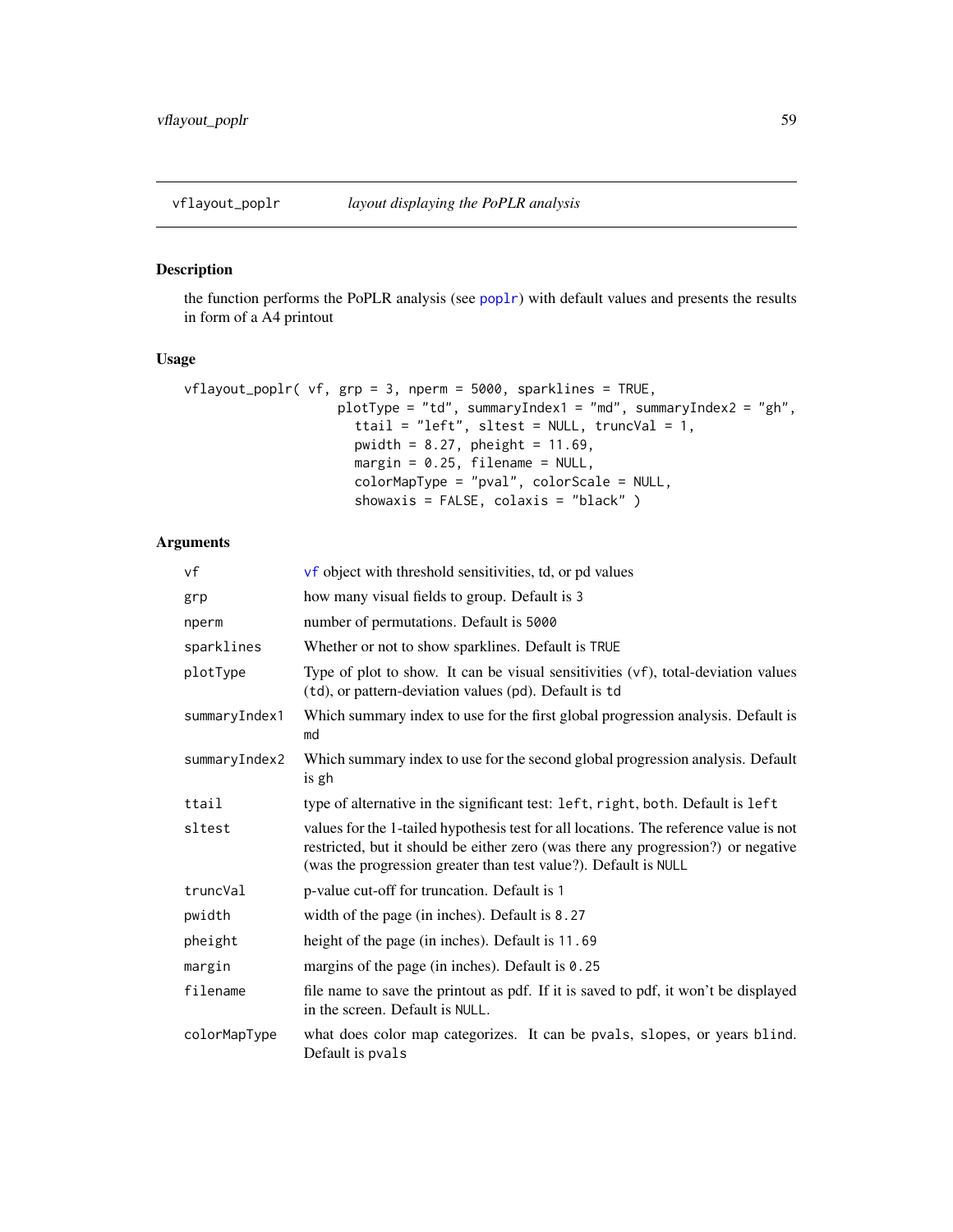| colorScale | Color mapping to use. Default is NULL. A different default is given depending<br>on colorMapType |
|------------|--------------------------------------------------------------------------------------------------|
| showaxis   | Whether to show axis or not. Default is FALSE                                                    |
| colaxis    | Color of the axis to show, if showax is is TRUE. Default is black                                |

# Author(s)

Ivan Marin-Franch, Chaitanya Khadilkar

# References

[1] N. O'Leary, B. C. Chauhan, and P. H. Artes. *Visual field progression in glaucoma: estimating the overall significance of deterioration with permutation analyses of pointwise linear regression (PoPLR)*. Investigative Ophthalmology and Visual Science, 53, 2012

### See Also

[vflayout](#page-56-0), [poplr](#page-29-0), [poplr\\_cstat](#page-30-0), [poplr\\_pstat](#page-31-0), [vfplot\\_plr](#page-66-0)

### Examples

vflayout\_poplr( vf91016right )

vflayout\_progress *progression analysis layout*

# Description

A layout showing graphs and stats for progression analysis.

#### Usage

```
vflayout_progress( vf, plotType, grp = 2, nperm = 5000,
                          colorMapType = "pval", colorScale = NULL,
                          filename = NULL,
                          pwidth = 8.27, pheight = 11.69, margin = 0.25,
                          showaxis = FALSE, colaxis = "black" )
```
# Arguments

| vf       | <b>vf</b> object with threshold sensitivities, td, or pd values                                                                |
|----------|--------------------------------------------------------------------------------------------------------------------------------|
| plotType | Type of plot to show. It can be visual sensitivities $(vf)$ , total-deviation values<br>(td), or pattern-deviation values (pd) |
| grp      | how many visual fields to group. Default is 3                                                                                  |
| nperm    | number of permutations. Default is 5000                                                                                        |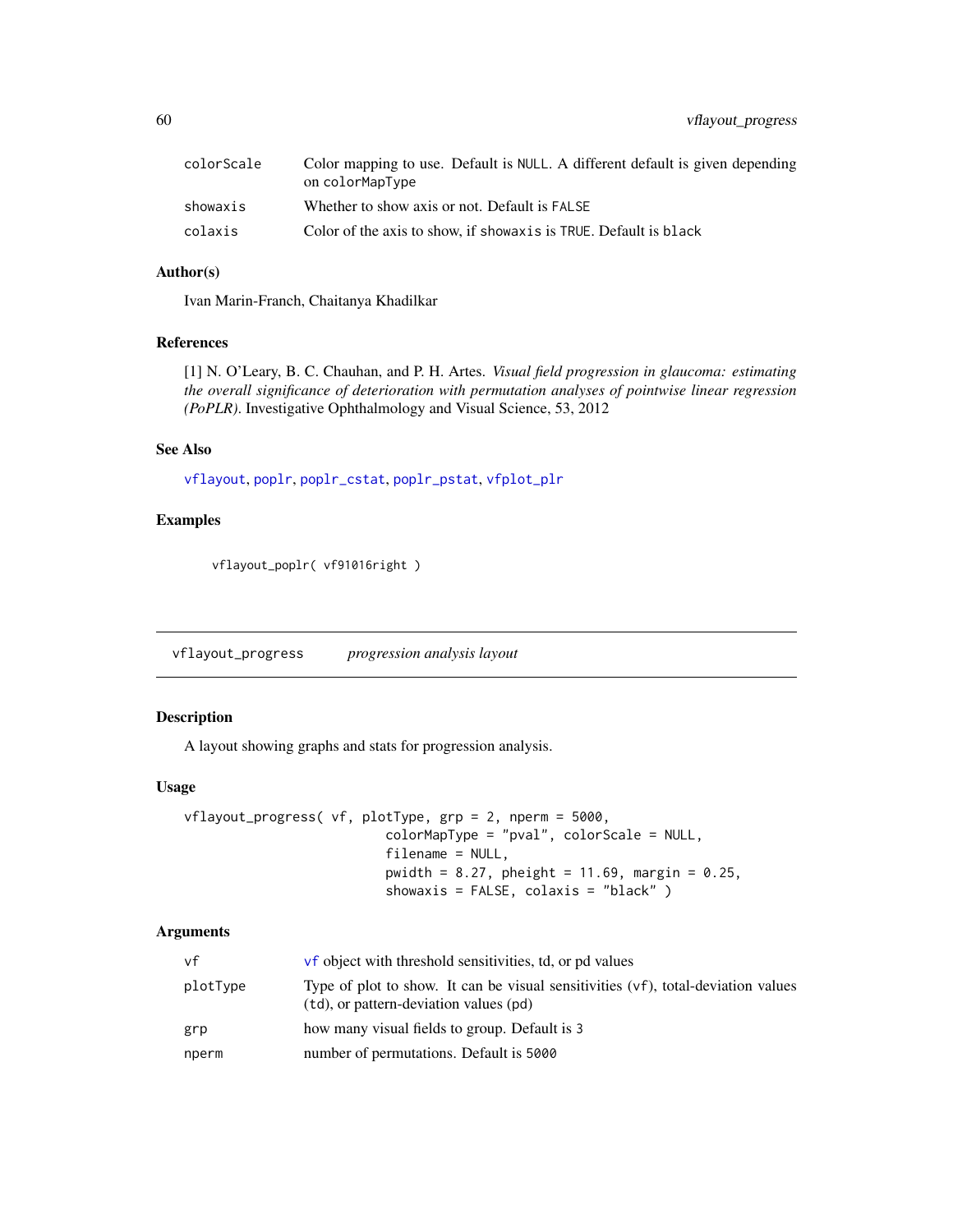#### vfobject 61

| colorMapType | what does color map categorizes. It can be pvals, slopes, or years blind.<br>Default is pvals                          |
|--------------|------------------------------------------------------------------------------------------------------------------------|
| colorScale   | Color mapping to use. Default is NULL. A different default is given depending<br>on colorMapType                       |
| filename     | file name to save the printout as pdf. If it is saved to pdf, it won't be displayed<br>in the screen. Default is NULL. |
| pwidth       | width of the page (in inches). Default is 8.27                                                                         |
| pheight      | height of the page (in inches). Default is 11.69                                                                       |
| margin       | margins of the page (in inches). Default is $0.25$                                                                     |
| showaxis     | Whether to show axis or not. Default is FALSE                                                                          |
| colaxis      | Color of the axis to show, if showax is is TRUE. Default is black                                                      |

# Author(s)

Ivan Marin-Franch

## See Also

[vflayout](#page-56-0), [vflayout\\_poplr](#page-58-0)

# Examples

vflayout\_progress( vf91016left, plotType = "td" )

vfobject *visualField objects*

### <span id="page-60-0"></span>Description

This is the main object of the [visualFields](#page-2-0) package. It is essentially a dataframe, but with a fixed number of columns (with pre-determined names) for information about the subject and test data and a variable number of columns for the perimetry results. These can be the sensitivities, or total-deviation values, or pattern-deviation values obtained from static automated perimetry (SAP), frequency-doubling perimetry (FDP), or any other perimetry device. (The number of columns for tested locations is variable as is different for different testing patterns, 24-2, 30-2, 10-2, etc.) Mean deviation, pattern standard deviation, vfi, etc are stored too in a visualField-type object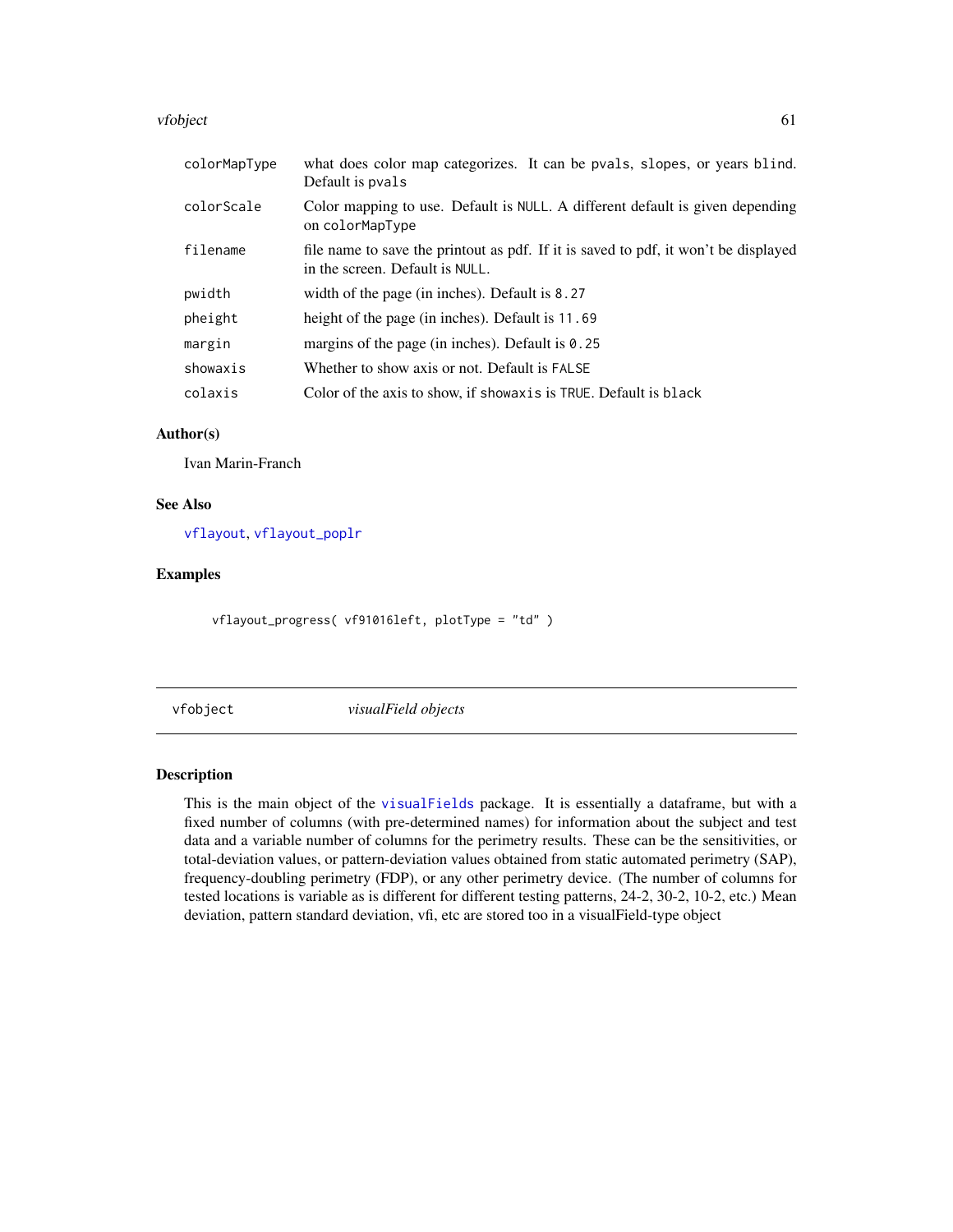# Details

The fixed columns of the visualField object with information about subject and test are:

| id         | subject identification number                                                         |
|------------|---------------------------------------------------------------------------------------|
| tperimetry | test perimetry. The type of perimetry analysis performed. Possible values include     |
|            | "sap" and "fdp". The value of this column, tperimetry, is used                        |
|            | in conjunction with the value in talgorithm, and tpattern to find the                 |
|            | corresponding normative values (see help on nv) to use for data analysis (e.g.        |
|            | calculation of total-deviation and pattern-deviation values and probability maps). At |
|            | the moment, only normative values for SAP, 24-2, SITA standard, is distributed with   |
|            | visualFields. Nevertheless, visualFields contains a number of functions               |
|            | that can be used for the generation of normative values (see getny,                   |
|            | ageLinearModel, sdnv, tdval, pdval, locperc,                                          |
|            | vfstats, vfindex, gloperc, vfiperc, setnv).                                           |
| talgorithm | test algorithm. The algorithm used for the perimetric test. Posible values are        |
|            | sitas and zest. At the moment, only normative values for SAP, 24-2, SITA              |
|            | standard, is distributed with visualFields                                            |
| tpattern   | test pattern. The pattern of locations used for the perimetric test. Posible values   |
|            | are p24d2 or p10d2. At the moment, only normative values for SAP, 24-2,               |
|            | SITA standard, is distributed with visualFields                                       |
| tdate      | test date                                                                             |
| ttime      | test time                                                                             |
| stype      | type of subject. Values can be ctr for controls, pwg for patients with                |
|            | glaucoma, sus for suspect subjects. This is just for information to display in        |
|            | the printouts                                                                         |
| sage       | subject age. Important for the calculation of total-deviation values and probabiliby  |
|            | maps.                                                                                 |
| seye       | eye tested                                                                            |
| sbsx       | estimated x-position of the blind spot in degrees of angle of vision                  |
| sbsy       | estimated y-position of the blind spot in degrees of angle of vision                  |
| sfp        | false positives                                                                       |
| sfn        | false negatives                                                                       |
| sfl        | fixation losses                                                                       |
| sduration  | total duration of the test                                                            |
| spause     | total time of pause                                                                   |

The reminder of the columns can be different things. For threshold sensitivity values, and totaldeviation and pattern-deviation values, and their corresponding probability maps, they are:

| <b>L1</b> L54 L68 L76 location number. There are up to 54 locations for the 24-2, up to 68 for |
|------------------------------------------------------------------------------------------------|
| the 10-2, and 76 for the 30-2. Information about the position of the                           |
| locations, the size of the stimulus, and the x and y coordinates in                            |
| degrees of visual angles are specified in saplocmap (for SAP)                                  |
| fdplocmap (for FDP)                                                                            |

For statistical values of the visual-fields results (mean deviation, pattern standard deviation, and others) and their corresponding probability mapped value, they are: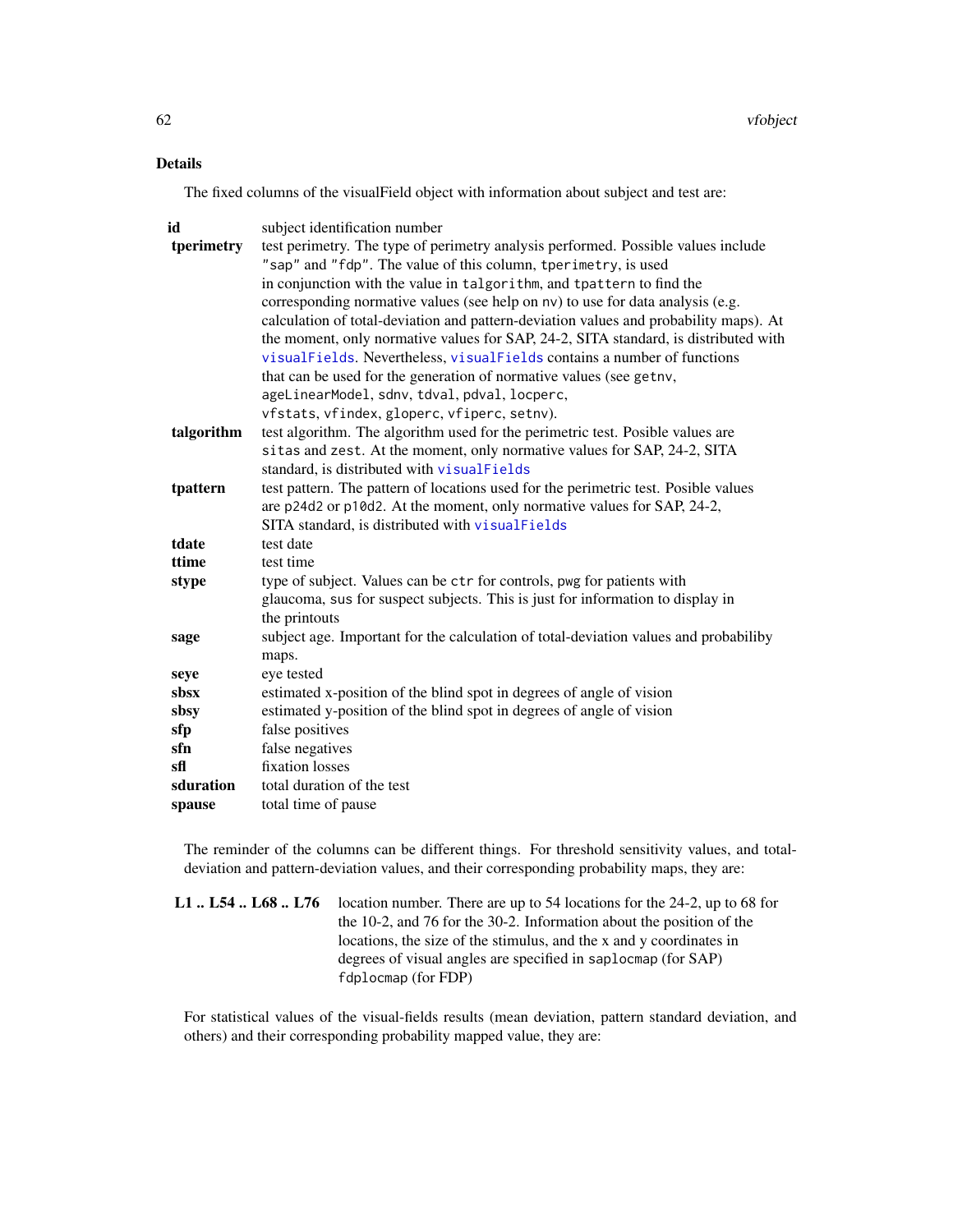#### vfplot 63

| msens | mean sensitivity value; or the probability mapped value                                    |
|-------|--------------------------------------------------------------------------------------------|
| ssens | standard deviation of the sensitivity values; or the probability mapped value              |
| mtdev | mean deviation (mean value of the total-deviation values; or the probability mapped value) |
| stdev | standard deviation of the total-deviation values; or the probability mapped value          |
| mpdev | mean value of the pattern-deviation values; or the probability mapped value)               |
| stdev | standard pattern deviation (standard deviation pattern-deviation values; or the            |
|       | probability mapped value                                                                   |

For visual field index (VFI) value and the corresponding probability mapped value, they are:

- mvfi visual field indes (VFI); or the probability mapped value
- svfi standard deviation of the VFI at each location; or the probability mapped value

### Author(s)

Ivan Marin-Franch

## See Also

[vfsettings](#page-70-0)

#### Examples

```
# DO NOT EXECUTE
# one can load sensitivities using loadvfcsv or loadvfxml the data so
# vf <- loadvfcsv( filename = "foo.csv", , patternMap = saplocmap$p24d2 )
# calculate total deviation values using \code{\link{visualFields}} normative values for
# SAP SITAS 24-2 (and Goldman size III stimulus)
# td <- tdval( vf )
# calculate pattern deviation values using total deviation values SAP SITAS 24-2
# pd <- tdval( td )
# OR
# pd <- tdval( tdval( vf ) )
# calculate total deviation proabiliby maps
# tdp <- tdpmap( td )
# calculate pattern deviation proabiliby maps
# pdp <- pdpmap( pd )
```
<span id="page-62-0"></span>vfplot *visual field plot*

### Description

plots location-specific sensitivity thresholds, or TD or PD values at each location of the visual field with the corresponding color code for the probability map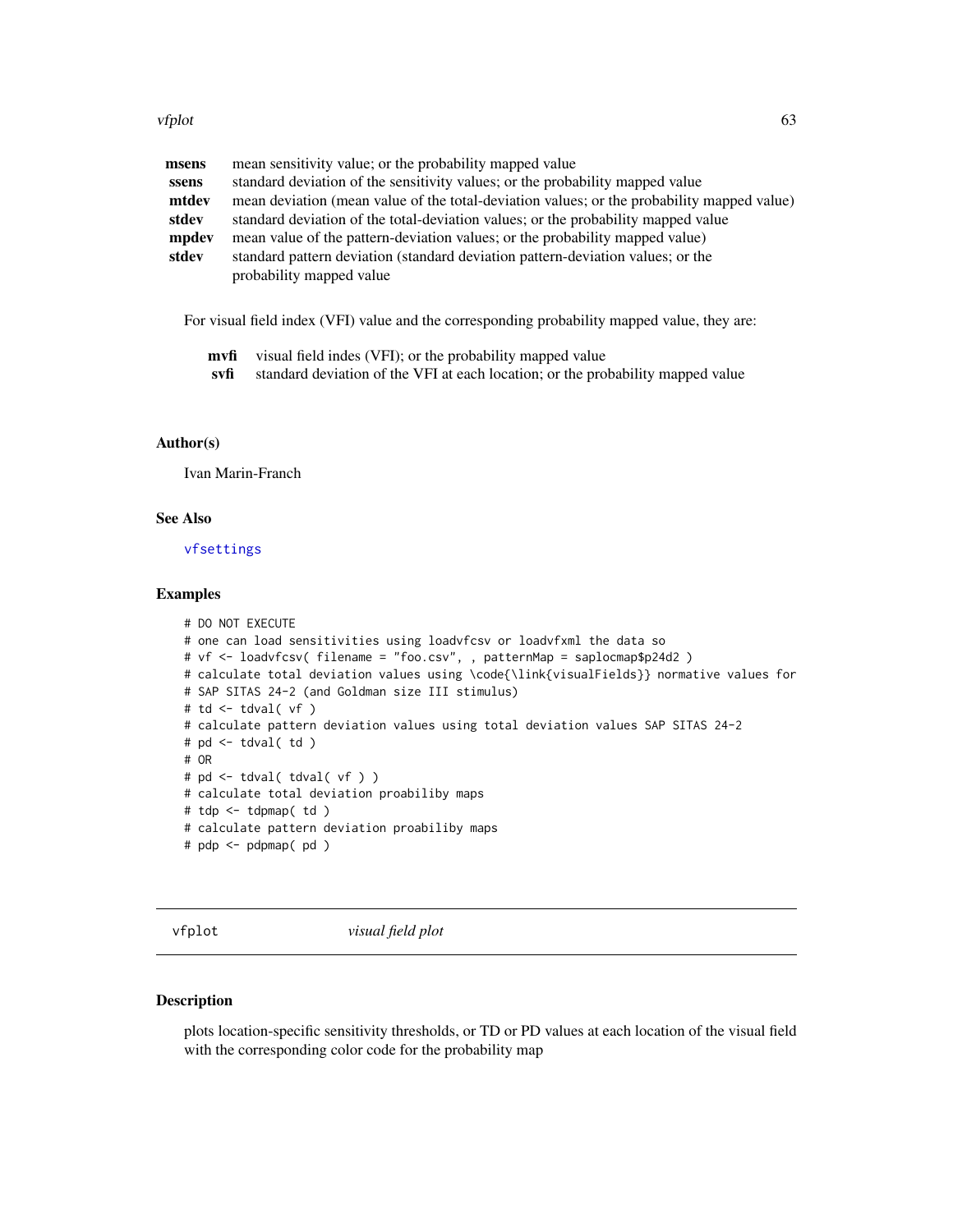### Usage

```
vfplot( vf, plotType = "vf",
               xmin = NULL, xmax = NULL, ymin = NULL, ymax = NULL,
               notSeenAsBlack = TRUE, newWindow = FALSE,
               txtfont = "sans", pointsize = 10, width = 6,
               showaxis = FALSE, colaxis = "black" )
```
## Arguments

| vf                     | vf-object with sensitivity thresholds, or TD or PD values                                                                                                                                            |
|------------------------|------------------------------------------------------------------------------------------------------------------------------------------------------------------------------------------------------|
| plotType               | Type of plot to show. It can be visual sensitivities (vf), total-deviation values<br>(td), or pattern-deviation values (pd). Default is vf                                                           |
| xmin, xmax, ymin, ymax |                                                                                                                                                                                                      |
|                        | minimum and maximum limits on the x and y axes, in degrees of visual angle.<br>If NULL, then the limits are the maximum and minimum location values $+2.5$<br>percent of the range. Default is NULL. |
|                        | notSeenAsBlack whether to plot non-seen as black. Default is TRUE                                                                                                                                    |
| newWindow              | whether to generate a new window for the plot. This becomes important when<br>working with RStudio. Default value is TRUE                                                                            |
| txtfont                | font face of the text with visual-sensitivity values. Default is sans                                                                                                                                |
| pointsize              | size of the text with visual-sensitivity values. Default is 10                                                                                                                                       |
| width                  | width of the window, height is calculated using the width, xmin, xmax, ymin,<br>and ymax. Default is 6                                                                                               |
| showaxis               | Whether to show axis or not. Default is FALSE                                                                                                                                                        |
| colaxis                | Color of the axis to show, if showax is is TRUE. Default is black                                                                                                                                    |
|                        |                                                                                                                                                                                                      |

# Details

This function The vfplot function operates on a single row of visual fileds (vf). Depending on the plot type it will generate a plot representing the sensitivity at each location. The color scheme elucidates the degree of sensitivity at that location. Locations with zero sensitivity are shown in black. Blind spots have been excluded fronm the plot

### Author(s)

Chaitanya Khadilkar, Ivan Marin-Franch

## See Also

#### [vfplotloc](#page-64-0)

# Examples

```
vfplot( vf91016right[15,], plotType = "td" )
```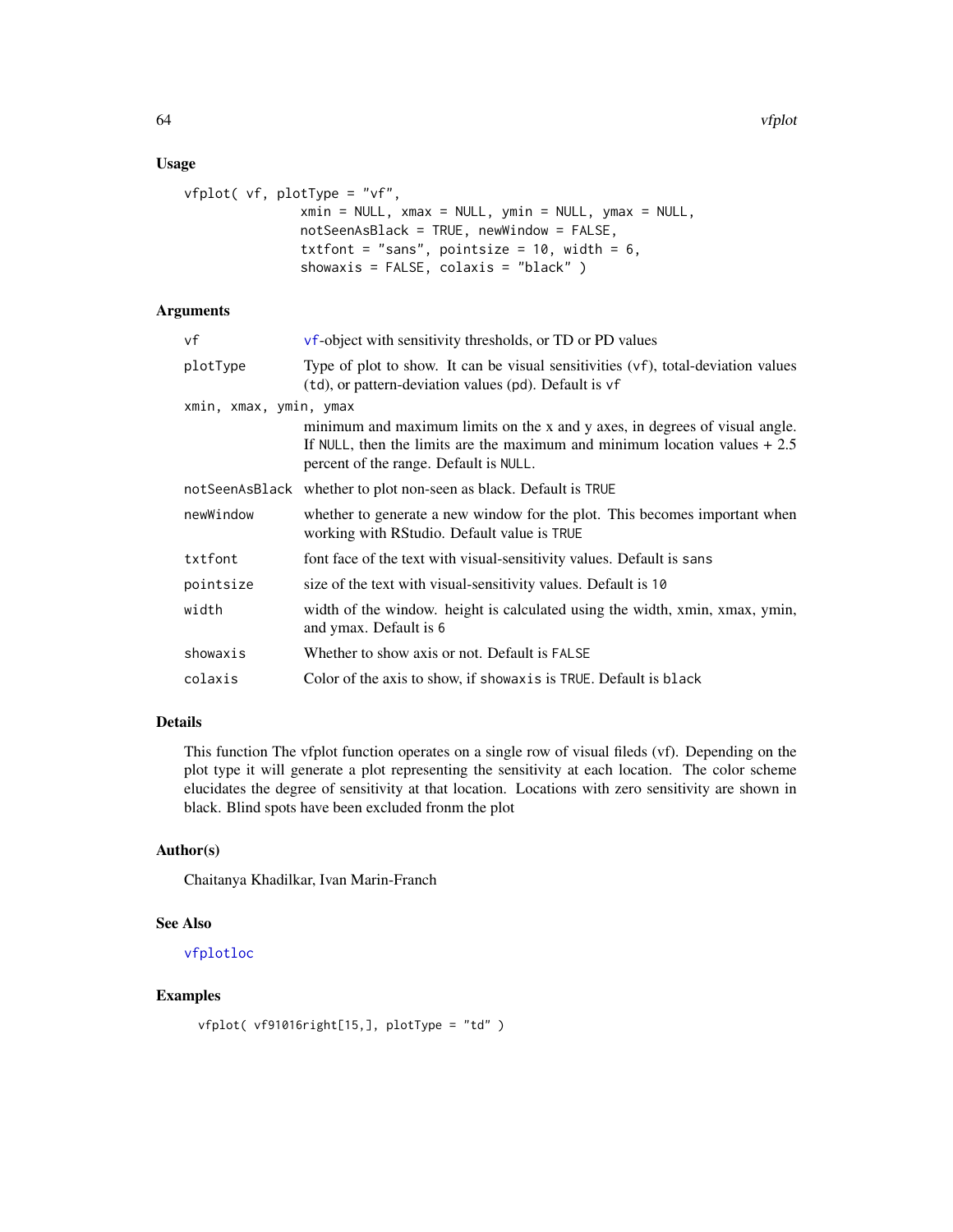<span id="page-64-0"></span>

plots location-specific data at each location of the visual field. It is the function called by [vfplot](#page-62-0)

### Usage

```
vfplotloc( vals, patternMap, loccol, vftiles, vfhull,
                  xmin, xmax, ymin, ymax,
                  txtfont = "sans", pointsize = 10,
                  showaxis = FALSE, colaxis = "black" )
```
# Arguments

| sensitivity threshold, TD or PD values, or other location-specific values       |
|---------------------------------------------------------------------------------|
| locations where to plot symbols, the TD and PD values                           |
| color to apply to each location. Typically calculated from the normative values |
| Tiles for the tessellation calculated with Voronoi polygons                     |
| Hull defined for the visual field test.<br>xmin, xmax, ymin, ymax               |
| minimum and maximum limits on the x and y axes, in degrees of visual angle.     |
| font of the text with visual-sensitivity values. Default is sans                |
| size of the text with visual-sensitivity values. Default is 10                  |
| Whether to show axis or not. Default is FALSE                                   |
| Color of the axis to show, if showax is is TRUE. Default is black               |
|                                                                                 |

### Details

The vfplot function operates on a single row of visual fileds (vf). Depending on the plot type it will generate a plot representing the sensitivity at each location. The color scheme elucidates the degree of sensitivity at that location. Locations with zero sensitivity are shown in black. Blind spots have been excluded fronm the plot

## Author(s)

Chaitanya Khadilkar, Ivan Marin-Franch

### See Also

[vfplot](#page-62-0)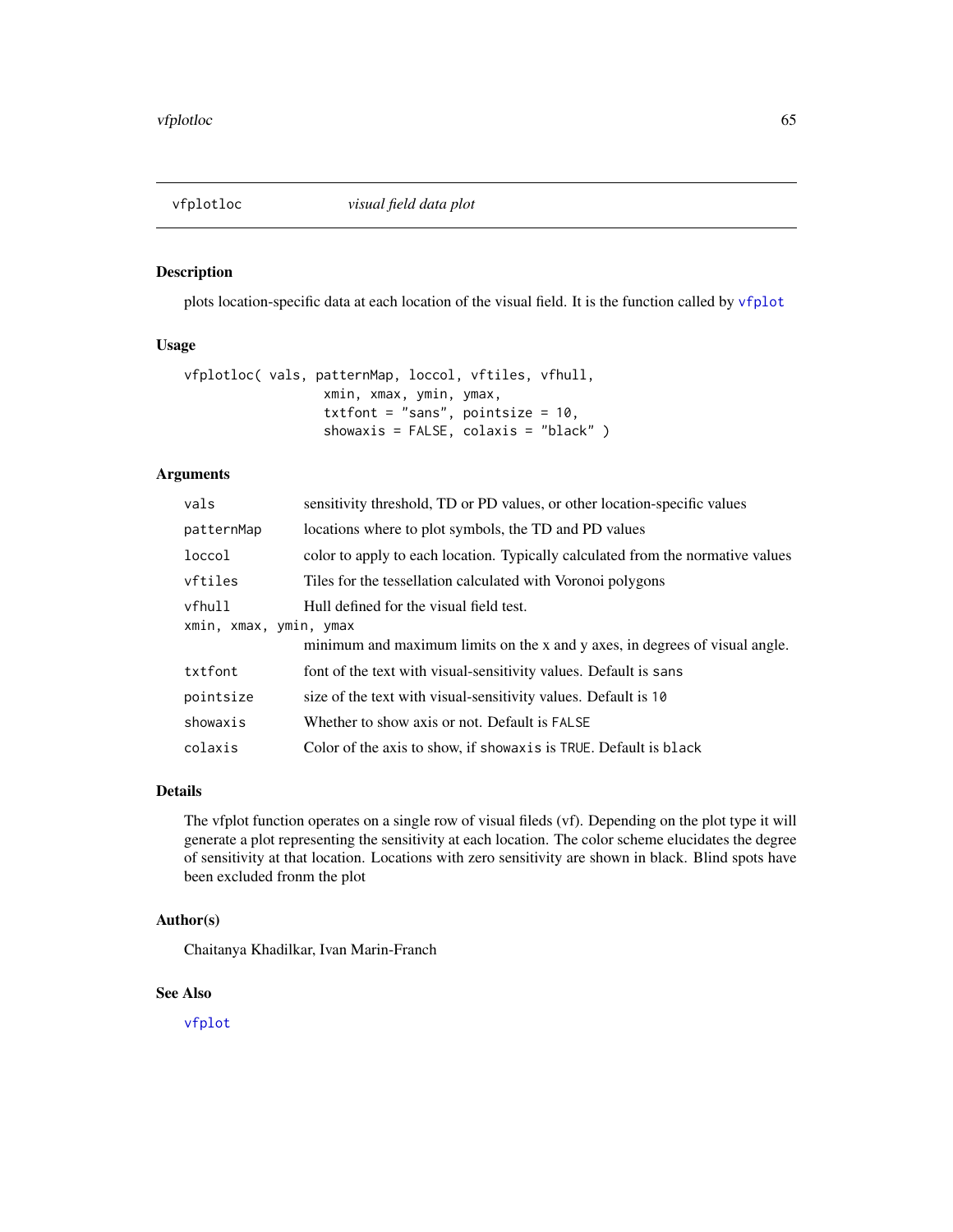legoplot for PoPLR analysis

# Usage

```
vfplot_legoplot( vals, patternMap, vftiles, vfhull,
                        loccolout, loccolin, radius = 2,
                       xmin = NULL, xmax = NULL, ymin = NULL, ymax = NULL,txtfont = "sans", pointsize = 10,
                       showaxis = FALSE, colaxis = "black" )
```
# Arguments

| vals                   | values to show in the lego-plot, typically differences between baseline and final<br>visual field tests                                                                                              |  |
|------------------------|------------------------------------------------------------------------------------------------------------------------------------------------------------------------------------------------------|--|
| patternMap             | locations where to plot symbols, the TD and PD values                                                                                                                                                |  |
| vftiles                | Tiles for the tessellation calculated with Voronoi polygons                                                                                                                                          |  |
| vfhull                 | Hull defined for the visual field test.                                                                                                                                                              |  |
| loccolout              | color of the polygon surrinding the circle in the lego piece                                                                                                                                         |  |
| loccolin               | color of the circle in the inside of the lego piece                                                                                                                                                  |  |
| radius                 | Radius of the circle inside the lego piece. Default is 2.                                                                                                                                            |  |
| xmin, xmax, ymin, ymax | minimum and maximum limits on the x and y axes, in degrees of visual angle.<br>If NULL, then the limits are the maximum and minimum location values $+2.5$<br>percent of the range. Default is NULL. |  |
| txtfont                | font face of the text with visual-sensitivity values. Default is sans                                                                                                                                |  |
| pointsize              | size of the text with visual-sensitivity values. Default is 10                                                                                                                                       |  |
| showaxis               | Whether to show axis or not. Default is FALSE                                                                                                                                                        |  |
| colaxis                | Color of the axis to show, if showax is is TRUE. Default is black                                                                                                                                    |  |

# Details

Shows the legoplots

### Author(s)

Ivan Marin-Franch, Paul H Artes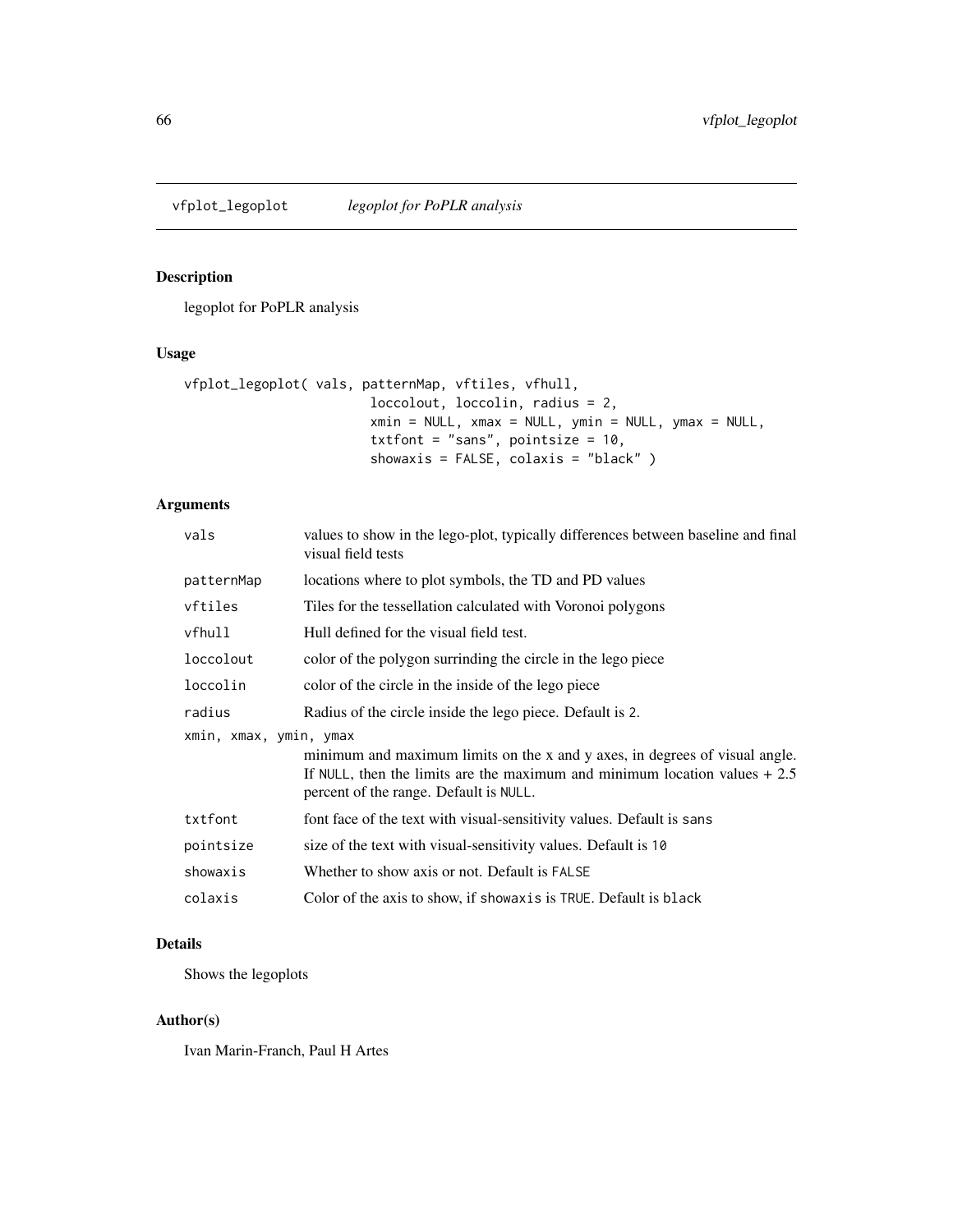#### vfplot\_plr 67

# Examples

vflayout\_poplr( vf91016right )

# <span id="page-66-0"></span>vfplot\_plr *plot with the PLR analysis*

# Description

plots the slope values and the corresponding probabiliby category for each location

# Usage

```
vfplot_plr( sl, pval, vfinfo, newWindow = FALSE,
                   xmin = NULL, xmax = NULL, ymin = NULL, ymax = NULL,
                  colorMapType = "pval", colorScale = NULL,
                   txtfont = "sans", pointsize = 10, width = 6,
                   showaxis = FALSE, colaxis = "black" )
```
# Arguments

| sl                     | slopes                                                                                                                                                                                               |  |
|------------------------|------------------------------------------------------------------------------------------------------------------------------------------------------------------------------------------------------|--|
| pval                   | pyalues calculated for the slope                                                                                                                                                                     |  |
| vfinfo                 | information about the visual field                                                                                                                                                                   |  |
| newWindow              | boolean value-TRUE will generate a new window for the plot. Default value is<br><b>TRUE</b>                                                                                                          |  |
| xmin, xmax, ymin, ymax |                                                                                                                                                                                                      |  |
|                        | minimum and maximum limits on the x and y axes, in degrees of visual angle.<br>If NULL, then the limits are the maximum and minimum location values $+2.5$<br>percent of the range. Default is NULL. |  |
| colorMapType           | what does color map categorizes. It can be pvals, slopes, or years blind.<br>Default is pvals                                                                                                        |  |
| colorScale             | Color mapping to use. Default is NULL. A different default is given depending<br>on colorMapType                                                                                                     |  |
| txtfont                | font of the text with visual-sensitivity values. Default is sans                                                                                                                                     |  |
| pointsize              | size of the text with visual-sensitivity values. Default is 10                                                                                                                                       |  |
| width                  | width of the window. height is calucated using the width, xminmax and ymin-<br>max                                                                                                                   |  |
| showaxis               | Whether to show axis or not. Default is FALSE                                                                                                                                                        |  |
| colaxis                | Color of the axis to show, if showaxis is TRUE. Default is black                                                                                                                                     |  |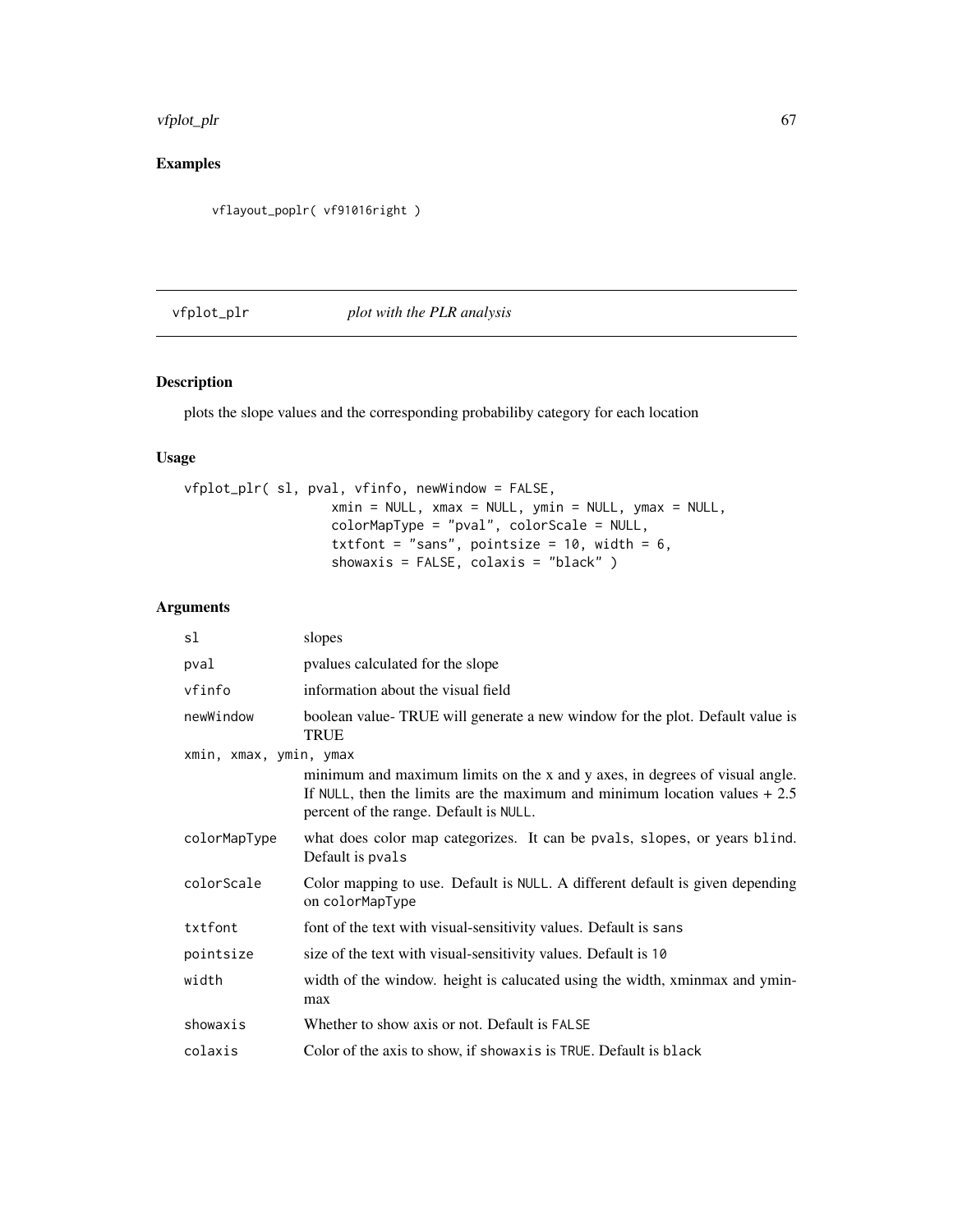### Details

The vfplot function operates on a single row of visual fileds (vf). Depending on the plot type it will generate a plot representing the sensitivity at each location. The color scheme elucidates the degree of sensitivity at that location. Locations with zero sensitivity are shown in black. Blind spots have been excluded fronm the plot

### Author(s)

Ivan Marin-Franch, Paul H Artes, Chaitanya Khadilkar

#### References

[1] N. O'Leary, B. C. Chauhan, and P. H. Artes. *Visual field progression in glaucoma: estimating the overall significance of deterioration with permutation analyses of pointwise linear regression (PoPLR)*. Investigative Ophthalmology and Visual Science, 53, 2012

#### See Also

[poplr](#page-29-0), [poplr\\_cstat](#page-30-0), [poplr\\_pstat](#page-31-0), [vflayout\\_poplr](#page-58-0)

# Examples

```
res <- poplr( vf91016right )
vfplot_plr( res$sl, res$pval, res$vfdata )
```
vfplot\_sparklines *Sparklines*

### Description

Sparklines to print on top of vfplots

#### Usage

```
vfplot_sparklines( vf, ylim = c(-5, 35), collin = NULL, ... )
```
### Arguments

| vf                      | <b>vf</b> -object with sensitivity thresholds, or TD or PD values                         |
|-------------------------|-------------------------------------------------------------------------------------------|
| vlim                    | y-limit for the plots for the sparkline.                                                  |
| collin                  | color for each sparkline to be plotted. Default is NULL, then all plotted in dark<br>gray |
| $\cdot$ $\cdot$ $\cdot$ | Arguments to be passed to methods, such as graphical parameters.                          |

## Details

Plots sparklines on top of other vfplots. It is used for the PLR plot in the PoPLR layout.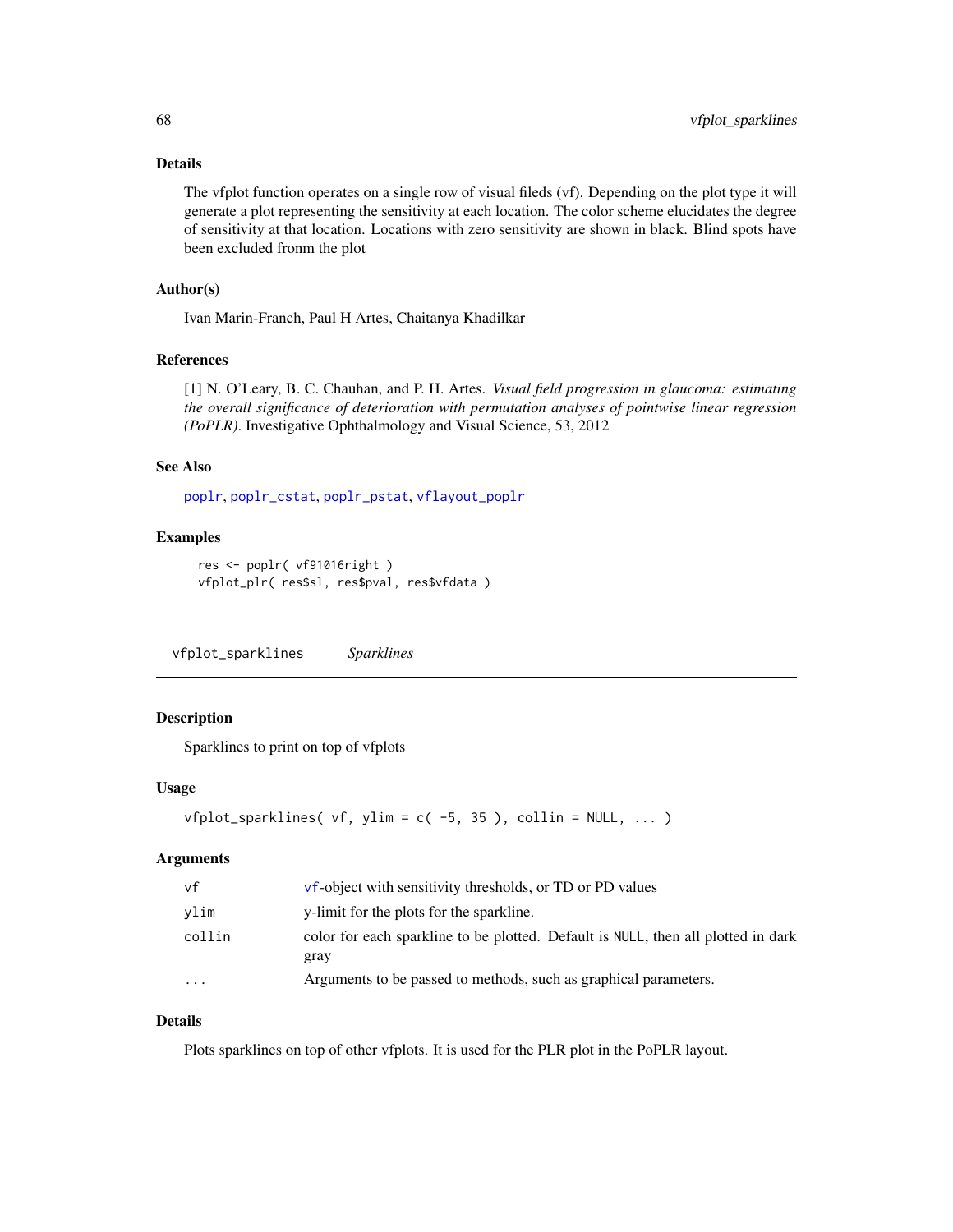# vfsegmentcoord 69

### Author(s)

Paul H Artes

# Examples

```
vflayout_poplr( vf91016right )
```

| vfsegmentcoord | calculate line segments to plot in vfplot representing the overall ori-                  |
|----------------|------------------------------------------------------------------------------------------|
|                | entation of the retinal nerve fibre layer bundles according to Janso-<br>nious map $[1]$ |

# Description

This function geneartes coordinates for the line segments to be plotted

## Usage

```
vfsegmentcoord( lineMap, length = 2.5 )
```
# Arguments

| lineMap | patternMap having x,y and slope values                |
|---------|-------------------------------------------------------|
| length  | length of the line segment in inches. Default is 3.75 |

### Details

This function geneartes coordinates for the line segments to be plotted. Based on the location  $(x,y)$ and slope, this function claculates the coordinate set  $(x1,y1),(x2,y2)$  which is used to plot the line segments

### Author(s)

Chaitanya Khadilkar, Ivan Marin-Franch

### References

[1] N. M. Jansonius, J. Nevalainen, B. Selig, L. M. Zangwill, P. A. Sample, W. M. Budde, J. B. Jonas, W. A. Lagreze, P. J. Airaksinen, R. Vonthein, L. A. Levin, J. Paetzold, and U. Schiefer. *A mathematical description of nerve fiber bundle trajectories and their variability in the human retina. Vision Research*, 49, 2009.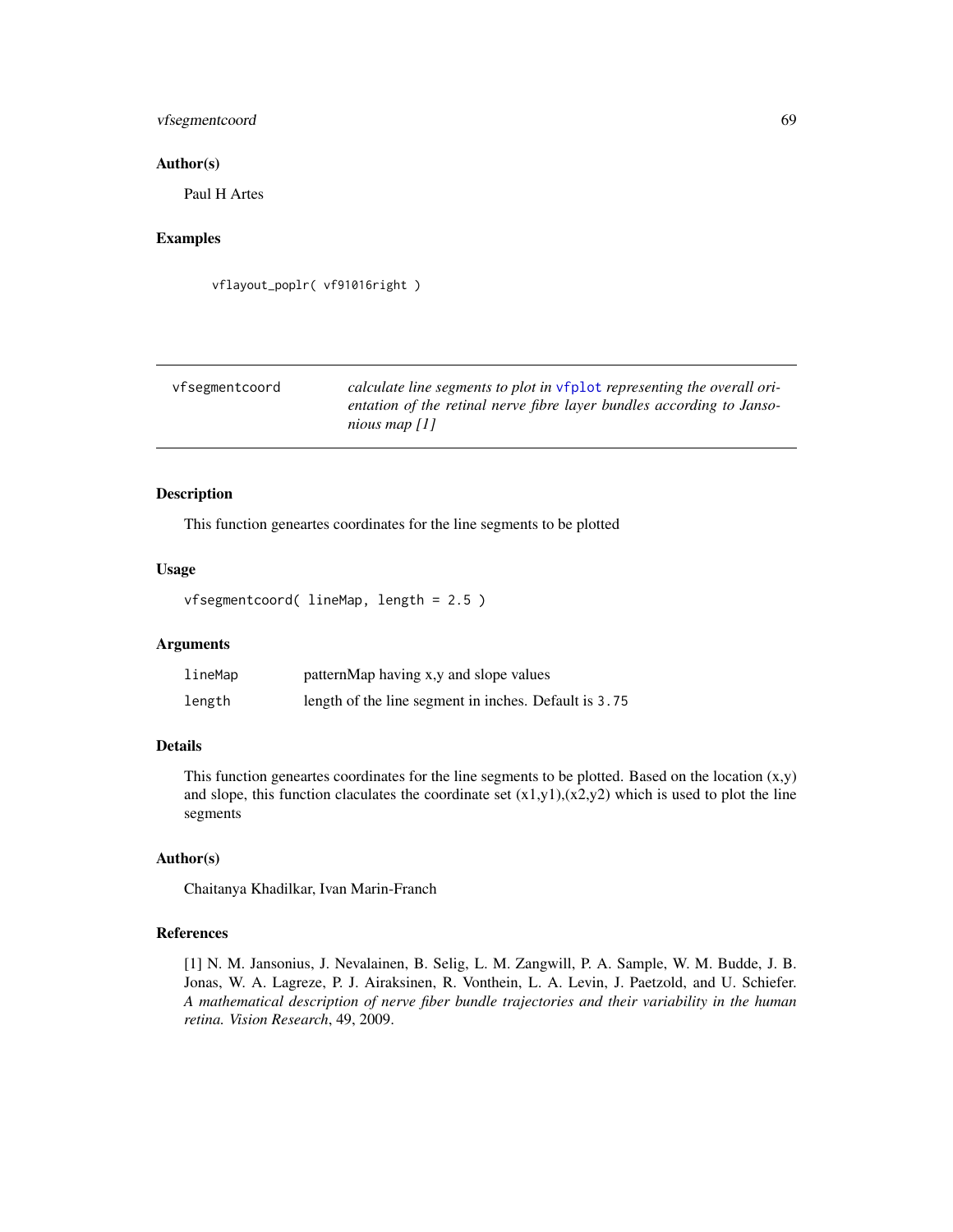select a determined amount of visits a vf-object. This is done if the interest is to select the last n visits, or the first n visits, or visits within a range, etc

### Usage

```
vfselectvisit( vf, sel = "last", numTests = 1,
               beginDate = NA, endDate = NA )
```
# Arguments

| vf        | a vf-object                                                                                                                                                |
|-----------|------------------------------------------------------------------------------------------------------------------------------------------------------------|
| sel       | Type of selection, do we want visits from last, from first first, within a date<br>range, or specific visit numbers. Default is last                       |
| numTests  | number of tests to select from last, first, or a date range. If sel is an array<br>of indices or set to a date range, num Tests is overruled. Default is 1 |
| beginDate | when sel $=$ "date" is date from (inclusive). If it is NA, then the data is set to<br>1900-01-01. Default is NA                                            |
| endDate   | when sel $=$ "date" is date to (inclusive). If it is NA, then the data is set to<br>today. Default is NA                                                   |

### Value

returns the subselected visits per subject. For those subject for which at least numTests visits could not be selected are completely removed

## Author(s)

Ivan Marin-Franch

### Examples

vfselectvisit( vf91016left )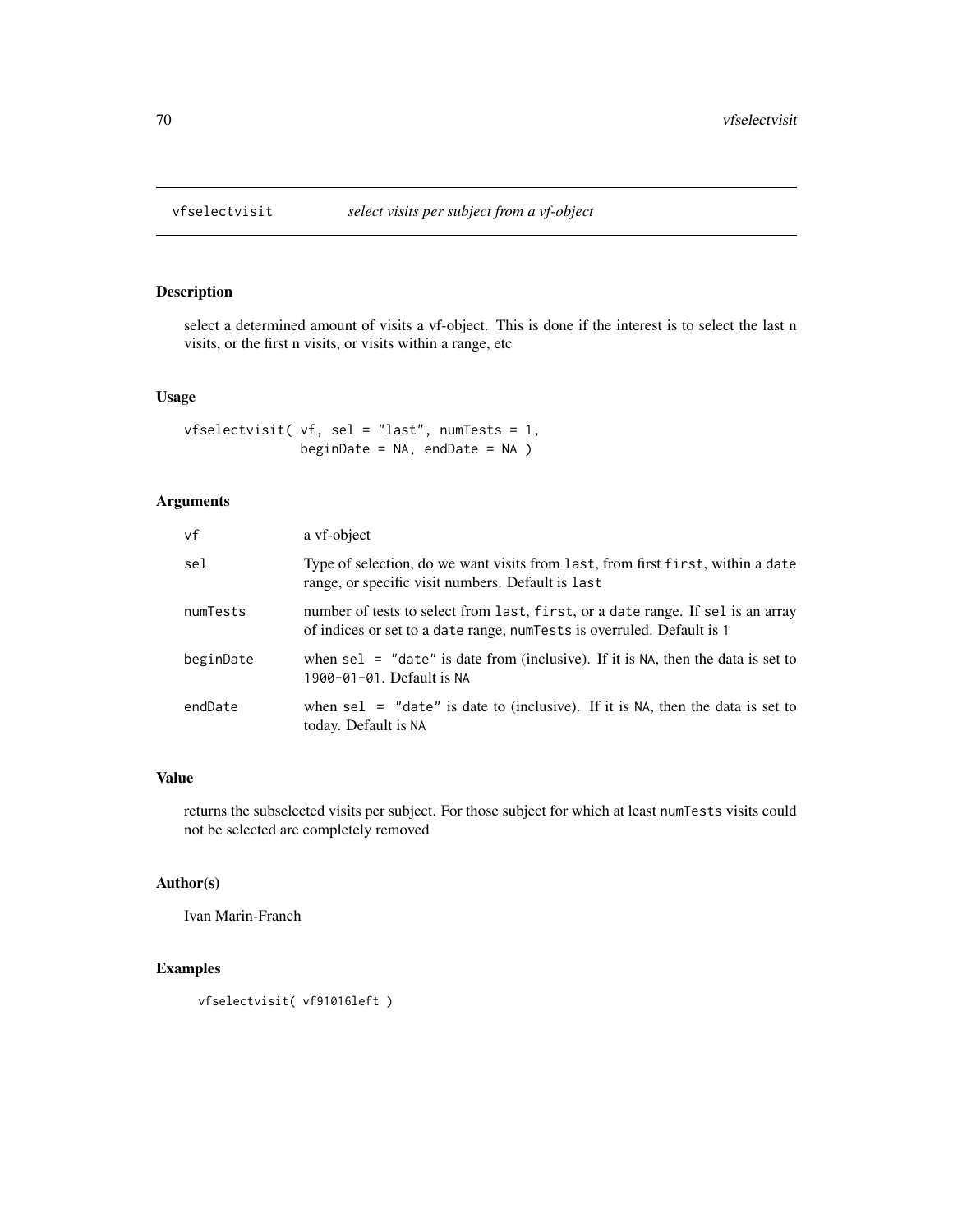<span id="page-70-0"></span>Specifies the structure of a [vf](#page-60-0) object (see  $vf$ ) and information pertaining test patterns and their statistical analysis.

### Usage

```
data( vfsettings )
```
## Format

This structure contains a variable specifying the number of columns with patient and subject data, locini and several sub-structures with relevant information pertaining different pattern of locations and their analysis. Information exists for the test patterns p24d2, p30d2, p10d2, and sgrnfl. Each sub-structure contains three items:

- bs locations that correspond to the ananomical region where the blind spot is. For 24-2, those are locations 26 and 35. There are non for the 10-2
- locnum total number of locations of the testing pattern in which stimuli are presented. For 24-2 there are 54 locations, for 30-2 there are 76, for 10-2 there are 68
- locrPD specifies the rank TD value to be used for the derivation of TD. For 24-2, that ranked location would be 7, corresponding approximately (but not very) to the 85th percentile. For 30-2 the ranked locatoion taken is 10, but this needs fixing???. The way PD is calculated really for 30-2 is by taking the 24-2 locations and finding the seventh largest

#### Author(s)

Ivan Marin-Franch

### See Also

[vf](#page-60-0)

| vfShafi2011 | SUNY-IU control data for static automated perimetry 10-2 SITA Stan- |
|-------------|---------------------------------------------------------------------|
|             | dard                                                                |

## Description

SUNY-IU control data for static automated perimetry 10-2 SITA Standard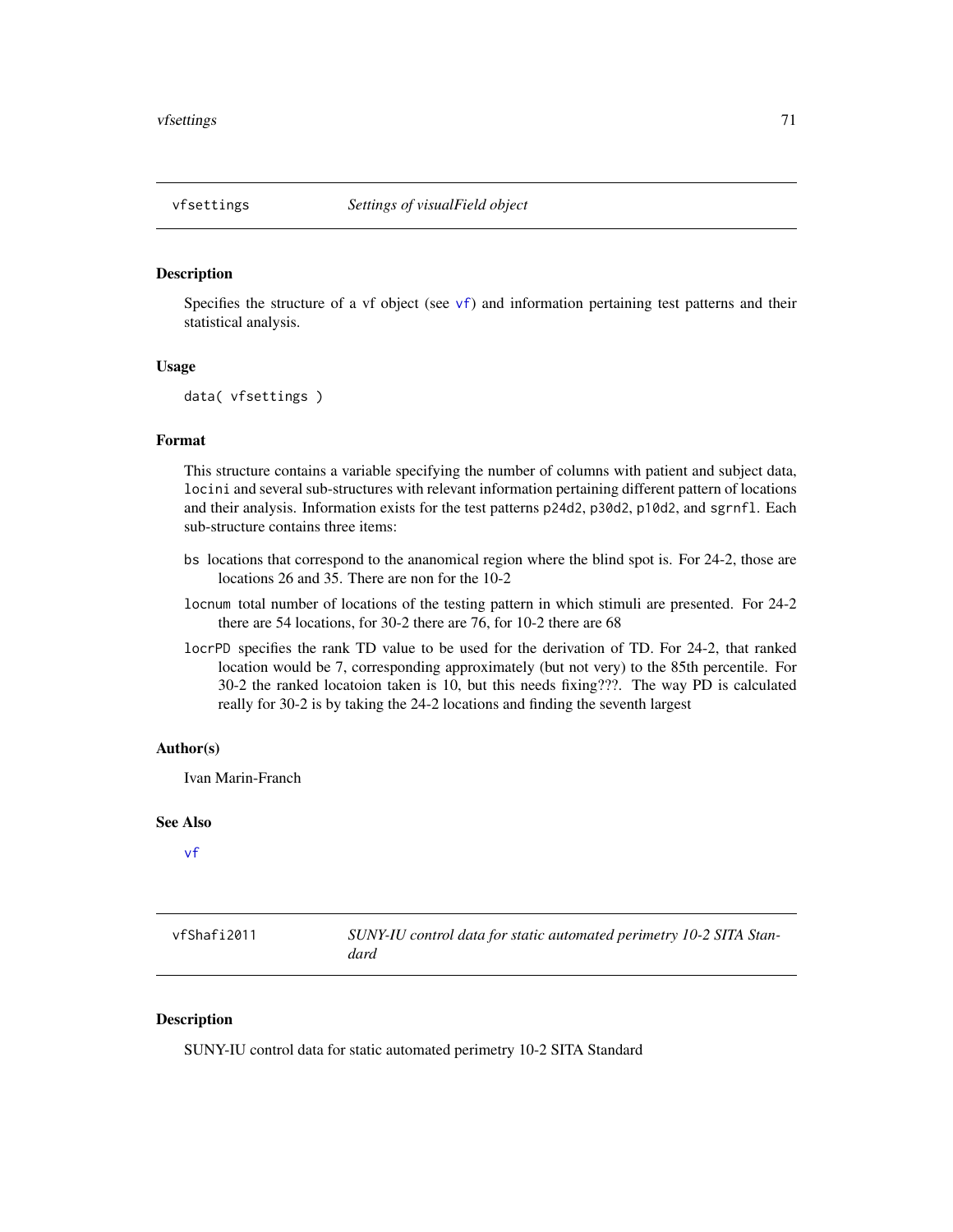### Usage

data( vfShafi2011 )

## Format

It is a [vf](#page-60-0)-object

# Author(s)

Ivan Marin-Franch, William H Swanson, Harry J Wyatt, Mitchell W Dul

### References

[1] H. J. Wyatt, M. W. Dul, and W. H. Swanson. *Variability of visual field measurements is correlated with the gradient of visual sensitivity*. Vision Research, 47, 2007.

[2] A. Shafi, W. H. Swanson, and M. W. Dul. *Structure and Function in Patients with Glaucomatous Defects Near Fixation*. Optometry and Vision Science, 88, 2011.

vfsort *sort vf-objects*

#### Description

sorts a vf-object by id, eye tested, and date and time of test

### Usage

vfsort( vf, decreasing = FALSE )

### Arguments

vf a vf-object decreasing logical. Should the sort order be increasing or decreasing?. Default is FALSE

### Value

return a sorted vf

# Author(s)

Ivan Marin-Franch

#### Examples

vfsort( vf91016left, decreasing = TRUE )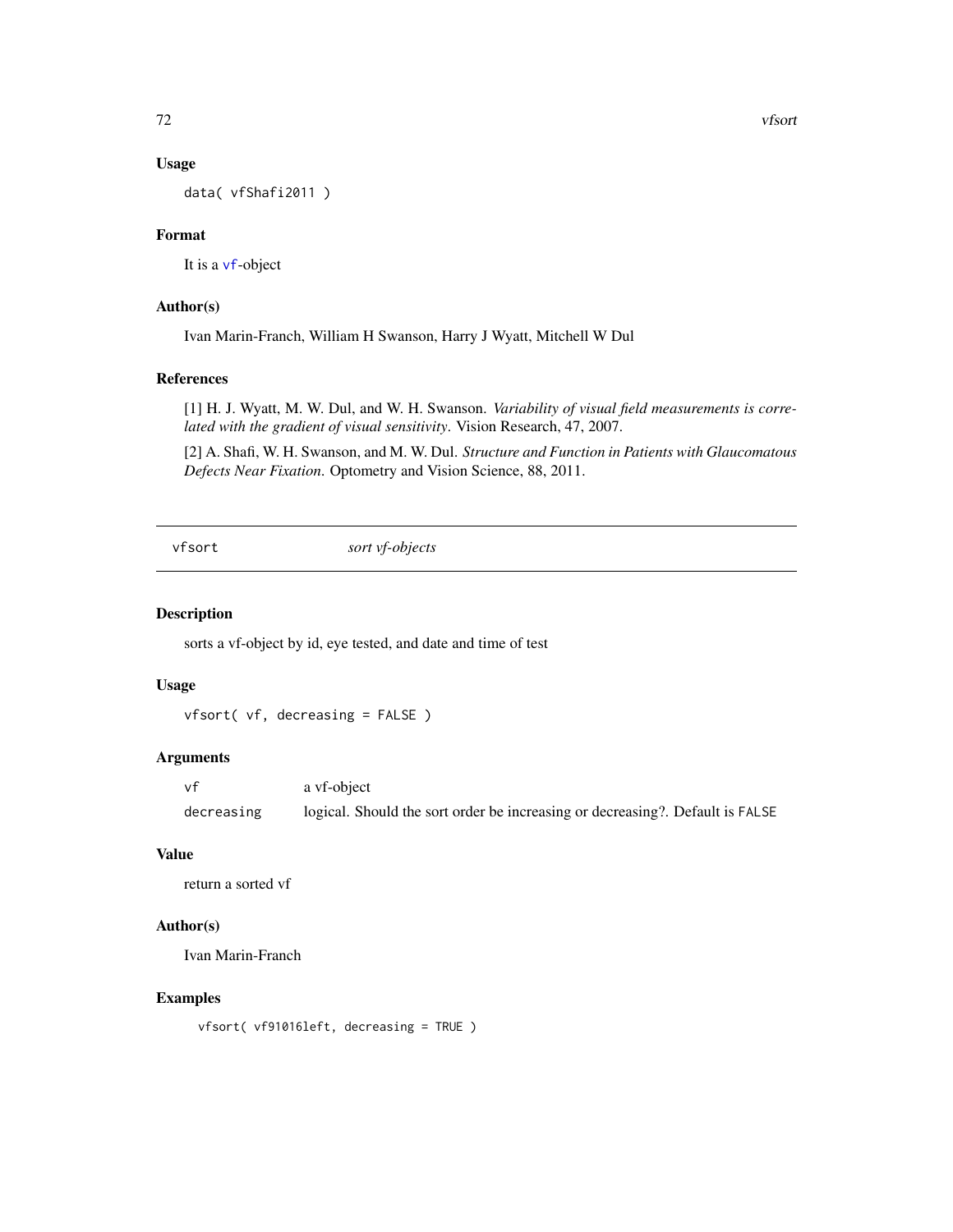<span id="page-72-1"></span><span id="page-72-0"></span>

#### Description

calculates the visual field stats

#### Usage

vfstats( vf )

## Arguments

vf [vf](#page-60-0)-object with sensitivity thresholds

## Details

calculates the visual field stats: mean sensitivity (msens), std of sensitivities (ssens), mean total deviation (mtdev), std of total deviation (stdev), mean pattern deviation (mpdev), std of pattern deviation (spdev). All are weighted means and stds

## Author(s)

Ivan Marin-Franch

#### References

[1] A. Heijl, G. Lindgren, and J. Olsson. *A package for the statistical analysis of visual fields*. Documenta Ophthalmologica Proceedings Series, 49, 1987

#### See Also

[vfstatspmap](#page-73-0), [vfindex](#page-53-0), [vfindexpmap](#page-54-0)

#### Examples

vfs <- vfstats( vf91016right )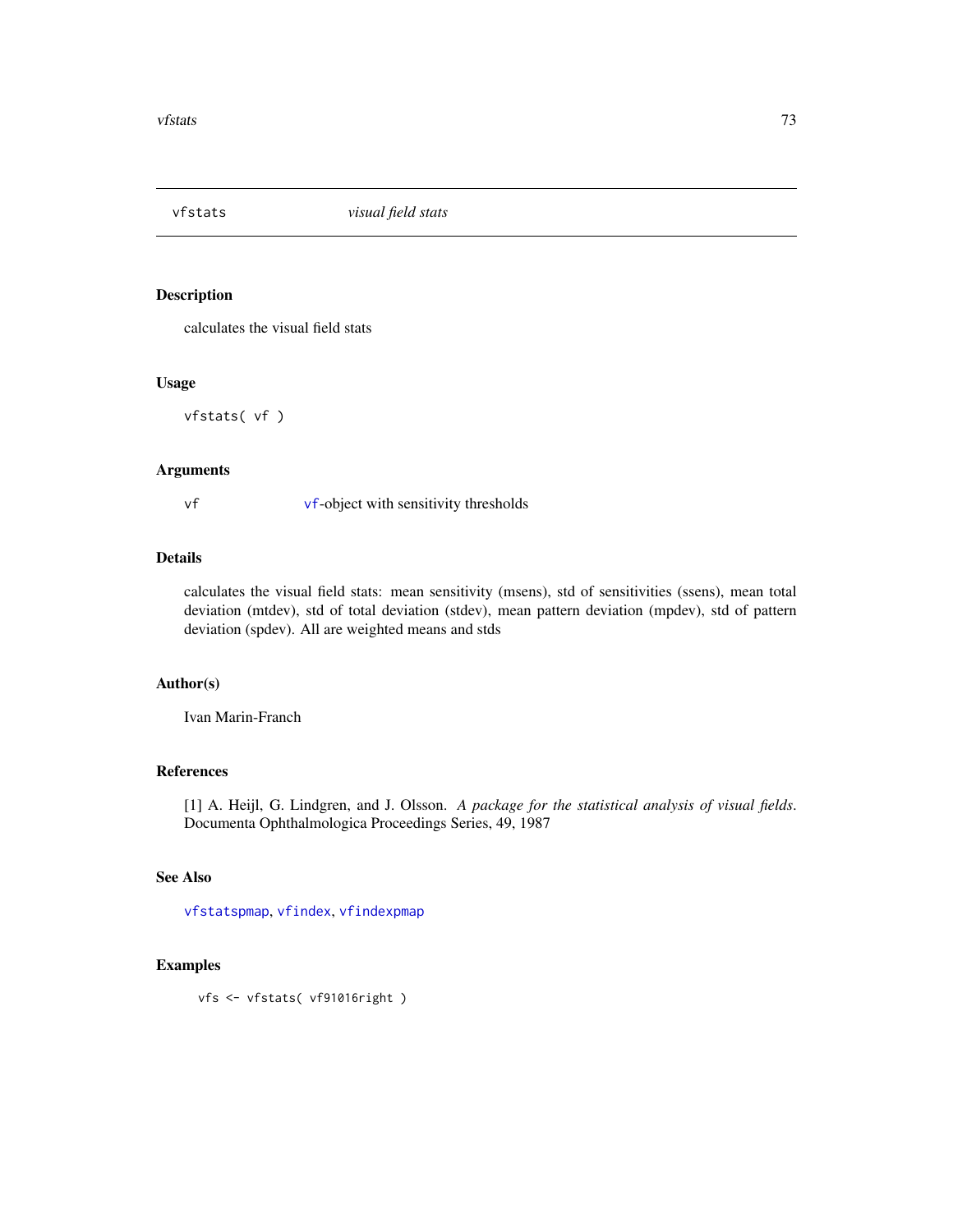<span id="page-73-1"></span><span id="page-73-0"></span>

## Description

calculates the probability values for visual field global indices

#### Usage

```
vfstatspmap( vfindices )
```
#### Arguments

vfindices visual fields global indices

#### Details

calculates the proability values for visual field global indices (see [vfstats](#page-72-0))

#### Author(s)

Ivan Marin-Franch

#### References

[1] A. Heijl, G. Lindgren, and J. Olsson. *A package for the statistical analysis of visual fields*. Documenta Ophthalmologica Proceedings Series, 49, 1987

#### See Also

[vfstats](#page-72-0), [vfindex](#page-53-0), [vfindexpmap](#page-54-0)

#### Examples

```
vfs <- vfstats( vf91016right )
vfsp <- vfstatspmap( vfs )
```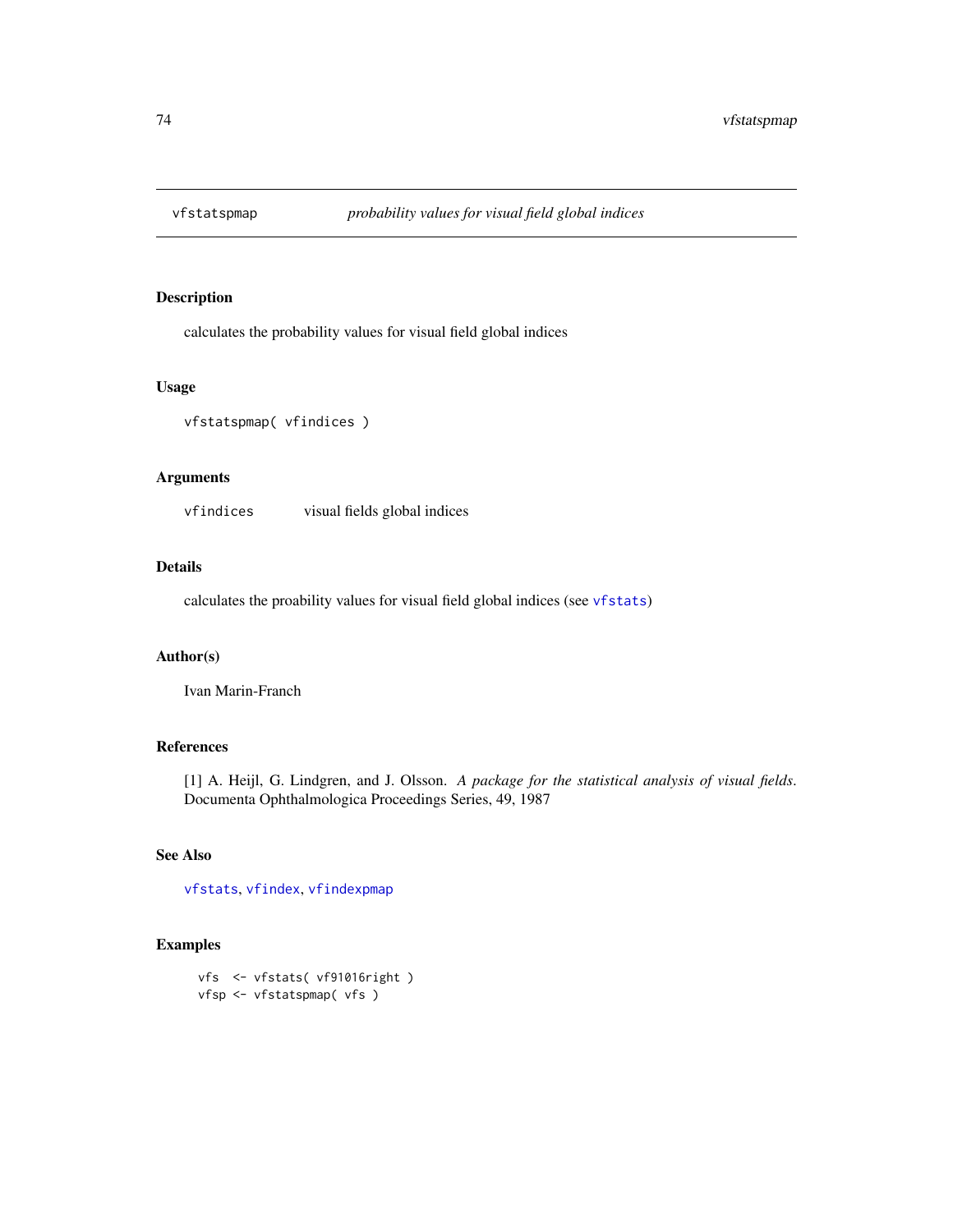<span id="page-74-1"></span>

## Description

calculates the Voronoi tessellation of vf spatial testing locations

# Usage

```
vftessellation( locmap, dist = 3 )
```
#### Arguments

| This function calculates the outer convex hull of the Voronoi diagram. This<br>parameter specifies how much in degrees we want to extend the outer convex |
|-----------------------------------------------------------------------------------------------------------------------------------------------------------|
|                                                                                                                                                           |

## Value

returns the Voronoi diagrams and the outer convex hull of the visual field area tested.

#### Author(s)

Ivan Marin-Franch

## Examples

vftess <- vftessellation( saplocmap\$p24d2 )

<span id="page-74-0"></span>xmlblock *extracts a block from the XML file*

# Description

extracts a block from the XML file

#### Usage

xmlblock( tag, xmllines, capitalize = TRUE )

#### Arguments

| tag        | tag to look at                                        |
|------------|-------------------------------------------------------|
| xmllines   | lines from loaded XML files                           |
| capitalize | Whether we need to capitalize or not. Default is TRUE |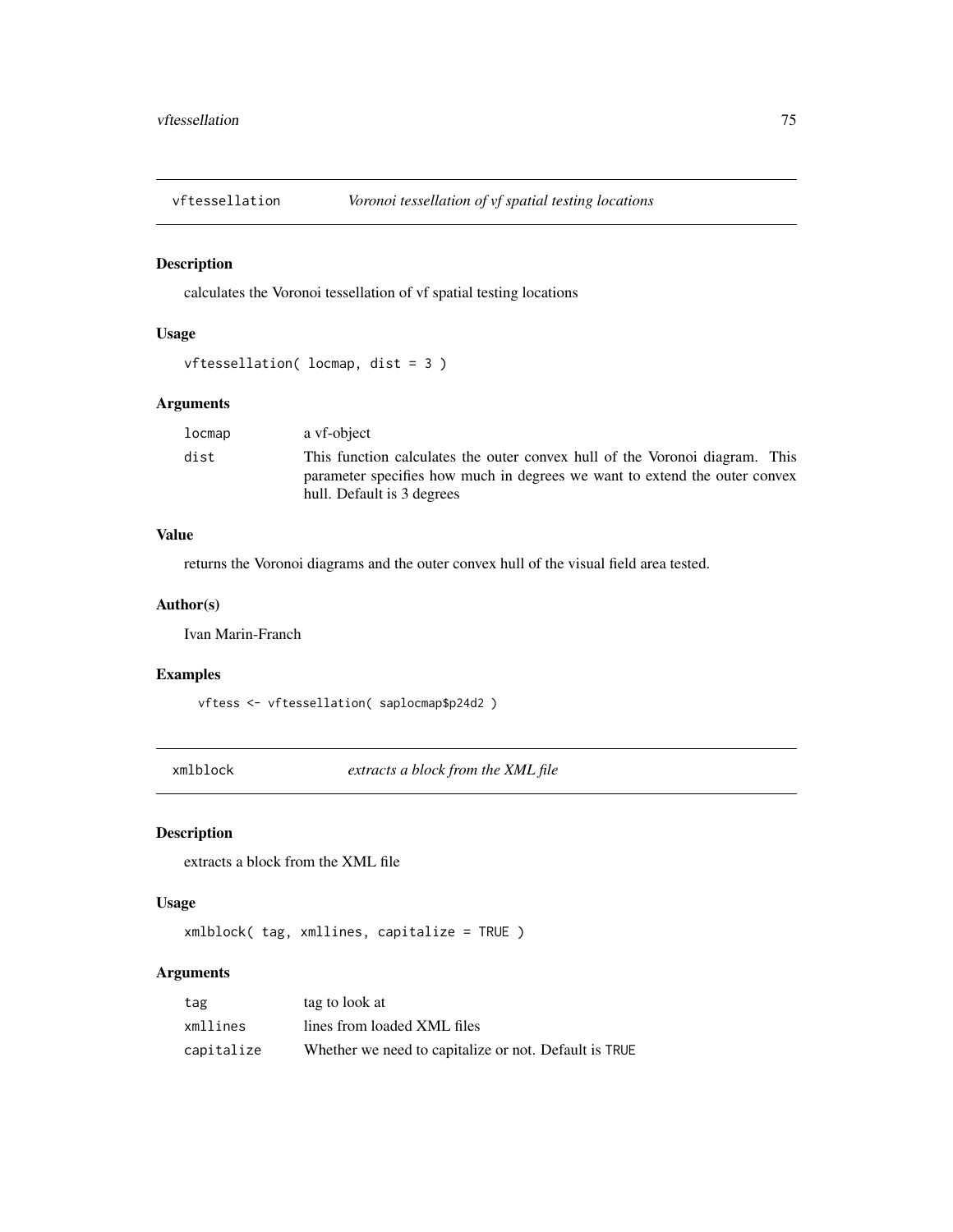<span id="page-75-1"></span>returns an array of characters with all that is inside a block corresponding to a particular tag

#### Author(s)

Ivan Marin-Franch

#### See Also

[loadvfxml](#page-21-0), [loadvfcsv](#page-20-0), [xmlitem](#page-76-0)

<span id="page-75-0"></span>

| xmldevval |  | extracts total-deviation values, pattern-deviation values, total-      |  |
|-----------|--|------------------------------------------------------------------------|--|
|           |  | deviation probability values, and pattern-deviation probability values |  |

## Description

extracts total-deviation values, pattern-deviation values, total-deviation probability values, and patterndeviation probability values

#### Usage

xmldevval( xmllines, patternMap, typeData = c( "td" ),  $group = c( 4, 3, 2, 1, 0 ),$  $cutoffs = c( 0.5, 1, 2, 5, 95 )$ 

## Arguments

| xmllines   | lines from loaded XML files                                                                                                                                                                                                                                                                                         |
|------------|---------------------------------------------------------------------------------------------------------------------------------------------------------------------------------------------------------------------------------------------------------------------------------------------------------------------|
| patternMap | pattern of stimulus locations. Default is saplocmap\$p24d2                                                                                                                                                                                                                                                          |
| typeData   | Type of data to load; visual field (vf), total deviations (td), pattern deviations<br>(pd), global indices (gi), visual-field index (vfi), total-deviation p-values (tdp),<br>pattern-deviation p-values (pdp), global indices probability maps (gip), visual-<br>field-index probability map (vfip). Default is vf |
| group      | for probability maps: the probability group coding                                                                                                                                                                                                                                                                  |
| cutoffs    | for probability maps: the corresponding pvalue for each group code                                                                                                                                                                                                                                                  |
|            |                                                                                                                                                                                                                                                                                                                     |

#### Value

total-deviation values, pattern-deviation values, total-deviation probability values, and pattern-deviation probability values

#### Author(s)

Ivan Marin-Franch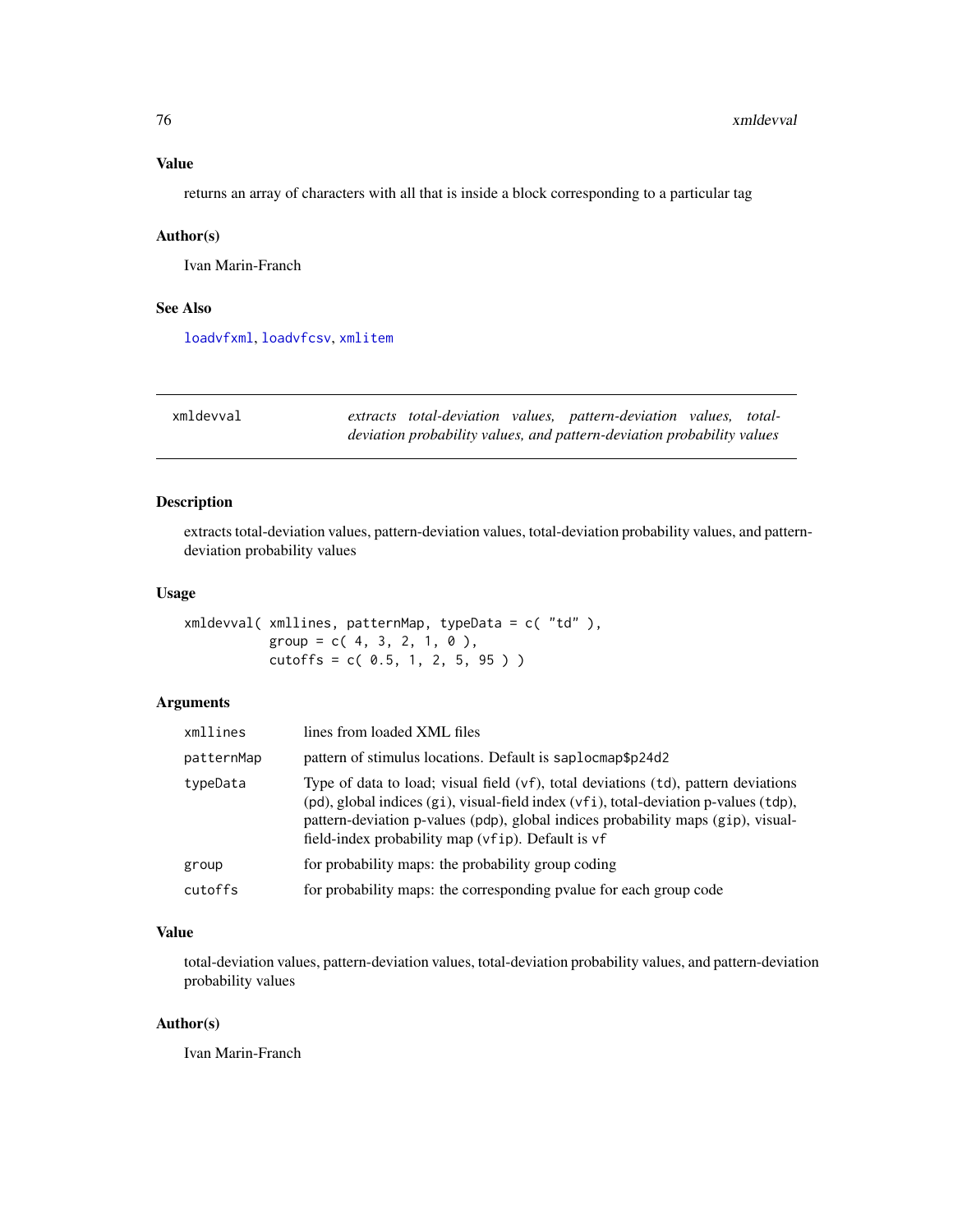#### <span id="page-76-2"></span>xmlitem 77

# See Also

[loadvfxml](#page-21-0), [xmlvfval](#page-76-1)

## <span id="page-76-0"></span>xmlitem *extracts from a loaded XML file the info of a tag*

# Description

extracts from a loaded XML file the info of a tag

## Usage

xmlitem( tag, xmllines, capitalize = TRUE )

## Arguments

| tag        | tag to look at                                        |
|------------|-------------------------------------------------------|
| xmllines   | lines from loaded XML files                           |
| capitalize | Whether we need to capitalize or not. Default is TRUE |

#### Details

extracts from a loaded XML file the info of a tag

## Author(s)

Ivan Marin-Franch

# See Also

[loadvfxml](#page-21-0), [loadvfcsv](#page-20-0),[xmlblock](#page-74-0)

<span id="page-76-1"></span>xmlvfval *extracts visual-field sensitivity values*

## Description

extracts visual-field sensitivity values

#### Usage

```
xmlvfval( xmllines, patternMap, extractionType = c( "average" ) )
```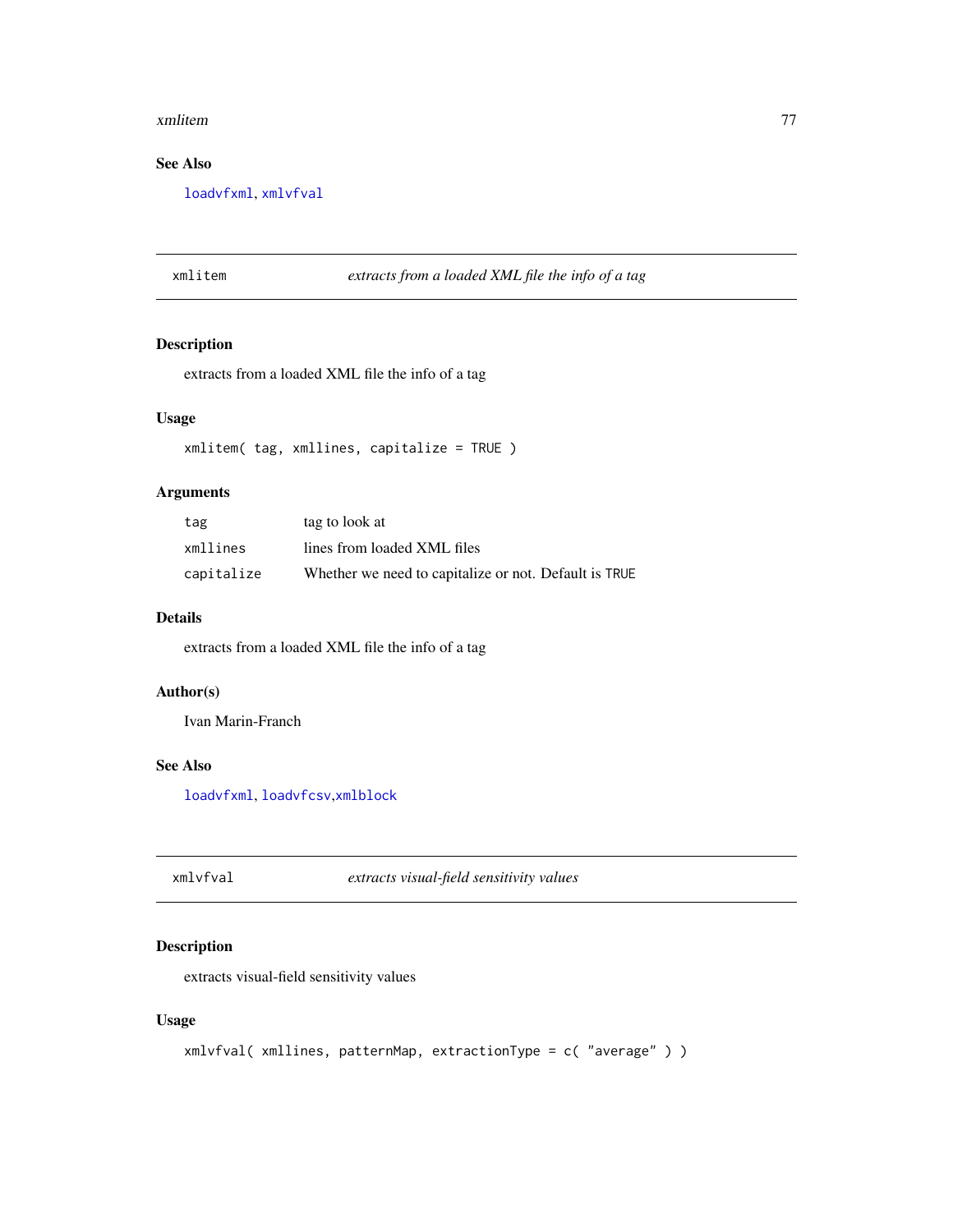#### <span id="page-77-0"></span>Arguments

| xmllines   | lines from loaded XML files                                                                   |
|------------|-----------------------------------------------------------------------------------------------|
| patternMap | pattern of stimulus locations. Default is saplocmap\$p24d2                                    |
|            | extractionType what type of extraction we want: all re-tested sensitivities "all" or just the |
|            | mean "average" over re-tested values? Default is "average"                                    |

#### Author(s)

Ivan Marin-Franch

# See Also

[loadvfxml](#page-21-0), [xmldevval](#page-75-0)

xmlvfxy *dxtraction of (x,y)-coordinates of tested locations*

# Description

extracts the (x,y)-coordinates of tested locations

#### Usage

```
xmlvfxy( xmllines )
```
#### Arguments

xmllines lines from loaded XML files

#### Details

extracts the (x,y)-coordinates of tested locations. To be used only for custom locations, not when we know that the testing pattern is 24-2, or 30-2, etc

# Value

(x,y)-coordinates of tested locations

### Author(s)

Ivan Marin-Franch

#### See Also

[loadvfxml](#page-21-0), [xmlvfval](#page-76-1)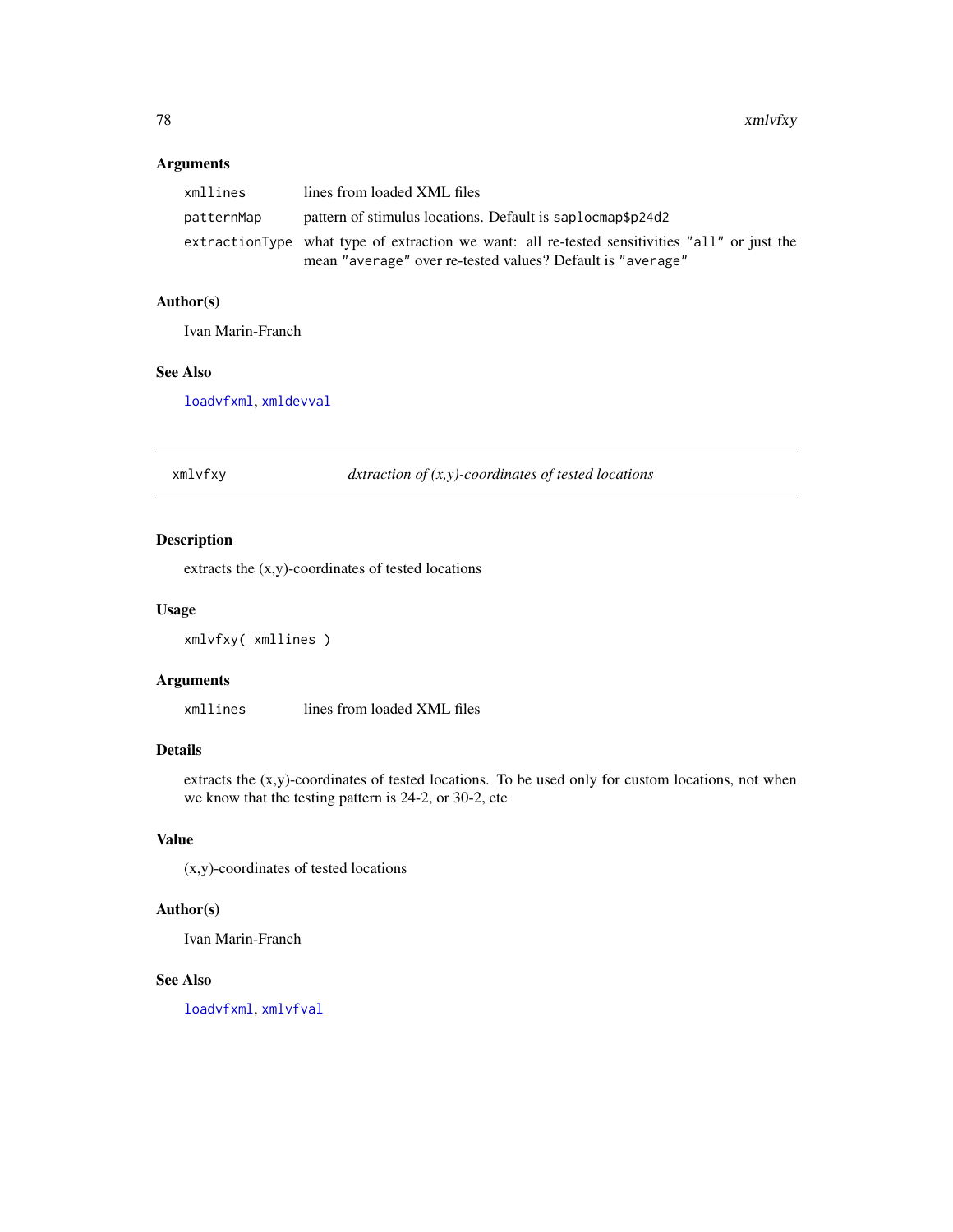# Index

∗Topic datasets csplocmap, [10](#page-9-0) fdplocmap, [11](#page-10-0) gcdisp, [14](#page-13-0) nvcspsgalpha, [25](#page-24-0) nvsapdefault, [26](#page-25-0) saplocmap, [37](#page-36-0) vf91016csp1vf, [48](#page-47-0) vf91016left, [49](#page-48-0) vf91016right, [49](#page-48-0) vfArtes2014, [50](#page-49-0) vfenv, [52](#page-51-0) vfidefault, [54](#page-53-1) vfsettings, [71](#page-70-0) vfShafi2011, [71](#page-70-0) createviewport *(*createviewport*)*, [9](#page-8-0) getnv *(*getnv*)*, [15](#page-14-0) setnv *(*setnv*)*, [40](#page-39-0) tdpmap *(*tdpmap*)*, [42](#page-41-0) agecalc, [4](#page-3-0) ageLinearModel, [5,](#page-4-0) *[26](#page-25-0)*, *[35](#page-34-0)*, *[39,](#page-38-0) [40](#page-39-0)* bebie, [6,](#page-5-0) *[27](#page-26-0)* cart2jpolar, [7,](#page-6-0) *[20](#page-19-0)* colormapgraph, [8](#page-7-0) createviewport, [9](#page-8-0) csplocmap, [10,](#page-9-0) *[48](#page-47-0)* family, *[17](#page-16-0)*, *[44](#page-43-0)* fdplocmap, *[10](#page-9-0)*, [11,](#page-10-0) *[38](#page-37-0)* fiberpathpsi, [12,](#page-11-0) *[15](#page-14-0)* filterReliability, [13,](#page-12-0) *[21](#page-20-1)* gcdisp, [14](#page-13-0) gcloc2psi, *[13](#page-12-0)*, [14](#page-13-0) getnv, [15,](#page-14-0) *[40](#page-39-0)*, *[52](#page-51-0)* ghpostd, [16,](#page-15-0) *[18](#page-17-0)* ghranktd, [17](#page-16-0)

glm, *[17](#page-16-0)*, *[44](#page-43-0)* gloperc, *[18](#page-17-0)*, [18,](#page-17-0) *[25](#page-24-0)*, *[57](#page-56-0)* grid, *[9](#page-8-0)* hist\_poplr, [19](#page-18-0) jpolar2cart, *[8](#page-7-0)*, [20](#page-19-0) lidLensArtifact, *[13](#page-12-0)*, [20](#page-19-0) loadvfcsv, [21,](#page-20-1) *[23](#page-22-0)*, *[76,](#page-75-1) [77](#page-76-2)* loadvfEyesuite, [22](#page-21-1) loadvfxml, *[21](#page-20-1)*, [22,](#page-21-1) *[23](#page-22-0)*, *[76](#page-75-1)[–78](#page-77-0)* loadvfxmlbatch, *[21](#page-20-1)*, *[23](#page-22-0)*, [23](#page-22-0) locperc, *[6](#page-5-0)*, *[18](#page-17-0)*, [24,](#page-23-0) *[39,](#page-38-0) [40](#page-39-0)*, *[57](#page-56-0)* nvcspsgalpha, [25](#page-24-0) nvsapdefault, *[6](#page-5-0)*, *[25](#page-24-0)*, [26,](#page-25-0) *[52](#page-51-0)* pdpmap, [27,](#page-26-0) *[29,](#page-28-0) [30](#page-29-0)*, *[42](#page-41-0)*, *[47](#page-46-0)* pdpmapghr, [28,](#page-27-0) *[30](#page-29-0)* pdval, *[16](#page-15-0)*, *[18](#page-17-0)*, *[28,](#page-27-0) [29](#page-28-0)*, [29,](#page-28-0) *[30](#page-29-0)*, *[42](#page-41-0)*, *[47](#page-46-0)* pdvalghr, [30](#page-29-0) poplr, *[19](#page-18-0)*, [30,](#page-29-0) *[32,](#page-31-0) [33](#page-32-0)*, *[59,](#page-58-0) [60](#page-59-0)*, *[68](#page-67-0)* poplr\_cstat, *[19](#page-18-0)*, *[31](#page-30-0)*, [31,](#page-30-0) *[33](#page-32-0)*, *[60](#page-59-0)*, *[68](#page-67-0)* poplr\_pstat, *[19](#page-18-0)*, *[31,](#page-30-0) [32](#page-31-0)*, [32,](#page-31-0) *[60](#page-59-0)*, *[68](#page-67-0)* progols, [33](#page-32-0) psi2oct, [34](#page-33-0) quad2Dfit, *[5,](#page-4-0) [6](#page-5-0)*, [35,](#page-34-0) *[38](#page-37-0)[–40](#page-39-0)* retestconddist, [35](#page-34-0) ringmapgraph, [36](#page-35-0) saplocmap, *[10,](#page-9-0) [11](#page-10-0)*, [37,](#page-36-0) *[41](#page-40-0)* sdnv, *[6](#page-5-0)*, [38](#page-37-0) sdnvghr, [39](#page-38-0) setnv, *[16](#page-15-0)*, [40,](#page-39-0) *[52](#page-51-0)* stimLoc, [41](#page-40-0) tdpmap, *[28](#page-27-0)[–30](#page-29-0)*, [42,](#page-41-0) *[47](#page-46-0)* tdrank, [42,](#page-41-0) *[44](#page-43-0)[–46](#page-45-0)*